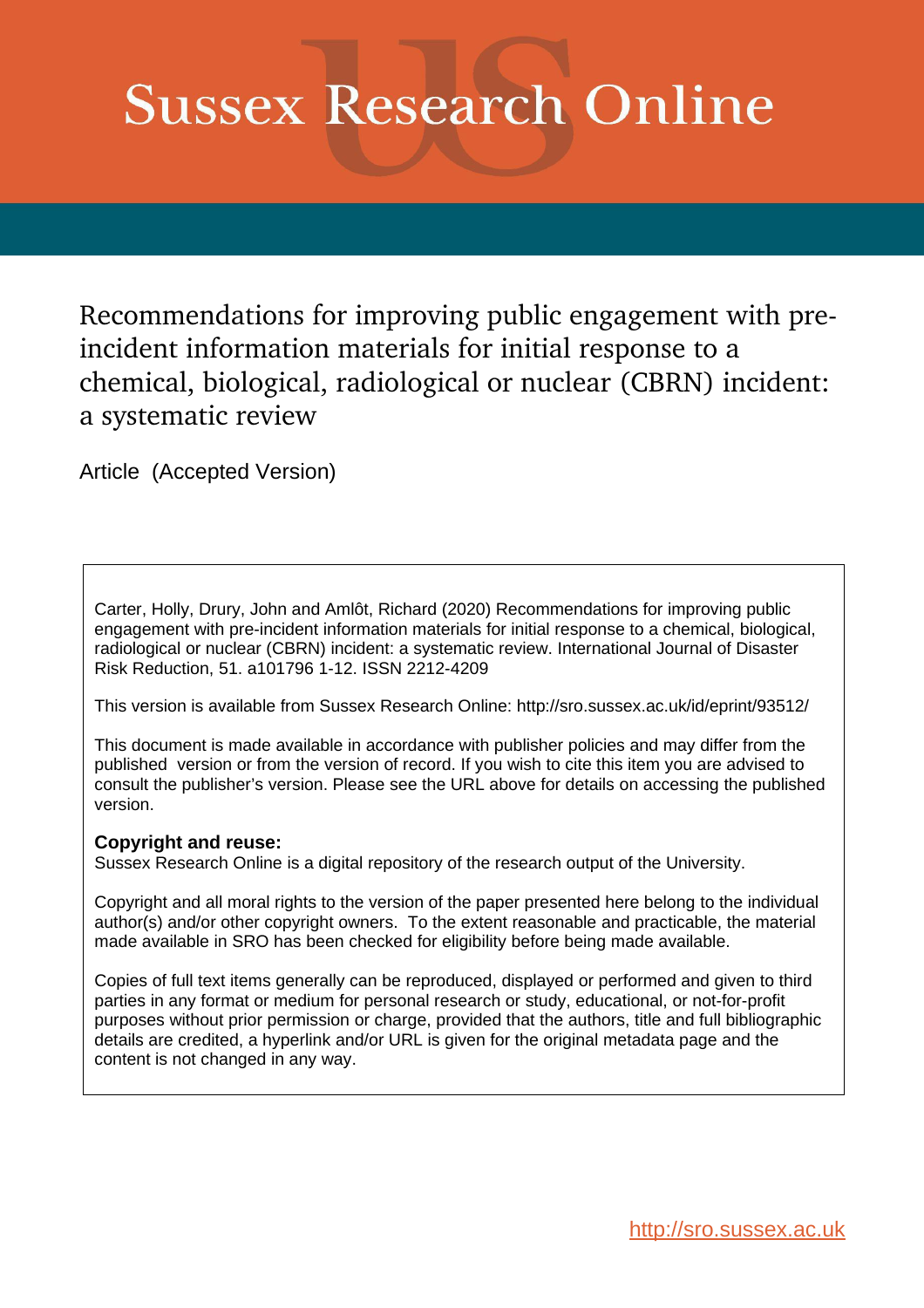**Title:** Recommendations for improving public engagement with pre-incident information materials for initial response to a chemical, biological, radiological or nuclear (CBRN) incident: a systematic review.

# **Author order and affiliations:**

1. Dr Holly Carter, Research Fellow, Behavioural Science Team, Emergency Response Department, Public Health England, Porton Down, Salisbury, SP4 0JG, UK.

2. Professor John Drury, Professor of Social Psychology, School of Psychology, University of Sussex, Falmer, Brighton, BN1 9QH, UK.

3. Professor Richard Amlôt, Head of Behavioural Science, Behavioural Science Team, Emergency Response Department, Public Health England, Porton Down, Salisbury, SP4 0JG, UK.

**Corresponding author:** Dr Holly Carter, Research Fellow, Behavioural Science Team, Emergency Response Department, Public Health England, Porton Down, Salisbury, SP4 0JG. Email: [holly.carter@phe.gov.uk;](mailto:holly.carter@phe.gov.uk) tel: 01980 616967.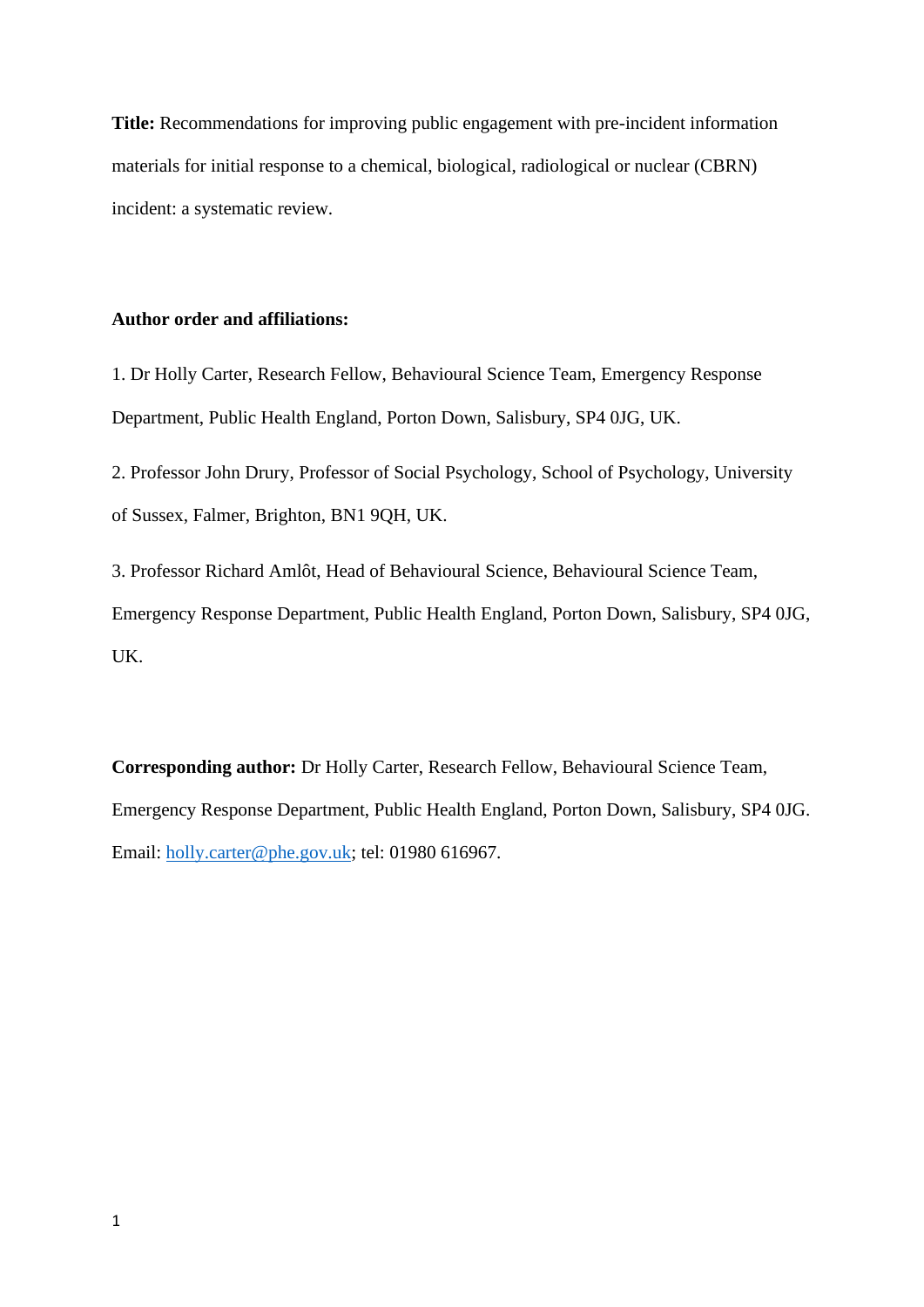#### **Abstract**

The risk of chemical, biological, radiological and nuclear (CBRN) incidents has increased in recent years, due to advances in technology, and increased willingness of terrorists to use unconventional weapons. There are basic actions which can reduce or prevent harm during such incidents. The speed with which these actions can be taken may be enhanced by providing pre-incident public information about how to undertake such actions. However, limited research has been carried out to identify potential benefits of providing pre-incident information in relation to preparing for and responding to terrorist attacks, including those involving CBRN agents. This paper presents findings from a systematic literature review which aimed to: examine potential efficacy of pre-incident information campaigns for improving public preparedness for CBRN incidents; identify what information should be included within public preparedness campaigns for CBRN incidents; and identify the best method(s) of providing pre-incident information for CBRN incidents. The review was carried out using Ovid, and selection and screening of papers followed a PRISMA framework. Findings showed that providing a pre-incident educational intervention generally resulted in an improvement in preparedness, compared to not providing any information. However, the majority of studies focused on improving preparedness behaviour in the immediate or shortterm (< 1 month). It is therefore unclear whether any improvement in preparedness is sustainable over the medium to longer-term. Further research is required to examine to what extent public information campaigns can improve public preparedness over the longer-term, and how best to enhance preparedness for CBRN incidents specifically.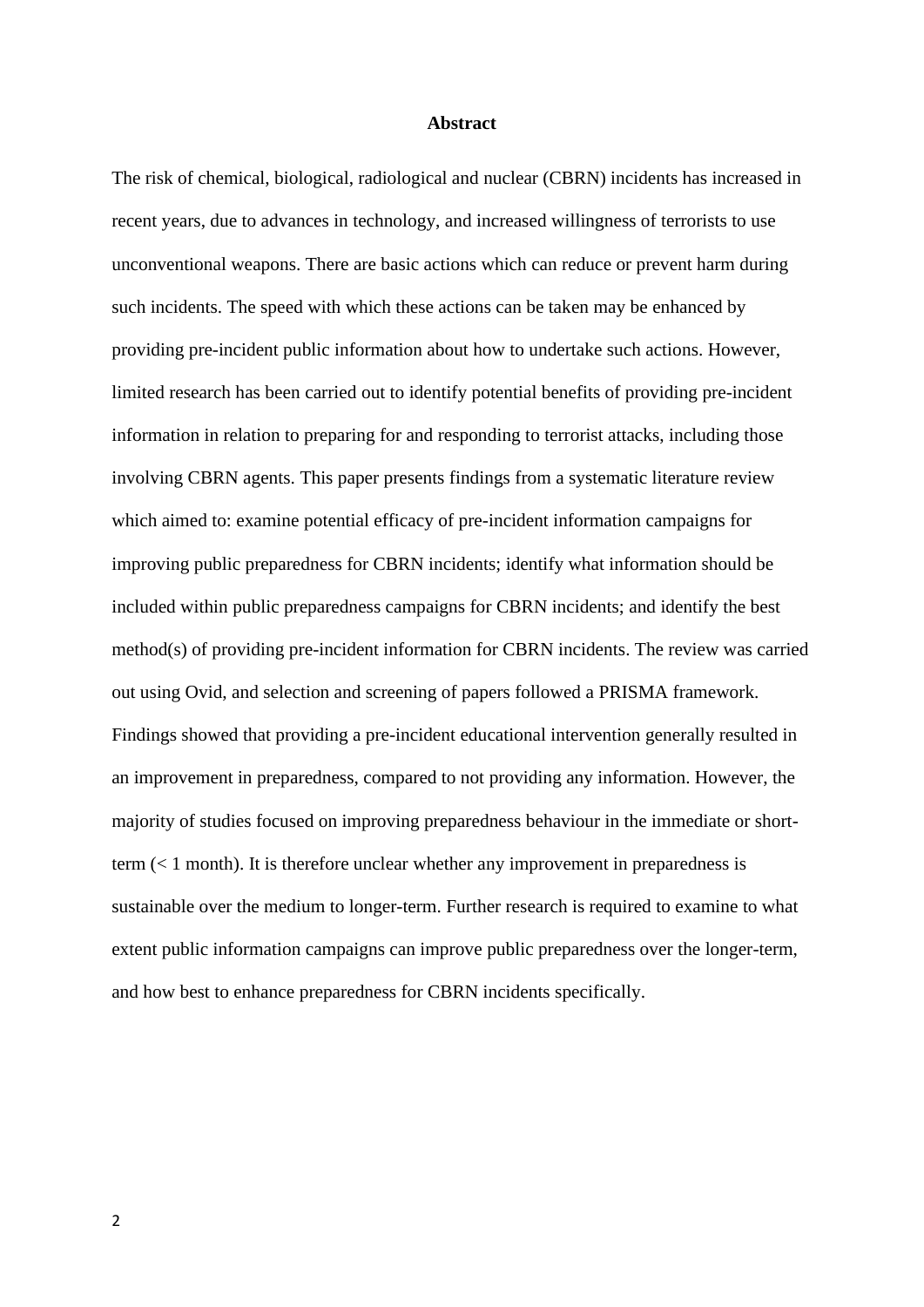#### **Introduction**

The risk of incidents involving chemical, biological, radiological and nuclear (CBRN) agents is ever-increasing, due to advances in technology, and the increased willingness of terrorists to use unconventional weapons [1,2]. CBRN threats fall into the category of 'dread' risks [3,4], because they are often invisible, the consequences of contamination are unknown, and they may have catastrophic potential. They may therefore be particularly frightening for members of the public.

Recent examples of incidents involving CBRN agents include the attempted assassination of a former Russian spy in Salisbury using Novichok (a nerve agent) [5], as well as numerous small-scale attacks involving acid [6]. There are basic actions which, if taken rapidly, can reduce or prevent harm to victims of such attacks. These include removing contaminated clothing (providing it isn't stuck to skin), using available absorbent materials (providing the contaminant is not acidic), and rinsing with water [7]. The faster these actions are taken, the more lives will be saved [8].

One way to enhance the speed with which these actions can be taken is by providing preincident public information about how to undertake such actions [9]. The aim of providing this information is to enable members of the public to take actions to reduce their own risk, prior to the arrival of any emergency responders. Such pre-incident information is routinely provided by governments and emergency response organisations in order to help people to prepare for and respond to natural hazards (e.g. flooding, earthquakes, wildfires etc.). Preincident information may be provided online, through targeted local campaigns, or as part of the school curriculum, and evidence suggests that such information may be effective in enabling people to protect themselves and their families during a disaster [10,11]. As well as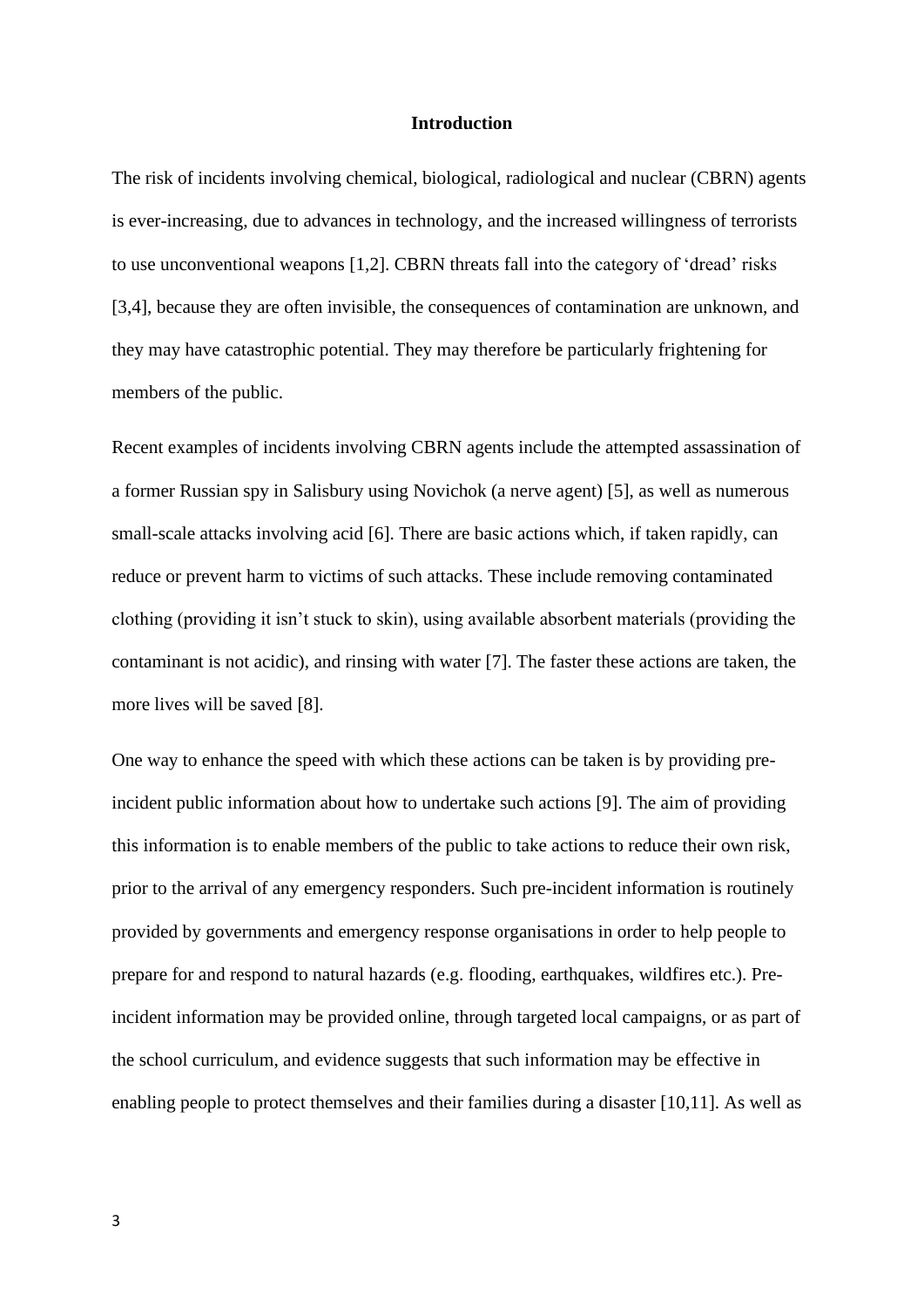enabling people to take action quickly to protect themselves and others, this information may also promote a sense of self-efficacy, and facilitate speedier recovery [12].

Provision of pre-incident information may also help to establish shared norms and expectations between authorities and members of the public prior to an incident occurring. For example, in the US, there is a shared understanding between authorities, emergency responders and the public that all members of the public must be prepared to take care of themselves and their families for the first 72 hours following a disaster [13]. As part of this understanding, emergency responders actively engage communities in disaster planning and exercising. Provision of such pre-incident information therefore enables people to be more prepared to take action to help themselves and their loved ones. In addition, establishing shared norms prior to an incident occurring may promote identification between members of the public and emergency responders, thus making it easier for responders to communicate effectively with members of the public during an emergency [14].

While there has been a substantial amount of research into pre-incident preparedness for natural hazards, research into the effectiveness of pre-incident information for terrorist attacks, including those involving CBRN agents, is limited. Furthermore, the evidence that is available is mixed. Some research suggests that provision of such information will not be effective, because people will not want to engage with the material prior to an incident, or will not remember the information when they need it [15]. In contrast, more recent evidence suggests that provision of pre-incident information about actions to take during CBRN incidents may increase public knowledge and confidence in taking such actions, which could increase the speed with which protective actions are initiated, and could therefore save lives during a real incident [16,17]. In order for preparedness information to be effective, the natural, technical and social context must be taken into consideration [18].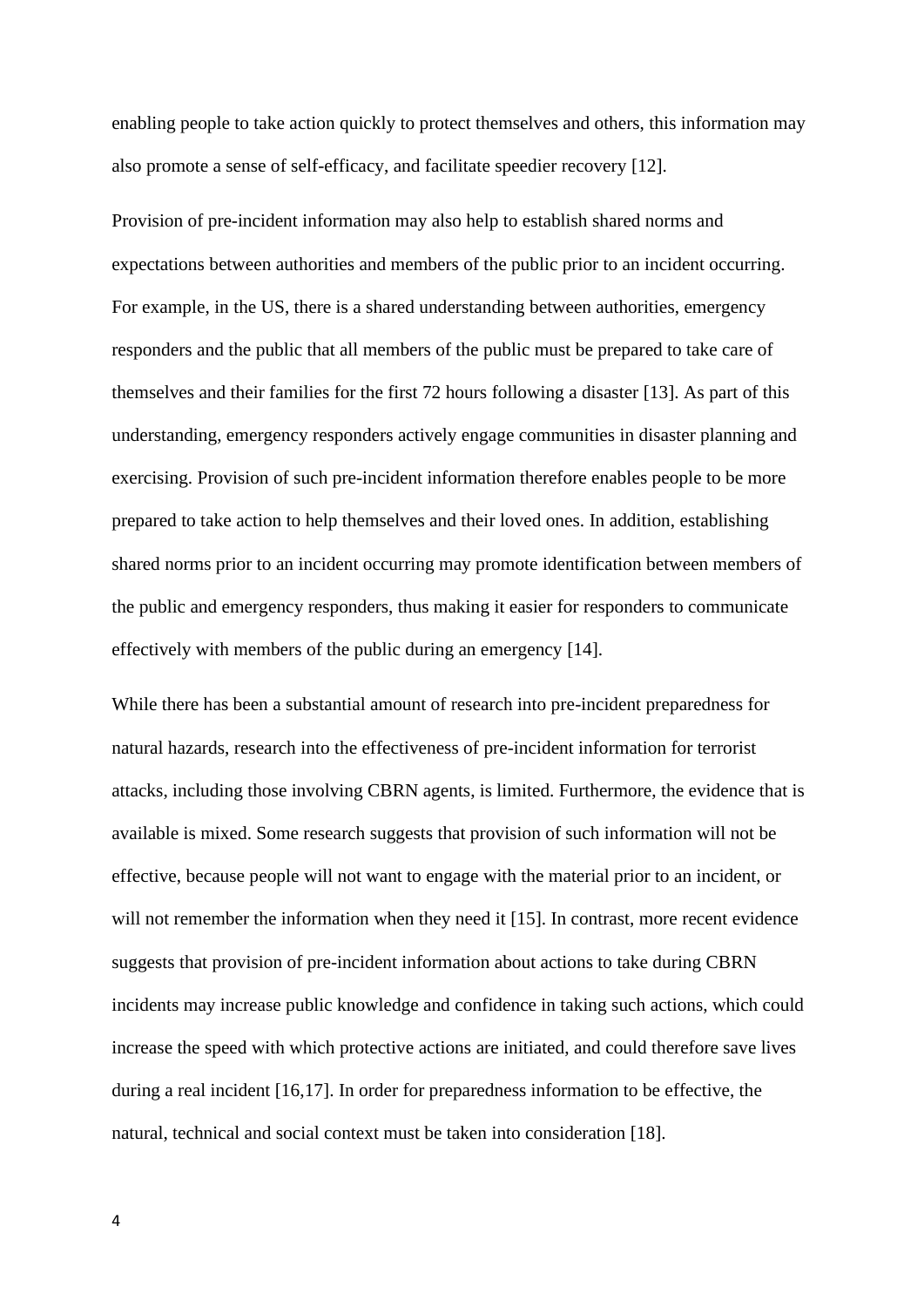Policy makers increasingly advocate the involvement of the public in planning for disasters and emergencies [19,20,21], and this includes incidents involving CBRN agents [22]. Existing campaigns include the 'Run, Hide, Tell' campaign [23] designed to provide information around marauding terrorist fire arms attacks, the 'See it, Say it, Sorted' campaign designed to increase vigilance to potential threats across rail networks [24], and the 'Report, Remove, Rinse' campaign designed specifically for hazardous materials incidents involving caustic chemicals [25]. The information within these campaigns is designed to provide preincident information regarding protective actions that people can take, and is distributed to members of the public using various methods, including television adverts, electronic boards in crowded places (e.g. metro stations, transport hubs), and online.

During a CBRN incident, the actions that people may be asked to take to reduce their risk (e.g. removing clothing, undergoing a decontamination shower) might be embarrassing or uncomfortable. Providing pre-incident information for these types of incidents might increase both people's knowledge and confidence in taking such actions, and their perceptions of the effectiveness of such actions, and therefore increasing their willingness to take these actions [16]. Given the potential benefits of providing pre-incident public information for CBRN incidents, and the current lack of research in this area, there is a need for further research to establish both the type of information that members of the public will need prior to a CBRN incident, and the best method of providing this information.

A systematic literature review was carried out to identify research relating to pre-incident information campaigns for disasters and emergencies generally, as well as CBRN incidents specifically. Rather than focusing solely on CBRN incidents, broader disasters were included to enable potentially transferable lessons for CBRN incidents to be identified. The aims of this review were to: examine the potential efficacy of pre-incident information campaigns for improving public preparedness for CBRN incidents; identify what type of information should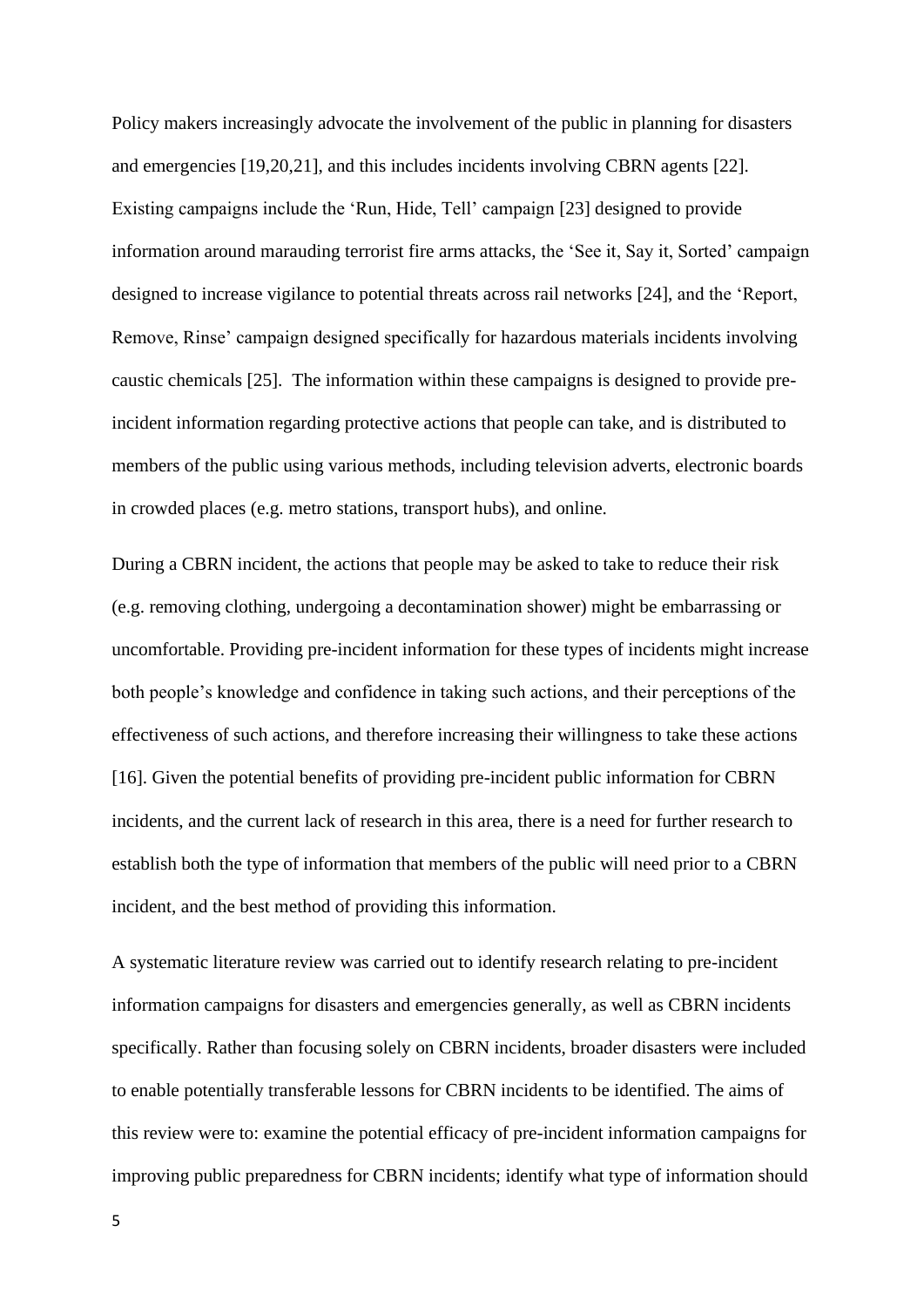be included within public preparedness campaigns for CBRN incidents; and identify the best method(s) of providing pre-incident information for CBRN incidents.

# **Method**

We carried out a review, using Ovid to search three databases: Embase, PsychInfo and Medline. The review was originally carried out in October 2018 and included any papers published before that date. An update to the review was carried out in June 2019, to capture any relevant papers published within the previous 6 months. A broad search was carried out, which included three more focused searches. Search 1 included terms relating to the timing of information provided, such as "pre-incident", "pre-emergency", and "prior". Search 2 included terms relating to the type of intervention, such as "educat\*", "inform\*", and "communicat\*". Search 3 included terms relating to the type of emergency, such as "chemical", "CBRN", "disaster", and "flood". See S1 Appendix for the full search strategy.

Articles were eligible for inclusion within the review if they: examined the effect of preincident information on levels of public preparedness prior to an emergency or disaster; examined the effect of pre-incident information for improving public ability to take effective protective actions during mass emergencies and disasters; examined factors that improve the efficacy of pre-incident information; included original data, whether qualitative or quantitative; were available in English; were published in peer-reviewed journals. Articles were not eligible for inclusion if they: examined the effect of information provided during or after a disaster or emergency on public behaviour or response; examined the effect of training or pre-incident information on responder (first responder, healthcare staff, Government officials etc) preparedness of response to disasters; focused on provision of preparedness information in a warning context; were not available in English; did not contain original data; were not published in peer-reviewed journals (i.e. grey literature).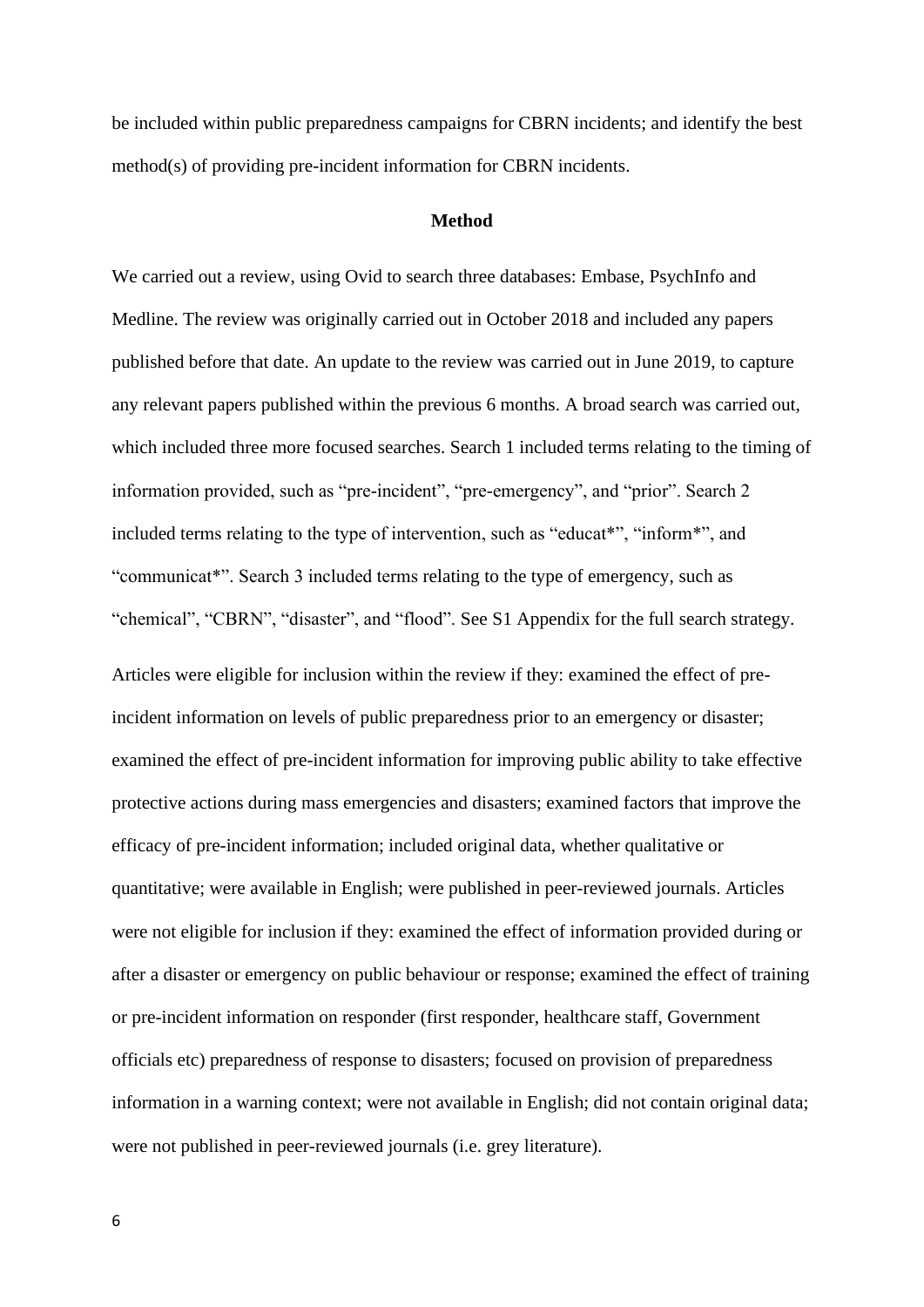Selection and screening of papers followed a systematic search method following a Preferred Reporting Items for Systematic Reviews and Meta-Analyses (PRISMA) framework [26]. All title, abstract, and full-text screening was carried out by the first author. Where the first author was unsure as to whether an abstract met the inclusion criteria, the abstract was then screened by a second researcher. This resulted in 20% of abstracts being subjected to additional screening by a second researcher. The first author and second researcher then discussed any abstracts for which uncertainty remained, before agreeing on whether to include or exclude each one.

The online critical appraisal tool 'Understanding health research'

[\(https://www.understandinghealthresearch.org/about-us/what-is-the-understanding-health](https://www.understandinghealthresearch.org/about-us/what-is-the-understanding-health-research-tool-8)[research-tool-8\)](https://www.understandinghealthresearch.org/about-us/what-is-the-understanding-health-research-tool-8) [27] was used to assess the quality of included papers. The scoring system in this tool is based on a series of questions about the research, some of which are determined based on earlier answers, and positive and negative scores. Criteria that studies are assessed by include: who carried out the research; who funded the research; ethical procedures; clarity of research aims; whether studies were quantitative, qualitative, or mixed (and additional questions depending on type of study); and any conflict of interest. A cut off for inclusion was set at 50% positive scores out of the total number of responses (a percentage cut off was used because the number of questions varied based on the type of research).

# **Results**

The initial search generated 20,319 articles. After de-duplication, 19,598 records remained. Title screening resulted in 1,982 papers being accepted for abstract screening, after which 62 papers remained. The full text for each of the remaining papers was reviewed and following this 30 papers were accepted for inclusion within the review. Reference searching of these 30 papers identified 9 further references. A further five studies were identified from other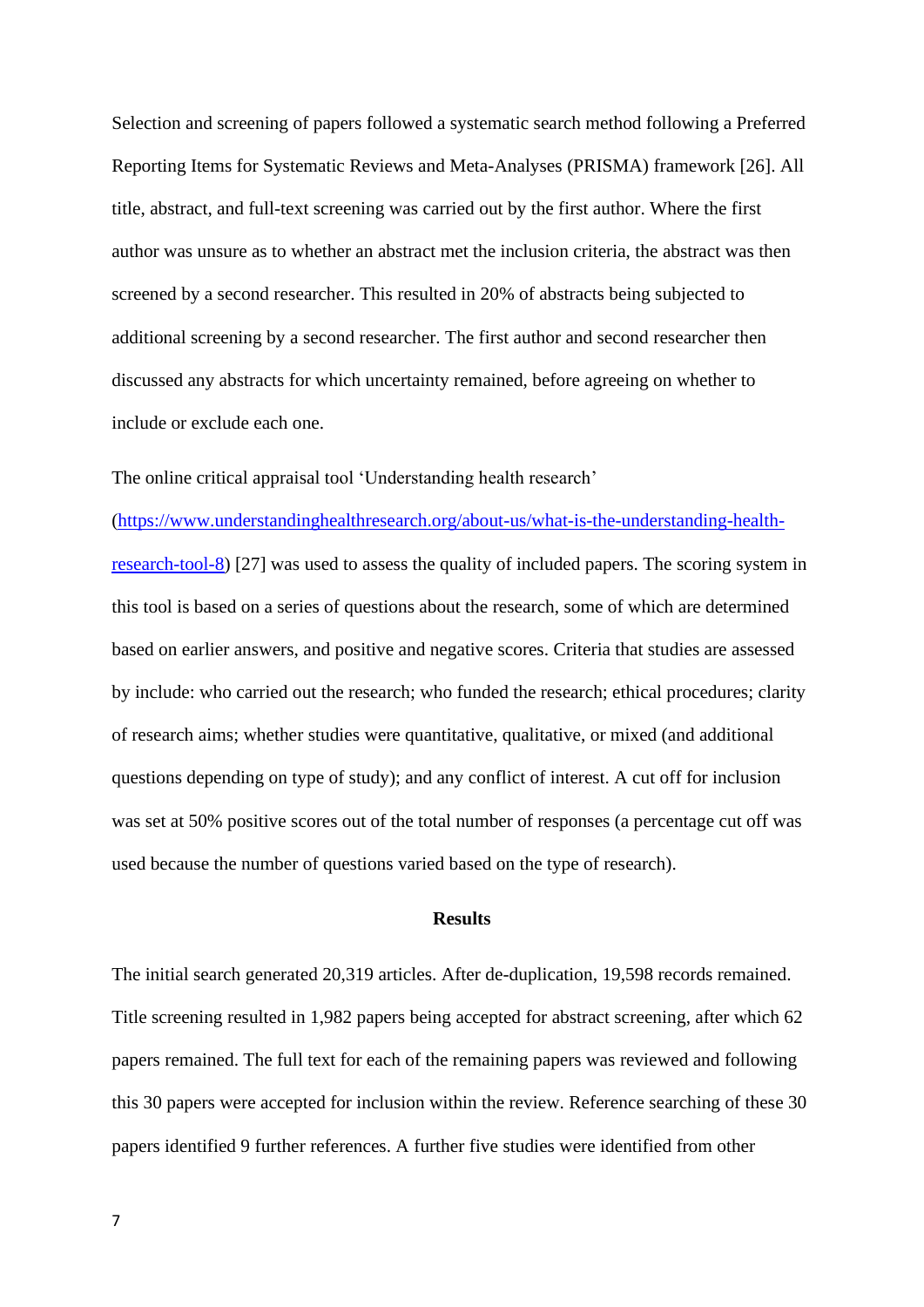sources (i.e. literature identified when developing the rationale and protocol for the review). Combining these with the 39 relevant studies identified from the initial search resulted in the inclusion of 44 studies in this review. See Figure 1 for a PRISMA flow diagram containing full details of studies included and excluded at each stage. Critical assessment of the articles revealed that all papers scored above 50%, with the lowest score being 56.25% ( $n = 3$ ) [28,29,30]. All papers were therefore included in the review.

*Figure 1: PRISMA flow diagram showing number of included and excluded papers at each stage*

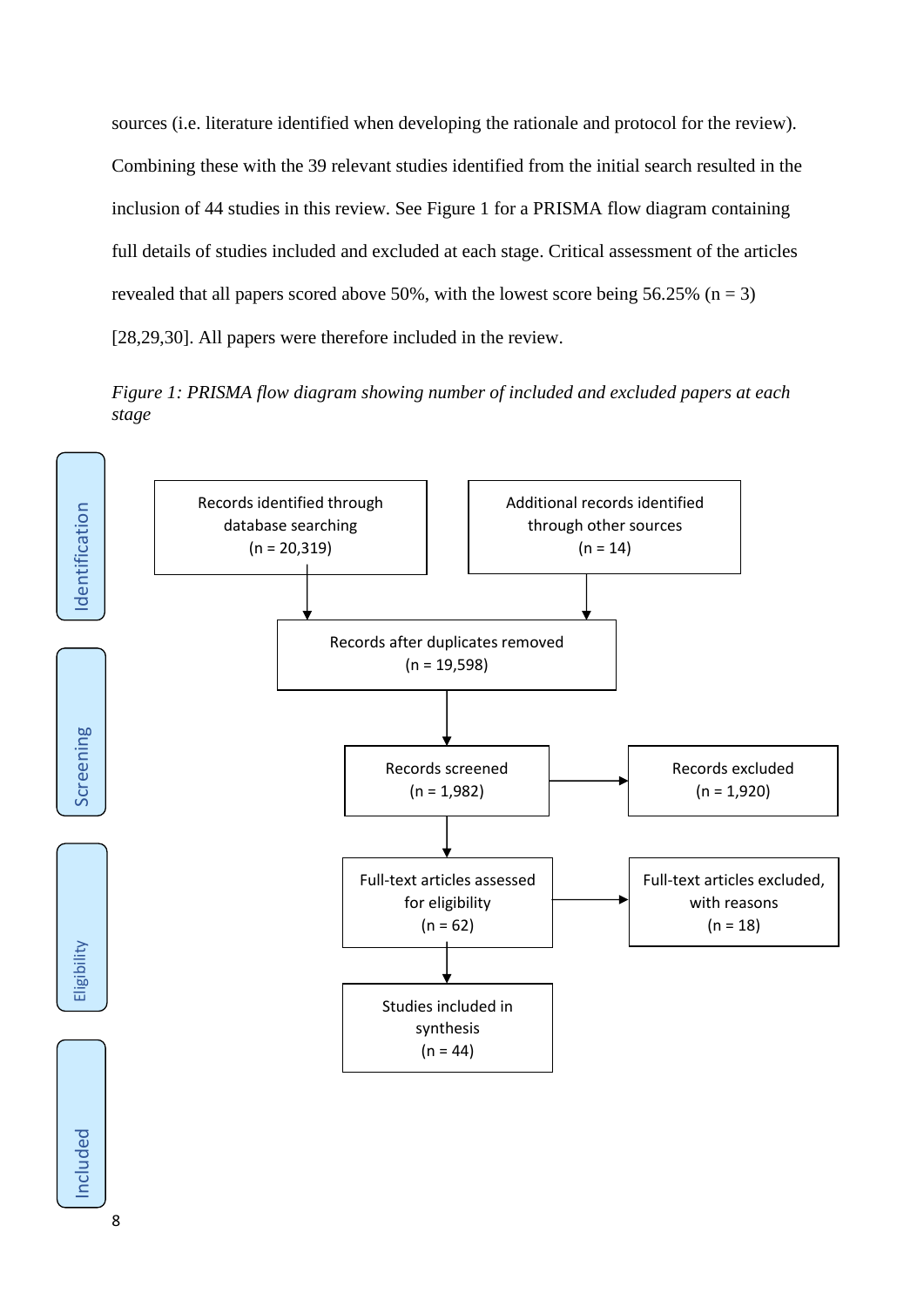Of the 44 studies identified, 32 employed quantitative methods, 6 employed qualitative methods, 3 employed mixed (i.e. quantitative and qualitative) methods, and 3 employed systematic reviews of existing literature. The 44 studies identified examined public preparedness to a variety of different disasters and threats, including: general disaster preparedness ( $n = 14$ ); earthquakes ( $n = 10$ ); chemical, biological, radiological, and/or nuclear (CBRN) threats (n = 14); floods and/ or weather-related disasters (n = 5); fires (n = 3); terrorist attacks ( $n = 2$ ); mass shootings ( $n = 1$ ); and landslides ( $n = 1$ ).

In the majority of studies ( $n = 29$ ), the target audience for the preparedness interventions developed was the general adult population (various countries). Other target audiences were: children/ teenagers ( $n = 6$ ); Latino participants ( $n = 3$ ); children with special healthcare needs  $(n = 2)$ ; adults with special healthcare needs  $(n = 1)$ ; college students  $(n = 1)$ ; pregnant women ( $n = 1$ ); and veterans ( $n = 1$ ). The papers included populations from various different countries, including: the US ( $n = 18$ ); the UK ( $n = 5$ ); Belgium ( $n = 2$ ); Australia ( $n = 2$ ); Japan (n = 1); Iran (n = 1); Netherlands (n = 1); Italy (n = 2); Turkey (n = 1); China (n = 1); Tajikistan (n = 1); Canada (n = 1); New Zealand (n = 2); and Israel (n = 1). Five studies took place in two different countries: UK and Israel ( $n = 1$ ); UK and Denmark ( $n = 2$ ); Belgium and Slovenia ( $n = 1$ ); and Japan and US ( $n = 1$ ).

Twenty nine of the studies identified directly tested the effectiveness of an educational intervention to improve preparedness, seven studies investigated how public response to disaster-related pre-incident information affects preparedness, using a cross-sectional design, six studies examined effective ways to design an intervention, and three studies were systematic reviews.

See Table 1 for full details of each of the included studies.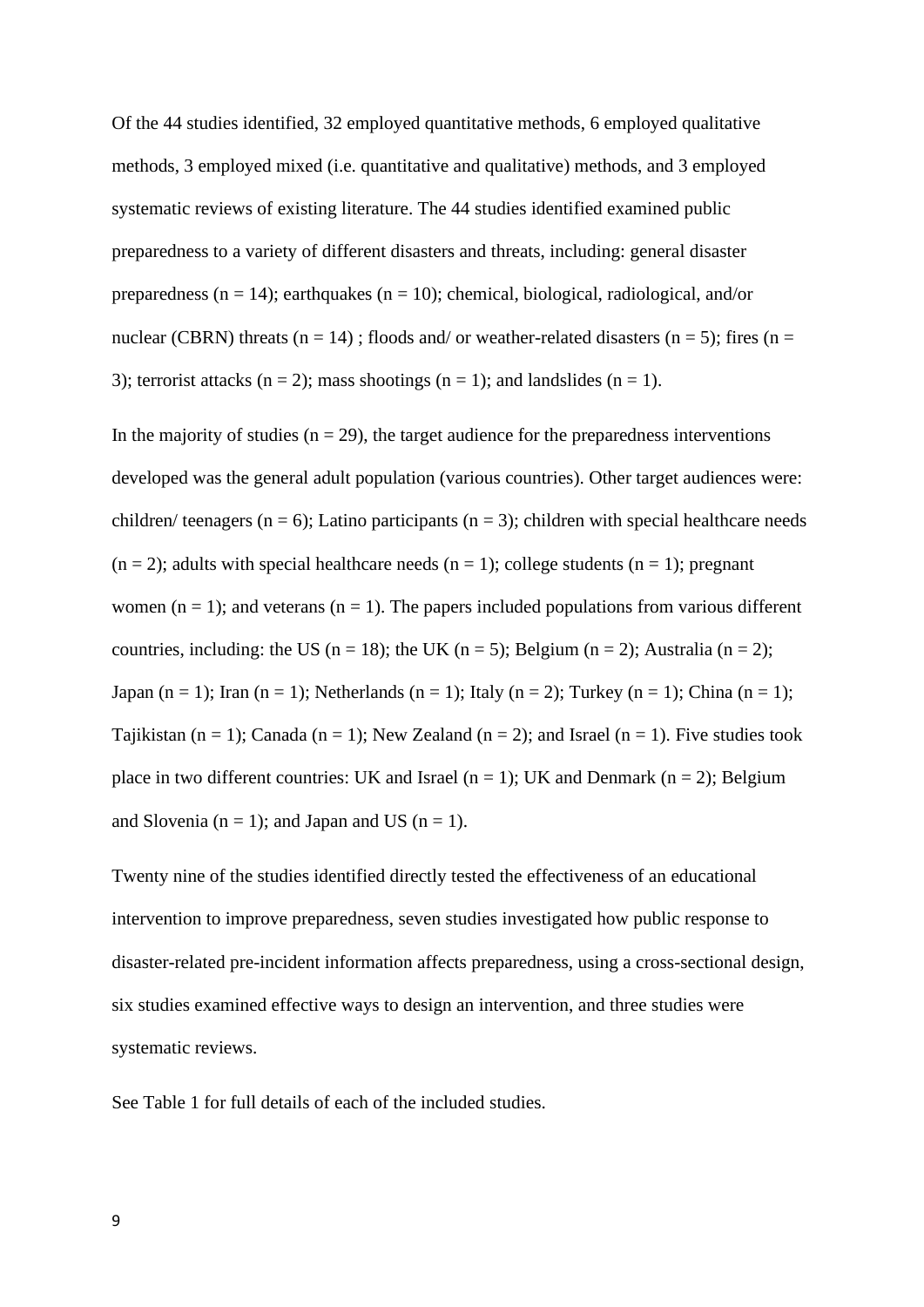# **Table 1: Details of included studies**

| Author, Year,<br>Country, Quality        | Population                                               | Sample size                                                                                                                   | Disaster type                                  | Intervention type                                                                                                      | Preparedness outcomes                                                                                                           | Study type                                     |
|------------------------------------------|----------------------------------------------------------|-------------------------------------------------------------------------------------------------------------------------------|------------------------------------------------|------------------------------------------------------------------------------------------------------------------------|---------------------------------------------------------------------------------------------------------------------------------|------------------------------------------------|
| Ardalan et al., 2013,<br>Iran, 86%       | General public                                           | Urban intervention, n =<br>5562, urban control, n =<br>6123, rural<br>intervention, $n = 3638$ ,<br>rural control, $n = 3887$ | Floods and<br>earthquakes, and all-<br>hazards | Face-to-face one-to-one                                                                                                | Household awareness and<br>readiness scores, individual<br>disaster risk perception                                             | Intervention test                              |
| Baker & Cormier,<br>2013, US, 71%        | Families of children<br>with special<br>healthcare needs | Florida, $n = 114$ ,<br>Alabama, n = 96                                                                                       | All-hazards                                    | 10-20-minute face-to-face<br>training                                                                                  | Level of family preparedness                                                                                                    | Intervention test                              |
| Baker et al., 2012, US,<br>63%           | Families of children<br>with special<br>healthcare needs | Pre-test, n = 238, post-<br>test, $n = 121$                                                                                   | All-hazards                                    | Face-to-face one-to-one<br>training                                                                                    | Level of family preparedness                                                                                                    | Intervention test                              |
| Becker, 2004, US,<br>65%                 | General public                                           | $N = 163$                                                                                                                     | Radiation/ nuclear                             | Pre-event communication<br>development                                                                                 | Public perceptions of pre-<br>incident communication<br>materials                                                               | Intervention development                       |
| Carter et al., 2018,<br>UK, 76%          | General public                                           | $N = 62$                                                                                                                      | <b>CBRN</b>                                    | Small discussion groups                                                                                                | Knowledge and confidence in<br>taking protective actions<br>during CBRN incidents                                               | Intervention test                              |
| Carter et al, 2019, UK,<br>76%           | General public                                           | $N = 44$                                                                                                                      | <b>CBRN</b>                                    | Small discussion groups                                                                                                | Knowledge and confidence in<br>taking protective actions<br>during CBRN incidents                                               | Intervention development,<br>intervention test |
| Chittaro & Sioni,<br>2015, Italy, 64%    | General public                                           | $N = 44$                                                                                                                      | <b>Terrorist attacks</b>                       | A virtual reality video game<br>depicting a terrorist attack<br>involving a series of explosions<br>in a train station | Knowledge and confidence in<br>taking appropriate protective<br>actions                                                         | Intervention test                              |
| Codreanu et al., 2014,<br>Australia, 83% | <b>Teenagers</b>                                         | 14 studies                                                                                                                    | All-hazards                                    | Any educational intervention<br>designed to improve<br>preparedness of teenagers                                       | Change in preparedness and<br>mitigation behaviour;<br>enhancement and retention<br>of disaster-related knowledge<br>and skills | Review                                         |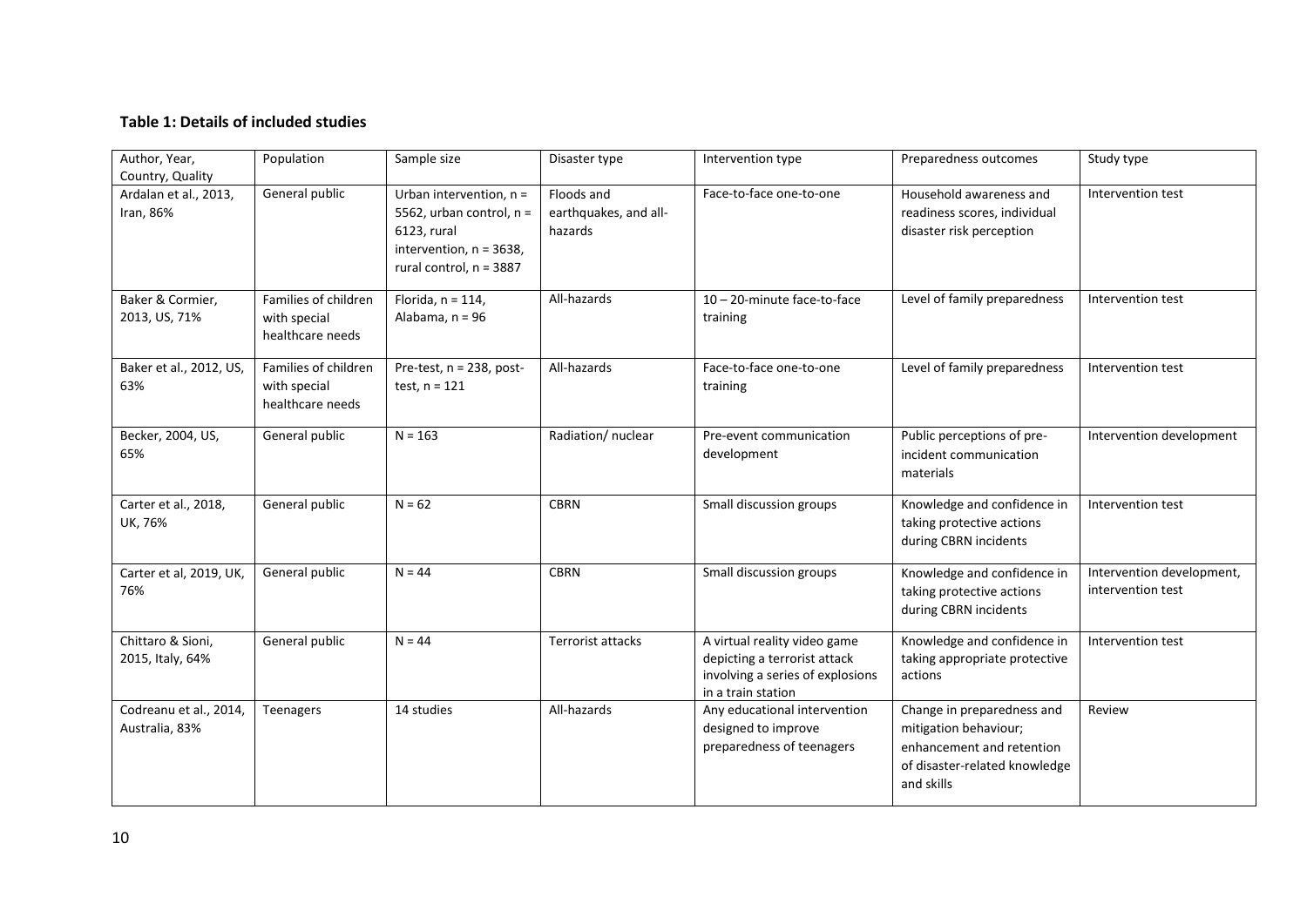| De Boer et al., 2015,<br>Netherlands, 82% | General public                                                 | $N = 1,887$                                                   | Floods                                      | Four educational scenarios,<br>varying by hypothetical location<br>(risky vs. less risky), type of risk<br>information provided, and<br>information about efficacy of<br>precautions in preventing flood<br>damage | Preparedness for flooding                                                                                                        | Intervention test        |
|-------------------------------------------|----------------------------------------------------------------|---------------------------------------------------------------|---------------------------------------------|--------------------------------------------------------------------------------------------------------------------------------------------------------------------------------------------------------------------|----------------------------------------------------------------------------------------------------------------------------------|--------------------------|
| De Dominicis et al.,<br>2014, Italy, 64%  | General public                                                 | $N = 444$                                                     | Floods                                      | Intervention based on<br>principles of Vested Interest<br>Theory                                                                                                                                                   | Flood preparedness<br>behaviour                                                                                                  | Intervention test        |
| Eisenman et al., 2014,<br>US, 71%         | Adults with IDD<br>living<br>independently in<br>the community | $N = 46$ (intervention<br>group), $n = 45$ (control<br>group) | Earthquake, fire safety,<br>and all-hazards | Four two-hour courses taught<br>by a health educator and<br>trained peer mentors, delivered<br>over two weeks                                                                                                      | General disaster<br>preparedness and<br>earthquake knowledge                                                                     | Intervention test        |
| Eisenman et al., 2009,<br>US, 78%         | Latinos                                                        | $N = 187$                                                     | All-hazards                                 | Media intervention (pamphlet,<br>laminated card), and one-hour<br>session led by trained providers                                                                                                                 | Improvement in stockpiling<br>disaster supplies, and in<br>family communication plans                                            | Intervention test        |
| Eisenman et al., 2009,<br>US, 78%         | Latino participants                                            | $N = 100$                                                     | All-hazards                                 | Various interventions                                                                                                                                                                                              | Improved understanding of<br>participants' perceptions,<br>understandings, facilitators,<br>barriers to disaster<br>preparedness | Intervention development |
| Faupel et al., 1992,<br>US, 71%           | General public                                                 | $N = 198$                                                     | Earthquakes                                 | Workshop sponsored by<br>Earthquake Education Center                                                                                                                                                               | Household preparedness and<br>adaptive response                                                                                  | Cross-sectional          |
| Feng et al., 2019,<br>New Zealand, 69%    | General public                                                 | $N = 87$                                                      | Earthquakes                                 | A virtual reality serious game<br>educating people about<br>effective building evacuation<br>during an earthquake.                                                                                                 | Knowledge of behaviours to<br>take during earthquake<br>evacuation.                                                              | Intervention test        |
| Foster & Barnby,<br>2018, US, 71%         | Children aged<br>between 10 and 13                             | $N = 61$                                                      | Weather-related<br>disasters                | One-hour educational session<br>taught by nursing students,<br>including a lecture and<br>interactive group activities                                                                                             | Knowledge and confidence in<br>taking appropriate actions<br>during a disaster                                                   | Intervention test        |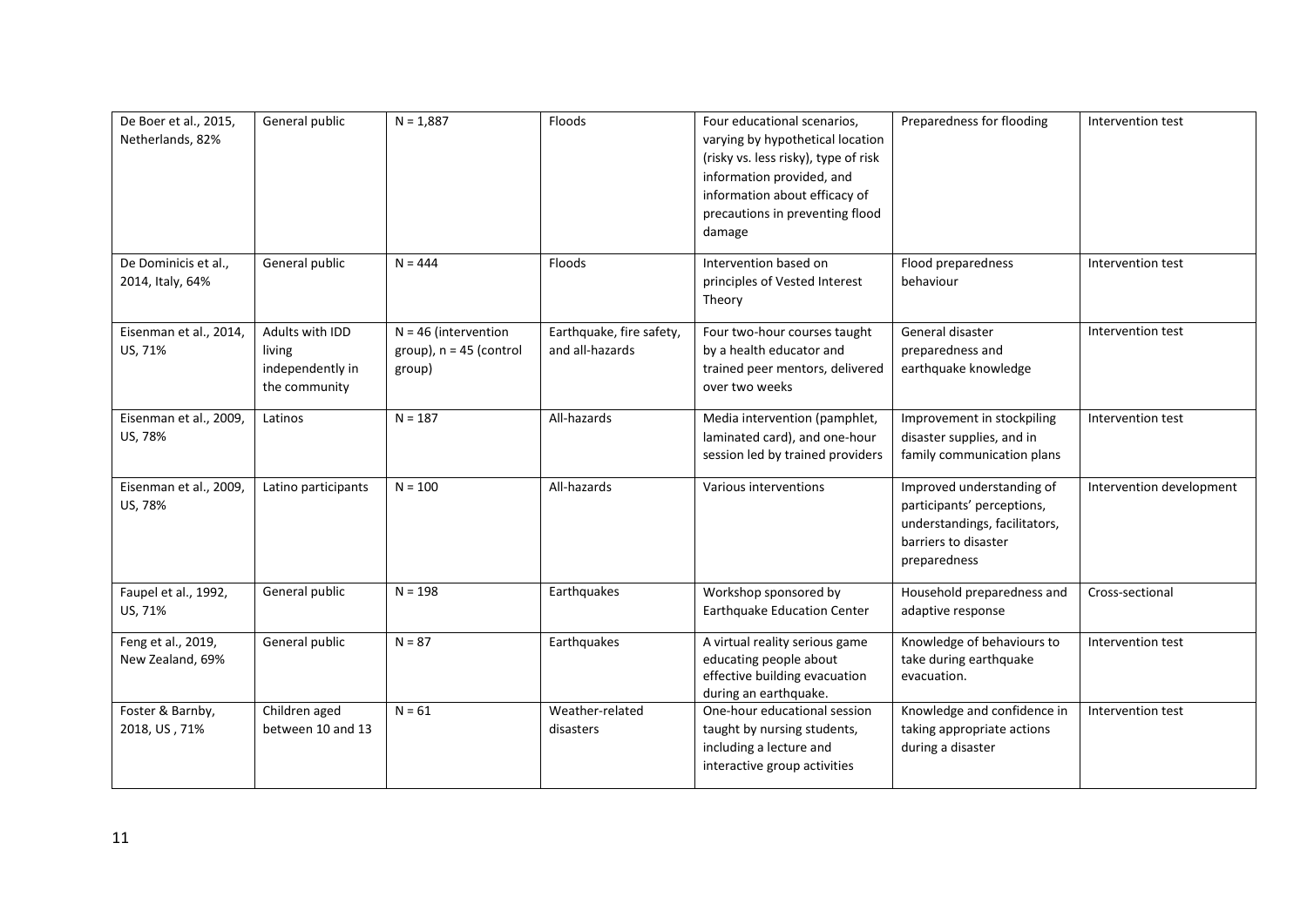| Fraustino & Ma,<br>2015, US, 64%<br>Gauntlett et al., 2018, | College students<br>Various | $N = 232$<br>41 studies                                     | All-hazards<br>Radiation              | Four interventions, varying<br>media type (traditional vs.<br>social), and message style<br>(humorous vs. non-humorous)<br>Various | Intentions to engage in<br>emergency preparedness<br>activities<br>Preferences for information                                   | Intervention test<br>Review |
|-------------------------------------------------------------|-----------------------------|-------------------------------------------------------------|---------------------------------------|------------------------------------------------------------------------------------------------------------------------------------|----------------------------------------------------------------------------------------------------------------------------------|-----------------------------|
| UK, 91%                                                     |                             |                                                             |                                       |                                                                                                                                    | type and source relating to<br>provision of information<br>around radiological incidents                                         |                             |
| Glik et al., 2004, US,<br>65%                               | General public              | $N = 93$                                                    | Botulism                              | Intervention development                                                                                                           | Emotional responses,<br>knowledge and beliefs,<br>behavioural intent,<br>information preferences                                 | Intervention development    |
| Glik et al., 2008, US,<br>71%                               | General public              | $N = 73$                                                    | Botulism                              | 15, 30, or 45 second radio clip,<br>3-minute narrated television<br>clip, 2-page fact sheet                                        | Perceptions of different types<br>and sources of information                                                                     | Intervention development    |
| Glik et al., 2014, US,<br>85%                               | Latinos                     | $N = 187$                                                   | All-hazards                           | One-hour face-to-face<br>discussion groups vs. mailed,<br>culturally competent print<br>materials                                  | Whether people had heard of<br>a family communication plan<br>or disaster kit, and their<br>perceptions of such a kit            | Intervention test           |
| Hellier, 2013, UK, 67%                                      | General public              | First study, $n = 631$ ,<br>experiment, $n = 302$           | Nuclear                               | Informational leaflet                                                                                                              | Intended compliance,<br>understanding, readability,<br>completeness                                                              | Intervention test           |
| Hildebrand &<br>Bleetman, 2007, UK<br>and Israel, 73%       | General public              | $N = 200$ (UK = 100,<br>Israel = $100$ )                    | Chemical                              | Government information<br>leaflet                                                                                                  | Knowledge of actions to take<br>in the event of a chemical<br>incident and intentions to<br>take different protective<br>actions | Cross-sectional             |
| Karanci et al., 2005,<br>Turkey, 63%                        | General public              | Experiment group, $n =$<br>400, control group, $n =$<br>400 | Earthquakes, floods and<br>landslides | Eight-hour training intervention                                                                                                   | Preparedness behaviour,<br>disaster expectation, worry<br>about future disasters and<br>loss estimation                          | Intervention test           |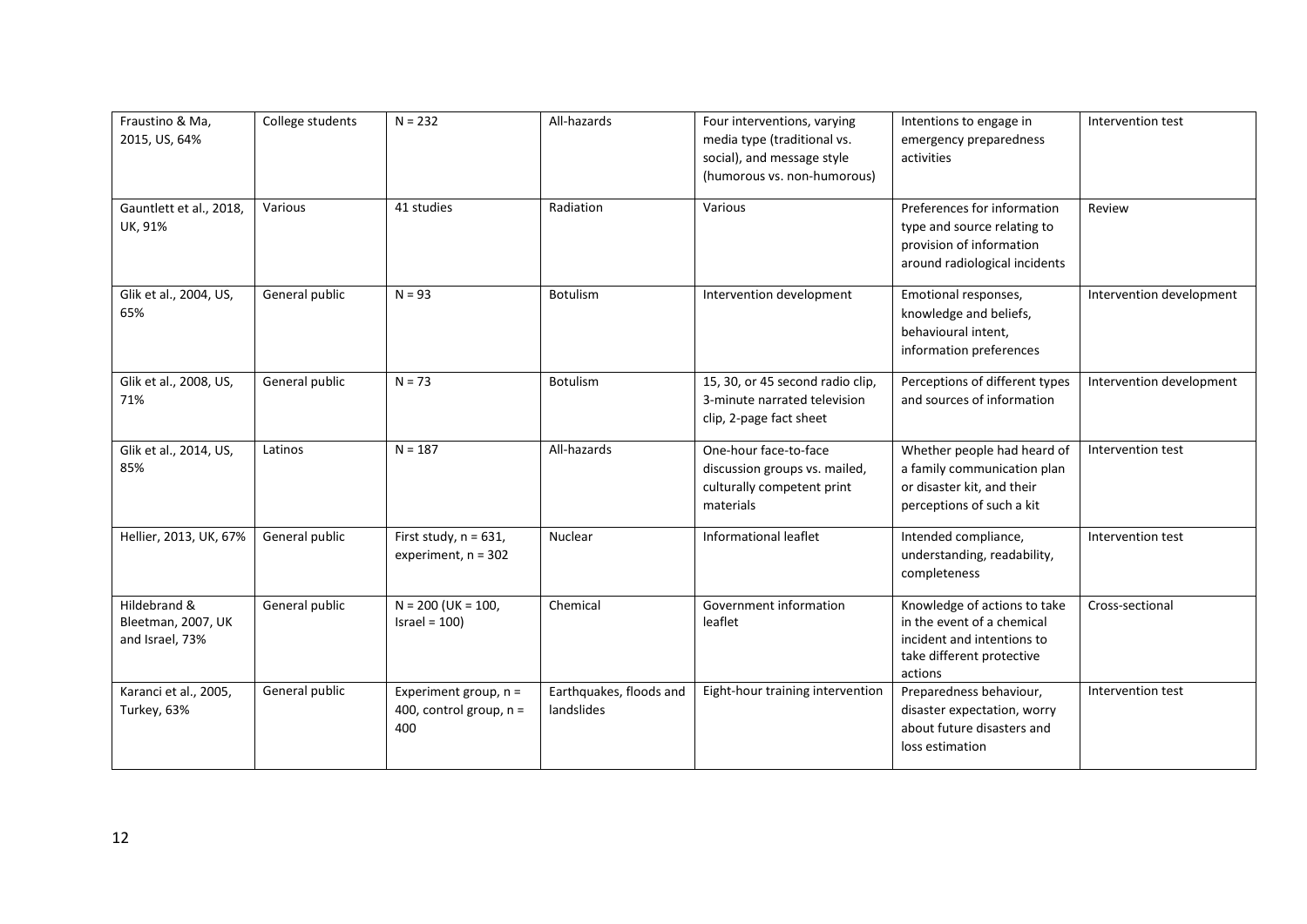| Kruvand & Silver,<br>2013, US, 56%                          | General public          | Whole population                                                                          | All-hazards             | CDC Zombie apocalypse<br>campaign                                                                                                                                                                                                                                    | Amount of traffic to CDC<br>website, Twitter data, and<br>publicly available comments                                                                                          | Intervention test |
|-------------------------------------------------------------|-------------------------|-------------------------------------------------------------------------------------------|-------------------------|----------------------------------------------------------------------------------------------------------------------------------------------------------------------------------------------------------------------------------------------------------------------|--------------------------------------------------------------------------------------------------------------------------------------------------------------------------------|-------------------|
| Latre et al., 2017,<br>Belgium, 75%                         | General public          | $N = 1,031$ (industry -<br>253; authority $-254$ ,<br>scientists - 256, control<br>$-268$ | Nuclear                 | Intervention provided by three<br>different types of<br>communicator: scientist,<br>authorities, industry                                                                                                                                                            | Recall of information,<br>acceptance of proposed<br>mitigation actions                                                                                                         | Intervention test |
| Li et al., 2013, China,<br>69%                              | General public          | $N = 994$                                                                                 | All-hazards             | Intervention involving various<br>stages: mass media<br>information; information in<br>community areas; face to face<br>training in homes; lectures;<br>drills.                                                                                                      | Knowledge and skills for<br>responding to various public<br>health emergencies                                                                                                 | Intervention test |
| Mohadjer et al., 2010,<br>Tajikistan, 57%                   | Children aged 14-<br>15 | $N = 43$                                                                                  | Earthquakes             | <b>Educational curriculum</b><br>including six science activities<br>on physical earthquake<br>processes, hazard and<br>mitigation strategies                                                                                                                        | Knowledge of basic earth<br>science, ability to think<br>critically when receiving and<br>sharing earthquake-related<br>information, empowerment<br>to protect self and others | Intervention test |
| Morrongiello et al.,<br>2012, Canada, 57%                   | Children aged 3 - 6     | $N = 76$                                                                                  | Fire safety/ evacuation | Video game intervention                                                                                                                                                                                                                                              | Knowledge of fire safety<br>actions                                                                                                                                            | Intervention test |
| Mulilis & Lippa, 1990,<br>US, 61%                           | General public          | $N = 111$                                                                                 | Earthquakes             | Sixteen interventions, based on<br>four manipulated variables:<br>earthquake probability (high vs.<br>low); earthquake severity (high<br>vs. low); efficacy of earthquake<br>preparedness (high vs. low);<br>capability of earthquake<br>preparedness (high vs. low) | Earthquake preparedness<br>measure (Mulilis-Lippa<br>Earthquake Preparedness<br>Scale)                                                                                         | Intervention test |
| Pearce & Lindekilde<br>et al., 2019, UK and<br>Denmark, 85% | General public          | $N = 3,003$                                                                               | Mass shootings          | Tested efficacy of 'Run, Hide,<br>Tell' campaign. Three different<br>interventions: no information;<br>information presented via a<br>leaflet; information presented<br>via a film.                                                                                  | Trust, coping appraisal, and<br>intention to take<br>recommended protective<br>behaviours.                                                                                     | Intervention test |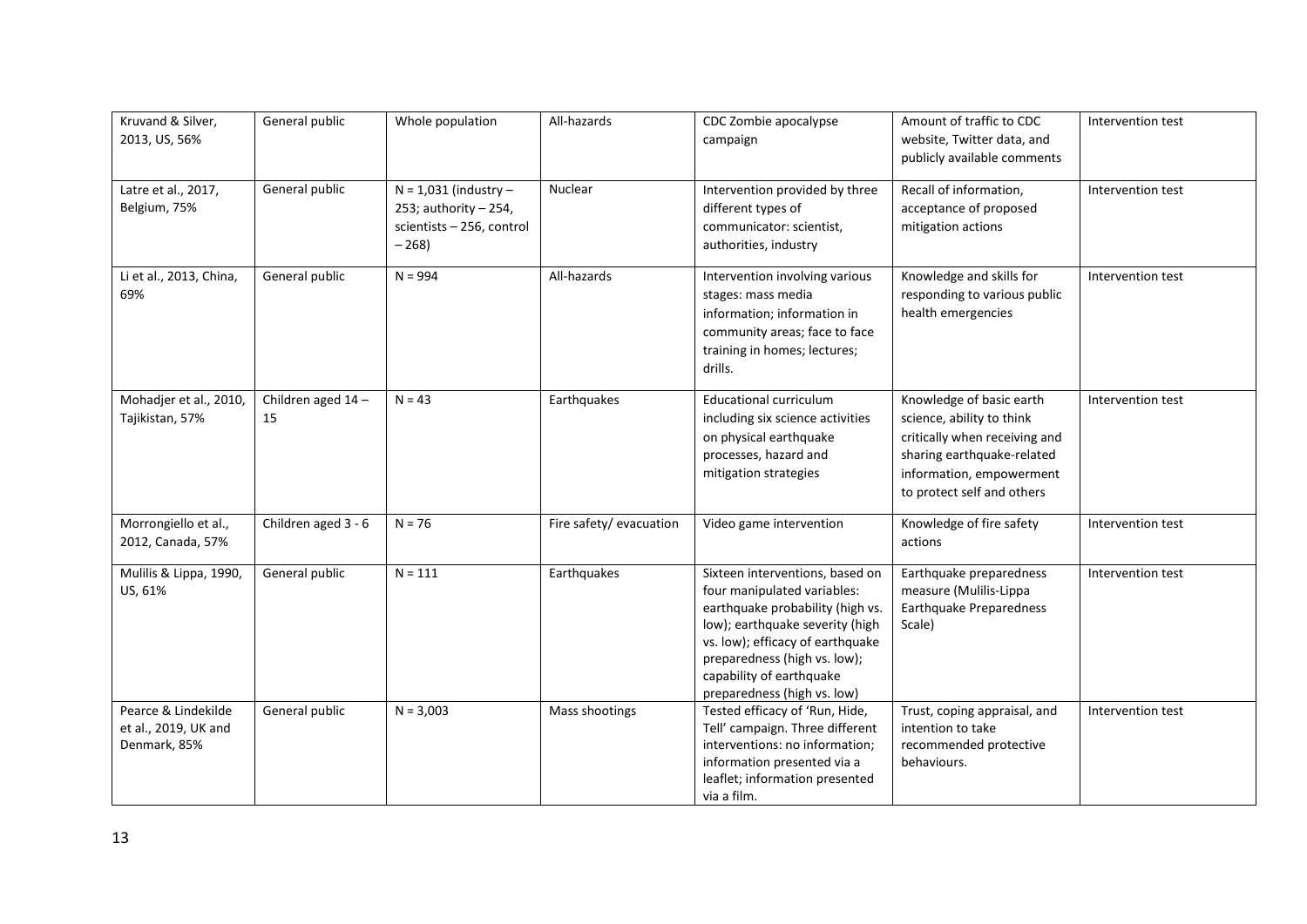| Pearce & Parker et<br>al., 2019, UK and<br>Denmark, 85% | General public          | $N = 1,505$ (UK), 1,500<br>(Denmark)             | Terrorist attacks | Tested three interventions:<br>'See it, say it' information; 'See<br>it, say it, sorted' information;<br>and no information control.                                                                       | Intention to take<br>recommended actions.                                                                                                                                                   | Intervention test |
|---------------------------------------------------------|-------------------------|--------------------------------------------------|-------------------|------------------------------------------------------------------------------------------------------------------------------------------------------------------------------------------------------------|---------------------------------------------------------------------------------------------------------------------------------------------------------------------------------------------|-------------------|
| Perko et al., 2013,<br>Belgium, 83%                     | General public          | $N = 1,031$                                      | Nuclear           | Various interventions,<br>including: personal letters, local<br>community meetings, leaflets,<br>tv, radio and newspaper<br>adverts, press conferences,<br>internet pages, posters, and<br>expert meetings | Recall of information, specific<br>knowledge, confidence in<br>authorities                                                                                                                  | Cross-sectional   |
| Perko et al., 2012,<br>Belgium/ Slovenia,<br>71%        | General public          | $N = 1,031$                                      | Nuclear           | Two communication<br>campaigns: 1) public education<br>on iodine tablets (Belgium);<br>campaign around radioactive<br>waste (Slovenia)                                                                     | Acceptance of communicated<br>messages, perception of<br>communicated risks,<br>perception of radiation risks,<br>confidence in authorities,<br>attitude towards nuclear<br>energy or waste | Cross-sectional   |
| Rohrmann, 1999,<br>Australia, 67%                       | General public          | $N = 110$                                        | <b>Bushfires</b>  | Community fireguard<br>programme                                                                                                                                                                           | Reception, understanding,<br>acceptance, and<br>implementation of<br>recommended measures                                                                                                   | Intervention test |
| Ronan & Johnston,<br>2003, New Zealand,<br>80%          | Children aged 11-<br>13 | $N = 115$ (experimental),<br>$n = 104$ (control) | All-hazards       | Six-week module including<br>information on hazard<br>mitigation and emergency<br>response                                                                                                                 | Knowledge about mitigation<br>and response, hazard<br>adjustments, knowledge of<br>preparing for and responding<br>to various different hazards                                             | Intervention test |
| Rubin et al., 2012, UK,<br>91%                          | General public          | 29 studies                                       | <b>CBRN</b>       | Various                                                                                                                                                                                                    | Information people want to<br>receive prior to a CBRN<br>attack, preferred information<br>sources, factors that<br>determine trustworthiness of<br>a person or source                       | Review            |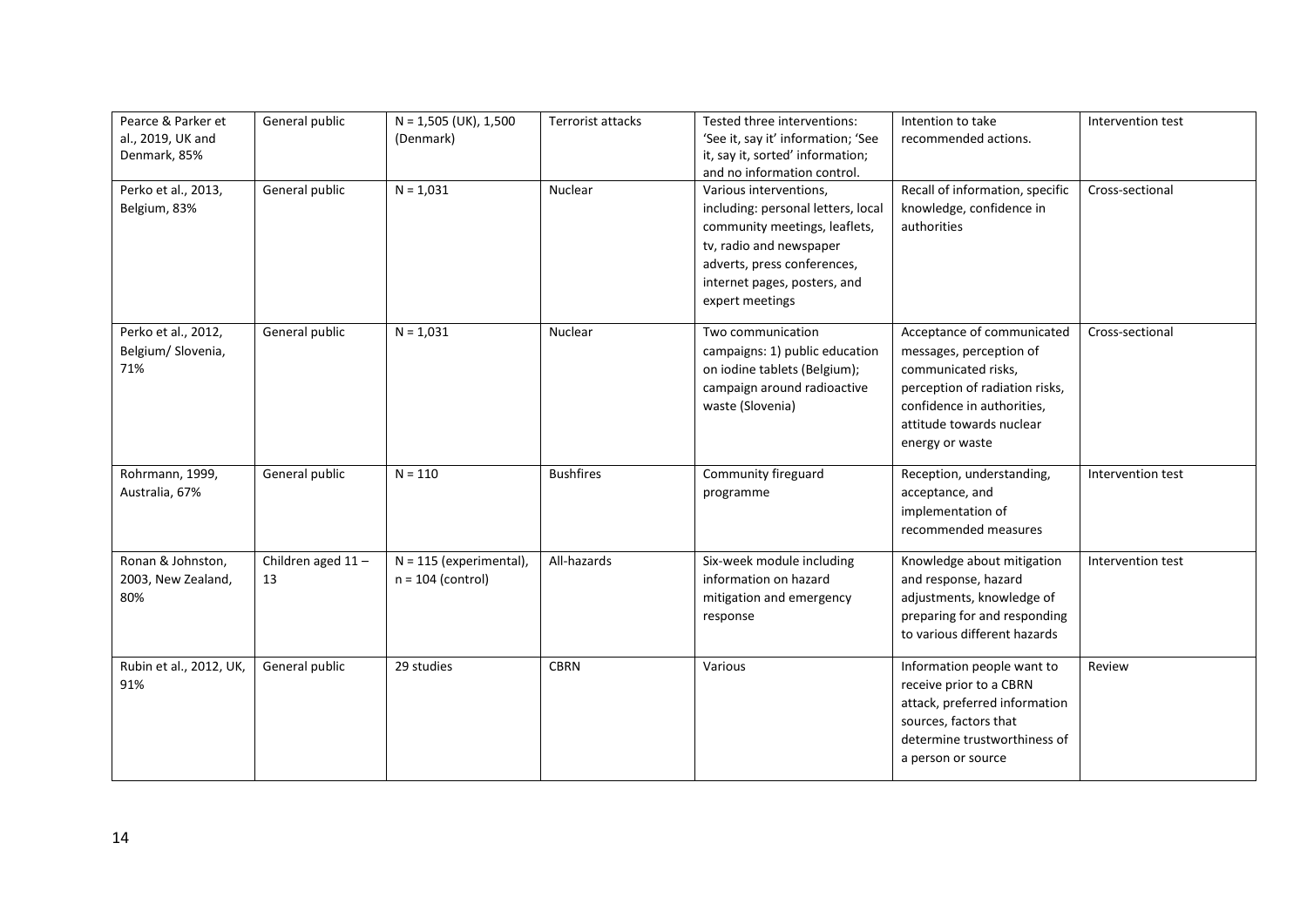| Santos et al., 2007,<br>US, 81%      | Veterans        | $N = 55$                                                                     | Anthrax, plague,<br>smallpox | Development of information<br>campaign for smallpox, plague,<br>anthrax                                                                                  | Perceptions of veterans'<br>information needs prior to an<br>outbreak                                                                                                                    | Intervention development |
|--------------------------------------|-----------------|------------------------------------------------------------------------------|------------------------------|----------------------------------------------------------------------------------------------------------------------------------------------------------|------------------------------------------------------------------------------------------------------------------------------------------------------------------------------------------|--------------------------|
| Soffer et al., 2010,<br>Israel, 73%  | School students | $N = 2,544$                                                                  | Earthquakes                  | Lecture on earthquake<br>preparedness; earthquake<br>drills; lecture and earthquake<br>drill                                                             | Knowledge about<br>earthquakes and aftershocks,<br>practical knowledge relating<br>to appropriate actions people<br>should take during an<br>earthquake                                  | Intervention test        |
| Tanaka, 2005, Japan/<br>US, 82%      | General public  | N = 361 (Fukui), n = 190<br>(San Francisco)                                  | Earthquakes                  | Three different methods of<br>information provision: print,<br>broadcast, and community<br>meeting                                                       | Level of earthquake<br>preparedness                                                                                                                                                      | Cross-sectional          |
| Tanes, 2017, US, 73%                 | General public  | $N = 50$ (repetitive-play),<br>$n = 49$ (single-play), $n =$<br>49 (no-play) | Earthquakes                  | Earthquake preparedness video<br>game                                                                                                                    | Knowledge of what to do<br>during and after an<br>earthquake                                                                                                                             | Intervention test        |
| Wood et al., 2012,<br>US, 74%        | General public  | $N = 2,811$                                                                  | All-hazards                  | General preparedness<br>information received                                                                                                             | Type, source, and channel of<br>preparedness information<br>sought, knowledge of others<br>preparedness actions,<br>preparedness actions taken,<br>milling about preparedness<br>actions | Cross-sectional          |
| Yasunari et al., 2011,<br>Japan, 84% | Pregnant women  | $N = 226$ (intervention<br>group), $n = 1010$<br>(control group)             | All-hazards                  | Information on importance of<br>preparedness, contact methods<br>with families, evacuation sites<br>and routes, items to prepare in<br>case of emergency | Measures of preparedness<br>awareness and preparedness<br>behaviour                                                                                                                      | Intervention test        |
| Zwolinski et al., 2012,<br>US, 74%   | General public  | $N = 153$                                                                    | Nuclear                      | Distribution of information and<br>vouchers for obtaining<br>potassium iodide prior to a<br>nuclear emergency                                            | Knowledge of living near a<br>nuclear facility, preparedness<br>actions taken, what actions<br>people would take on hearing<br>a nuclear alarm.                                          | Cross-sectional          |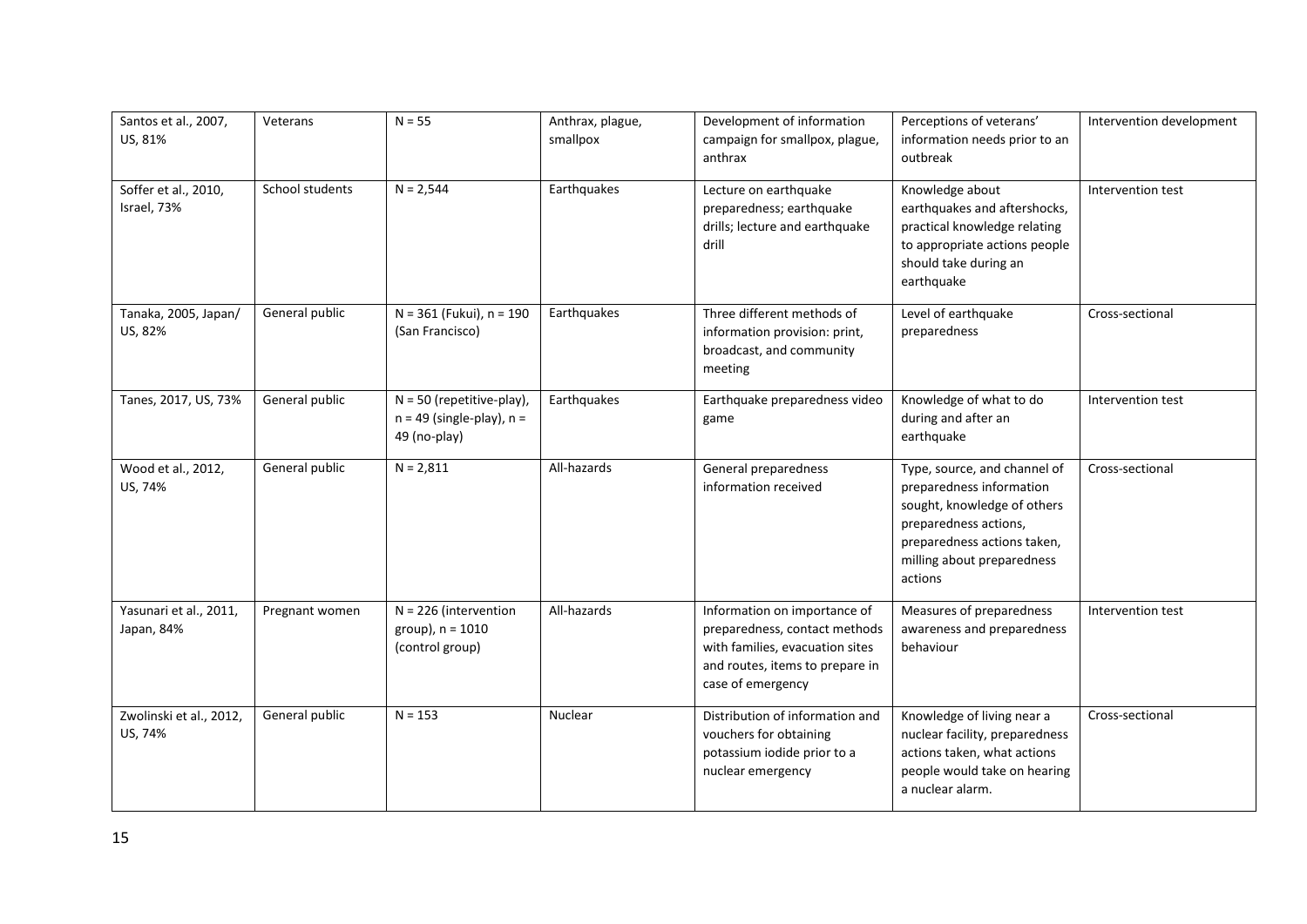Results will be presented in four sections, examining: whether pre-incident education is effective; what type of information should be included within pre-incident education interventions; the best method of providing pre-incident education; and how pre-incident information for CBRN incidents specifically compares to pre-incident education for emergencies generally. Details of the preparedness outcome(s), type(s) of information, and method(s) of providing information included within each study can be found in Table 2.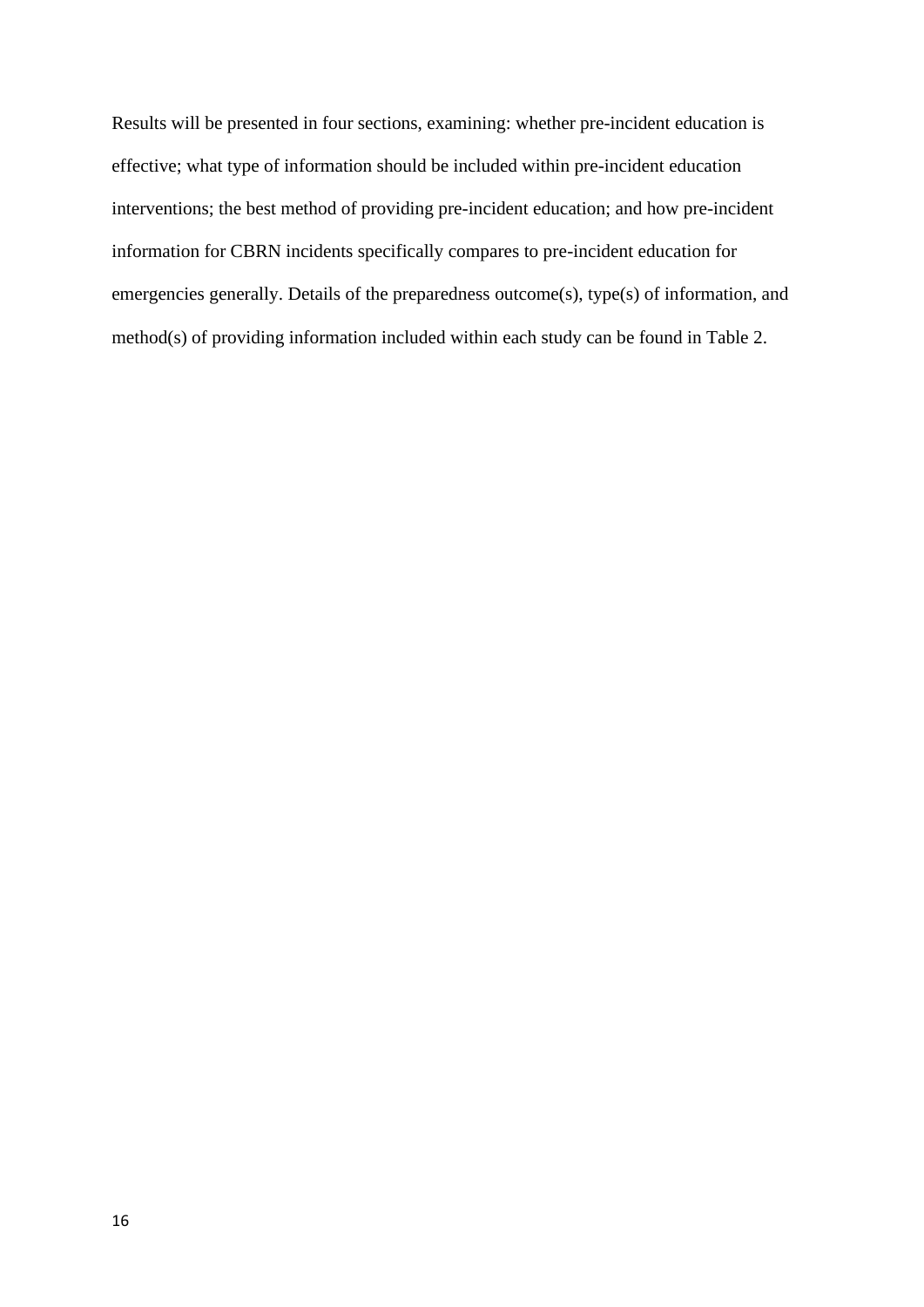|                                          | <b>Preparedness outcomes</b>                                                        |                                                          | <b>Type of information</b>                                                                                                              | Method of providing information                                 |                                                    |
|------------------------------------------|-------------------------------------------------------------------------------------|----------------------------------------------------------|-----------------------------------------------------------------------------------------------------------------------------------------|-----------------------------------------------------------------|----------------------------------------------------|
| Knowledge                                | 15, 16, 17, 28, 29, 31, 35, 39, 40<br>41,42,43,45,48,49,55,56,57,<br>59,61,64,65,66 | Information about<br>preparedness/ protective<br>actions | 15, 16, 17, 28, 29, 30, 31, 32, 33,<br>35, 36, 38, 39, 40, 41, 42, 43, 45,<br>46,48,50,51,52,53,54,55,56,<br>57,58,59,60,61,64,66,67,68 | Leaflets or handouts                                            | 15, 31, 32, 33, 37, 39, 40, 42, 52,<br>55,56,58,68 |
| Taking preparedness<br>actions           | 28, 31, 32, 33, 35, 37, 39, 41, 42,<br>43,44,46,47,49,55,61,65                      | Information about disaster<br>effects                    | 16, 17, 28, 31, 32, 33, 35, 36, 39,<br>45,48,51,52,53,54,55,56,57,<br>58,64,66,67                                                       | School modules/<br>educational classes                          | 28, 35, 42, 43, 44, 46, 48, 64                     |
| Intention/ willingness to<br>take action | 15,28,38,39,45,50,59,61,62,<br>63,65,67,68                                          | Information about efficacy<br>of actions                 | 17,36,41,42,45,47,51,52,53,<br>55,60,62,64,66                                                                                           | Small group discussions                                         | 16,17,36,37,39                                     |
| Self-efficacy                            | 16,17,45,50,64,66,68                                                                | Information about disaster<br>severity                   | 17,38,47,53,55,60,62,63,66                                                                                                              | Face-to-face one-to-one<br>intervention                         | 31,32,33,40                                        |
| Engagement                               | 30                                                                                  | Information about disaster<br>likelihood                 | 38,47,53,56,60,62,63                                                                                                                    | <b>Traditional media</b>                                        | 15,38,40,41,49,51,53,54,56,<br>59,61,68            |
| <b>Emotional coping</b>                  | 43                                                                                  | Information about self-<br>efficacy                      | 47,50,60,63,66                                                                                                                          | Online information/ social<br>media                             | 30, 38, 51, 52, 53, 56, 61                         |
|                                          |                                                                                     | Information about likely<br>stress reactions             | 64                                                                                                                                      | Posters                                                         | 15,17,40,56                                        |
|                                          |                                                                                     | Information about<br>overcoming barriers                 | 33,36                                                                                                                                   | Video games                                                     | 29,45,50,66                                        |
|                                          |                                                                                     | Information about others'<br>preparedness actions        | 41                                                                                                                                      | <b>Drills</b>                                                   | 40,48                                              |
|                                          |                                                                                     | Sources of further<br>information                        | 52,53,58                                                                                                                                | Group lectures                                                  | 31,40,49,53,56,61                                  |
|                                          |                                                                                     |                                                          |                                                                                                                                         | Information from others<br>who had taken<br>preparedness action | 41,51                                              |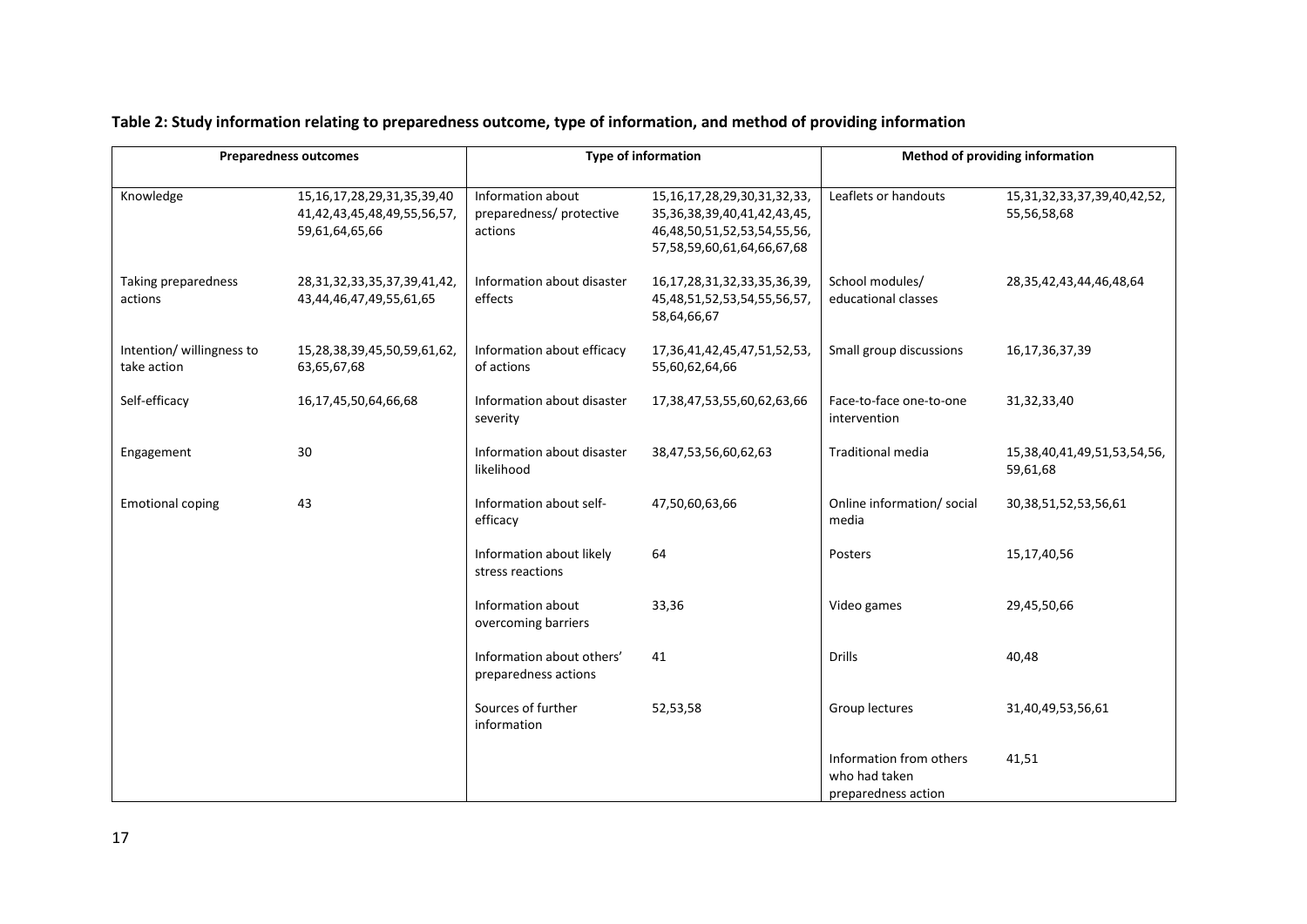#### *Is pre-incident education effective?*

Thirty-six studies either directly examined the effect of pre-incident education on improved preparedness for mass emergencies and disasters (educational intervention test) ( $n = 29$ ) or examined how public response to disaster-related information affects preparedness (cross sectional design) ( $n = 7$ ). Within these studies, six different preparedness outcomes were examined, including: public knowledge of preparedness or protective actions  $(n = 23)$ ; actually taking preparedness actions (e.g. creating a disaster kit) ( $n = 17$ ); public intentions or willingness to take preparedness actions  $(n = 13)$ ; public confidence or self-efficacy in taking preparedness or protective actions ( $n = 7$ ); engagement with pre-incident preparedness campaigns  $(n = 1)$ ; and emotional coping in relation to future disasters  $(n = 1)$ .

The majority of these studies found that the provision of pre-incident disaster education had some efficacy for improving preparedness. This was particularly the case when it came to improving public knowledge of preparedness or protective actions, with almost all studies finding that providing an educational intervention of some type improved participants' knowledge compared to no intervention. However, findings were more mixed when it came to improving actual preparedness behaviour or preparedness intentions.

The majority ( $n = 19$ ) of studies that tested a pre-incident educational intervention were either followed up immediately post-intervention  $(n = 11)$  [38,43,45,50,59,62-64,66-68] or were followed up within 1-month post-intervention (short-term)  $(n = 8)$  [28,29,32,33,35,42,47,55]. Only 10 studies involved either medium-term follow-up (between 1 and 12 months postintervention) ( $n = 7$ ) [16,17,31,37,39,40,65] or longer-term follow-up (over 12 months postintervention) ( $n = 3$ ) [30,46,48].

The 9 studies that examined intervention development or reviewed existing literature indicated that people were positive about the importance of providing pre-incident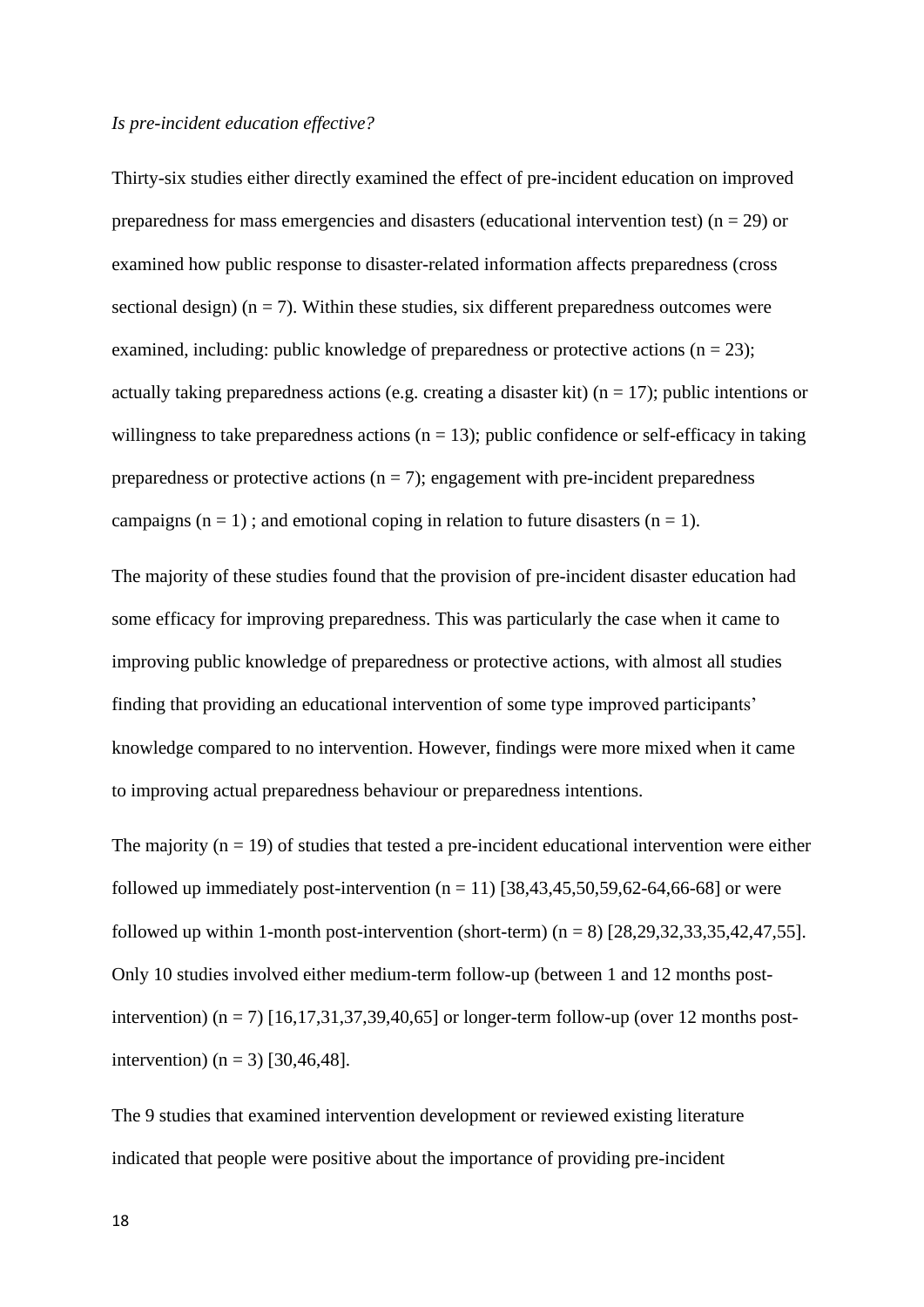information, feeling that the provision of such information would enable them to take care of themselves and their loved ones.

## *What type of information should be included?*

The 29 studies that tested the efficacy of a pre-incident educational intervention or interventions included various different types of information. The different types of information could be grouped into eight main themes: information about the preparedness and protective actions that people can take during disasters ( $n = 24$ ); information about the effects of different types of disasters  $(n = 14)$ ; information about the efficacy of different prevention or protection measures, and the importance of taking such measures ( $n = 8$ ); information designed to increase perceptions of the severity of different types of disasters (n  $=$  7); information designed to increase perceptions of likelihood of different types of disasters  $(n = 4)$ ; information designed to increase self-efficacy in relation to taking preventative or protective actions ( $n = 4$ ); information about likely stress reactions to disasters ( $n = 1$ ); and information about how to overcome different barriers to taking preparedness actions  $(n = 1)$ . Given that studies typically provided more than one different type of information, it is difficult to draw firm conclusions about the relative efficacy of any one particular type of information. Five studies provided all three of the most commonly provided types of information (protective actions people can take, efficacy of taking protective actions, and information about the effects of disasters) [17,45,55,64,66]. These studies all found improvements in the outcomes that they measured, including knowledge of protective actions, confidence in taking protective actions, behavioural intentions, willingness to take recommended actions, and self-efficacy. In contrast, papers that included only one or two of these three types of information were more mixed in their findings, particularly when examining impact on preparedness outcomes other than knowledge (e.g. actual behaviour,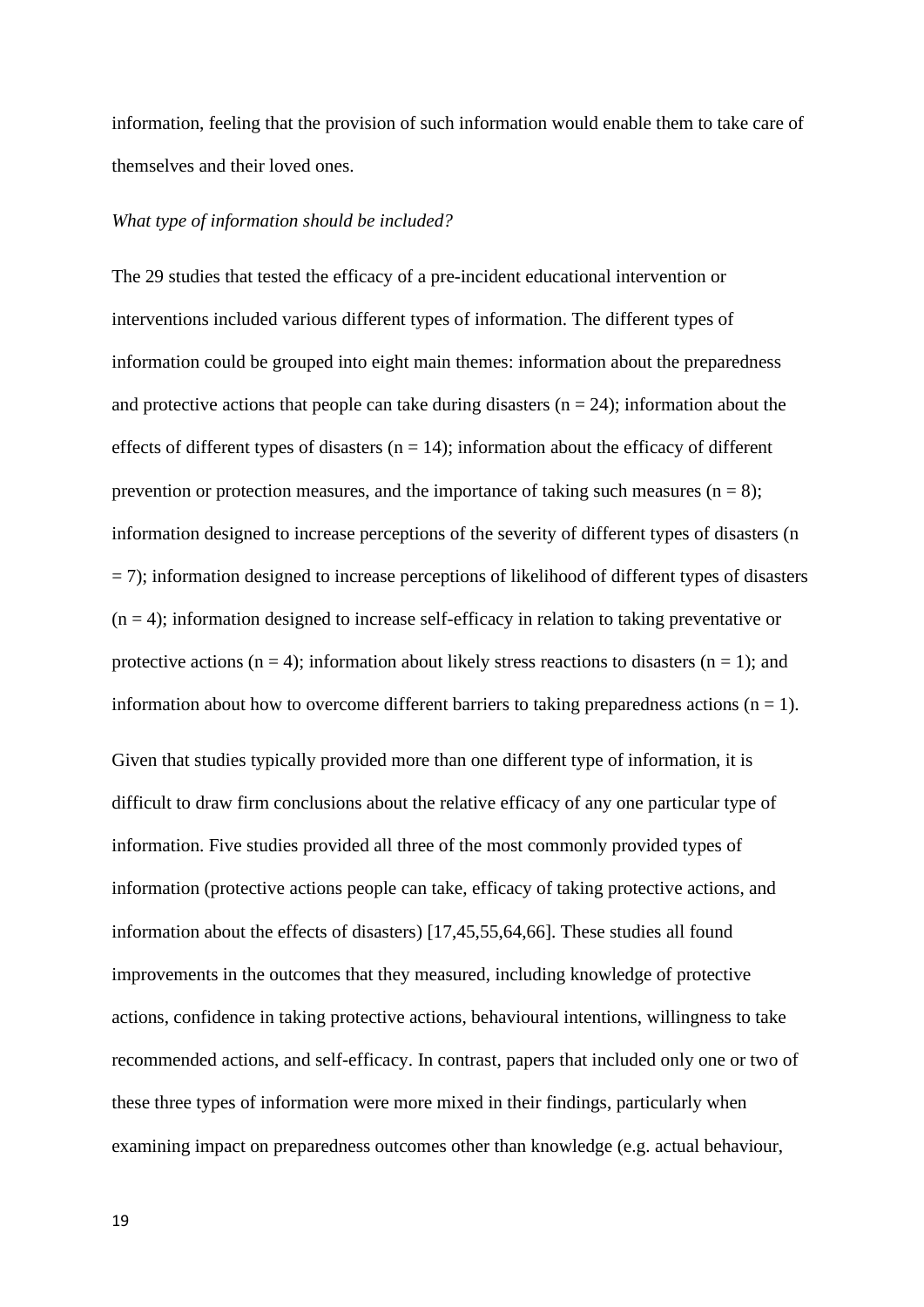behavioural intentions etc). In some cases, provision of an intervention improved intentions to adopt protective health behaviours, but was not effective for reducing potentially risky behaviours [68]. In other cases, the intervention resulted in improvement in preparedness or behavioural intentions, but level of preparedness overall remained low [32,38]. A possible reason given for this is that it may be easier to change hazard-related cognitions than to change behaviour [46].

Of the 7 studies that used a cross sectional design to examine how public response to disasterrelated pre-incident information affects preparedness, 5 reported some detail about the types of information that people were provided with or reported receiving relating to pre-incident preparedness [15,41,56,57,61]. Such information included: information about preparedness actions to take  $(n = 5)$ ; information about disaster-related effects  $(n = 2)$ ; information about the relative likelihood of a disaster occurring  $(n = 1)$ ; information about efficacy of preparedness actions ( $n = 1$ ); and knowledge about preparedness actions that others have taken  $(n = 1)$ . The majority of these cross-sectional studies (5 out of 7) indicated that where people reported receiving some form of pre-incident information or education, this resulted in improved preparedness outcomes [41,44,49,56,57]. However, these studies provided less detail about the nature of the information that people reported receiving than did the studies that directly tested the efficacy of pre-incident interventions.

Nine studies examined what type of information should be included in pre-incident educational interventions, using either a qualitative design  $(n = 6)$ , or a systematic review of existing literature  $(n = 3)$ . The 6 qualitative studies examined the types of pre-incident information that people wanted to receive. Findings broadly supported the findings from the quantitative studies, with reported information needs including: information about the effects of a disaster (n = 6); information about protective actions that people can take (n = 6); information about efficacy of protective measures ( $n = 4$ ); sources of further information ( $n =$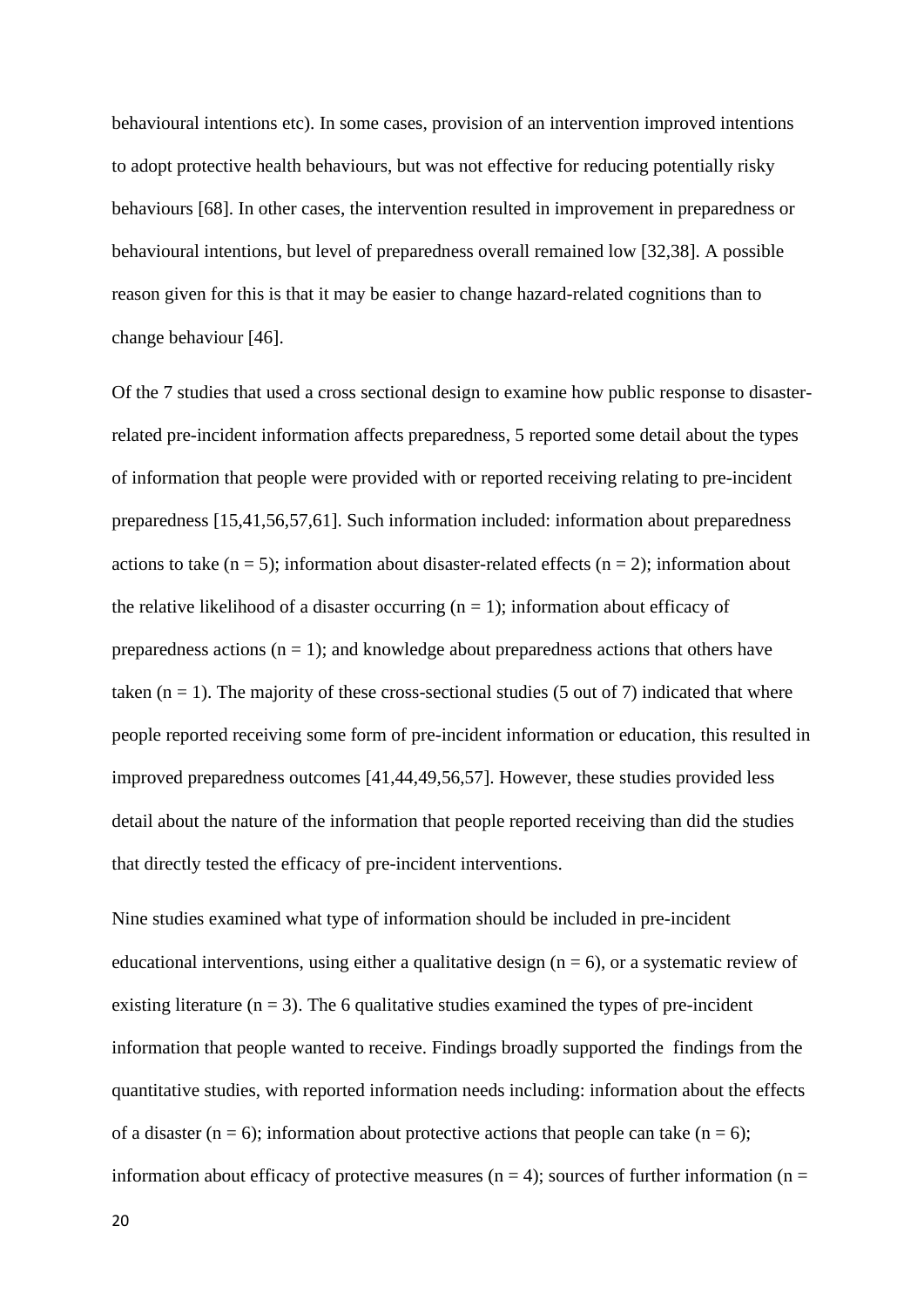2); information about the severity of the risk  $(n = 2)$ ; information about the likelihood of a disaster  $(n = 1)$ ; and information about facilitating preparedness actions or overcoming barriers  $(n = 1)$ . Of the three systematic literature reviews, two specifically detailed preparedness information that people should be provided with prior to a CBRN incident [52,60]. Both reviews highlighted the need to provide people with information about protective actions that they can take to protect themselves and others, and to explain how such actions will be effective. In addition, one of the reviews emphasised the need to provide information about the effects of such incidents, and links to sources of further information [52], whilst the other review stated that it is important to provide people with information about the likelihood and severity of such incidents, and to ensure that they feel capable of taking protective actions [60].

# *What is the best method of providing information?*

Four of the 29 studies testing pre-incident educational interventions provided information within an experimental laboratory setting, and therefore did not use a particular method of delivering this information [47,62,63,67]; these studies were therefore excluded from the analysis relating to methods of providing information. The remaining 25 studies that examined the effectiveness of an educational intervention used various different methods of providing such information. These included: leaflets or handouts  $(n = 9)$ ; school modules or educational classes  $(n = 7)$ ; small group discussions  $(n = 4)$ ; face-to-face one-to-one interventions ( $n = 4$ ); traditional media (e.g. tv/ radio/ newspapers) ( $n = 4$ ); online information or social media ( $n = 2$ ); posters (2 studies); video games ( $n = 4$ ); drills ( $n = 2$ ); and group lectures  $(n = 2)$ .

Only 5 studies directly compared the effectiveness of two or more different methods of providing pre-incident information. The comparisons included: traditional media vs. social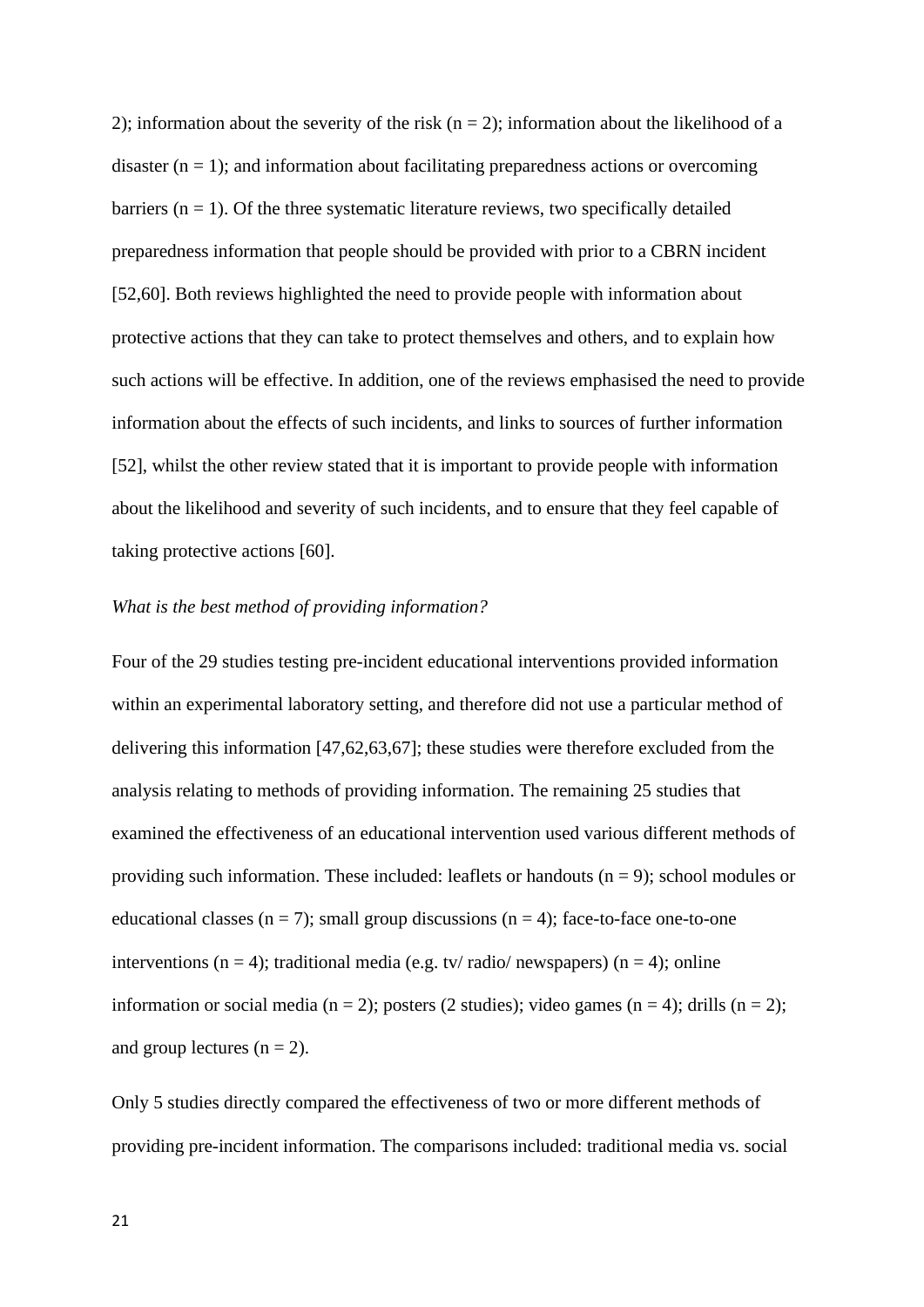media (n = 1) [38]; leaflet/ handout vs. small group discussion (n = 2) [37,39]; leaflet/ handout vs. traditional media ( $n = 1$ ) [68]; and school module/ educational class vs. drill vs. educational class and drill ( $n = 1$ ) [48]. These studies typically found that the higher the intensity of the intervention, the more effective it was for improving preparedness. The two studies comparing a handout with a small discussion group found that while both types of intervention improved preparedness over a three-month period, there was significantly greater improvement in preparedness among those who had received the small group intervention than among those who had received the leaflet. Likewise, the study that compared educational class with a physical earthquake preparedness drill found that those who had received the class and the drill (the highest intensity intervention) showed the greatest theoretical and practical knowledge one year later compared to those who had received only the class or the drill. The study comparing an informational leaflet with an educational film found that the film had significantly more impact on preparedness than did the leaflet, but that both conditions significantly improved preparedness compared to a no information control. The study comparing social media with traditional media found no difference in preparedness between those who received the social media message and those who received the traditional media message.

Of the 7 cross sectional studies, 6 collected information about the sources of information that had been used to deliver pre-incident education [15,41,44,49,56,61]. Sources of information used included: traditional media ( $n = 5$ ); public meetings/ lectures ( $n = 3$ ); online resources/ social media (n = 2); leaflets/ handouts (n = 2); posters (n = 2); educational workshops (n = 1); and others who had taken preparedness actions  $(n = 1)$ . Two of these studies compared the effect of being provided with information from different sources, with one study comparing traditional media sources with public meetings, and the other comparing traditional media sources with receiving information from others who had initiated preparedness actions. In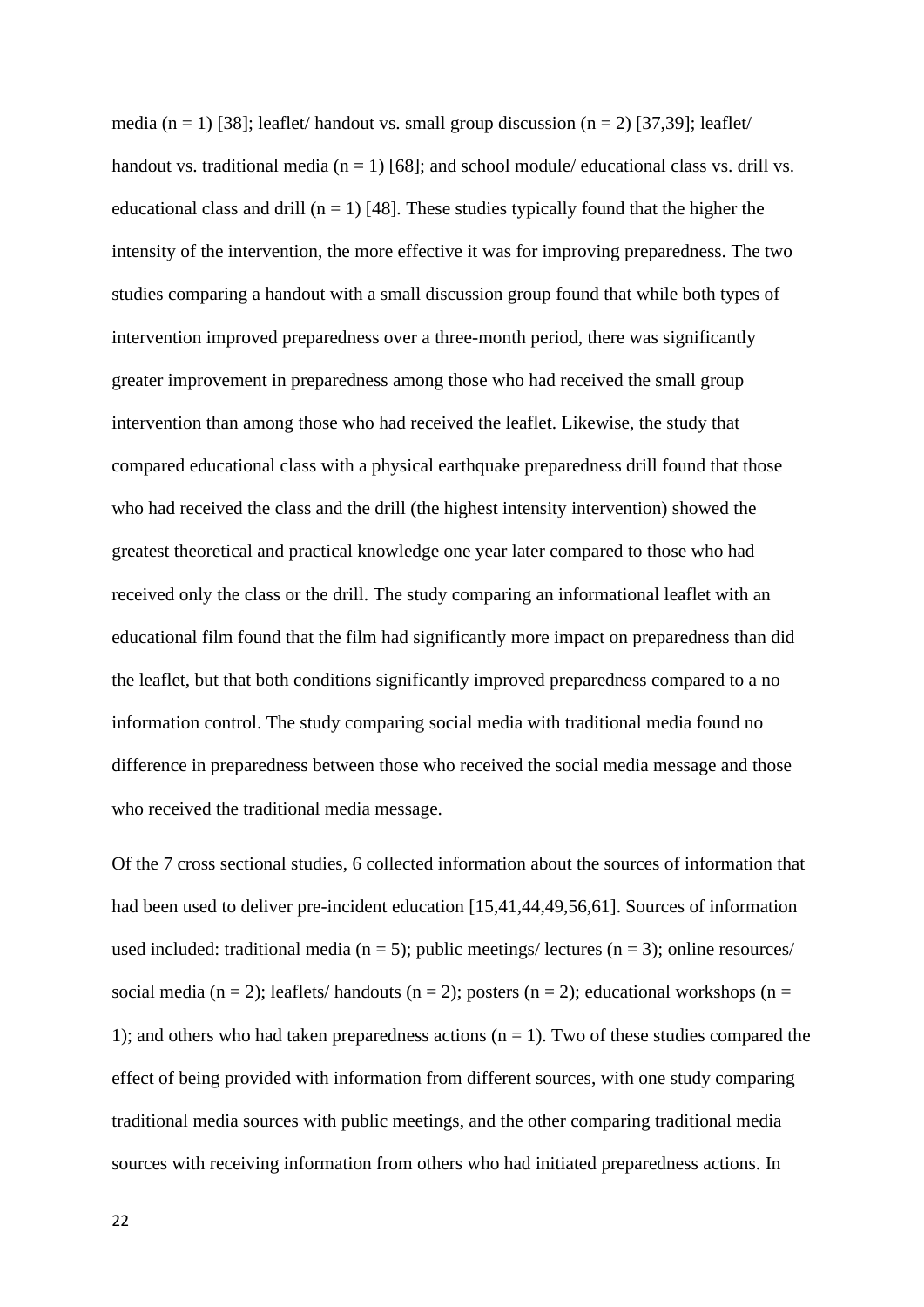both cases, information received from traditional media sources was associated with less effective preparedness than information received from another source.

Seven out of the 9 studies that used a qualitative or review design reported the sources of information that people would want to receive information from [36,51-54,58,60]. The sources that people wanted to receive information from mirrored those examined in the experimental and cross-sectional studies and included: traditional media ( $n = 3$ ); online resources/ social media ( $n = 3$ ); close others ( $n = 1$ ); small discussion groups ( $n = 1$ ); community meetings/ lectures ( $n = 1$ ); and leaflets/ handouts ( $n = 2$ ). Two studies specifically reported that people would want to receive information from multiple sources [53,60].

#### *Studies examining CBR and N threats specifically*

Fourteen of the studies identified examined preparedness in relation to CBRN threats specifically. These threats included: radiation/ nuclear threats  $(n = 7)$  [51,52,55-57,59,61]; general CBRN threats  $(n = 3)$  [16,17,60]; biological threats  $(n = 3)$  [53,54,58]; and chemical threats  $(n = 1)$  [15]. Of the studies looking at preparedness for CBRN threats, four studies directly tested the effectiveness of an educational intervention to improve preparedness [16,17,55,59], five studies looked at ways of developing pre-incident preparedness interventions [17,51,53,54,58], four studies investigated how public response to CBRNrelated pre-incident information affects preparedness, using a cross-sectional design [15,56,57,61], and two studies were systematic literature reviews [52,60].

Similar to the studies examining non-CBRN threats, the 4 studies examining the effectiveness of pre-incident information for CBRN threats found that overall, pre-incident information campaigns were effective for improving individuals' preparedness for CBRN incidents, particularly in terms of improving knowledge and confidence to take protective actions. The studies that examined the development of pre-incident information interventions found that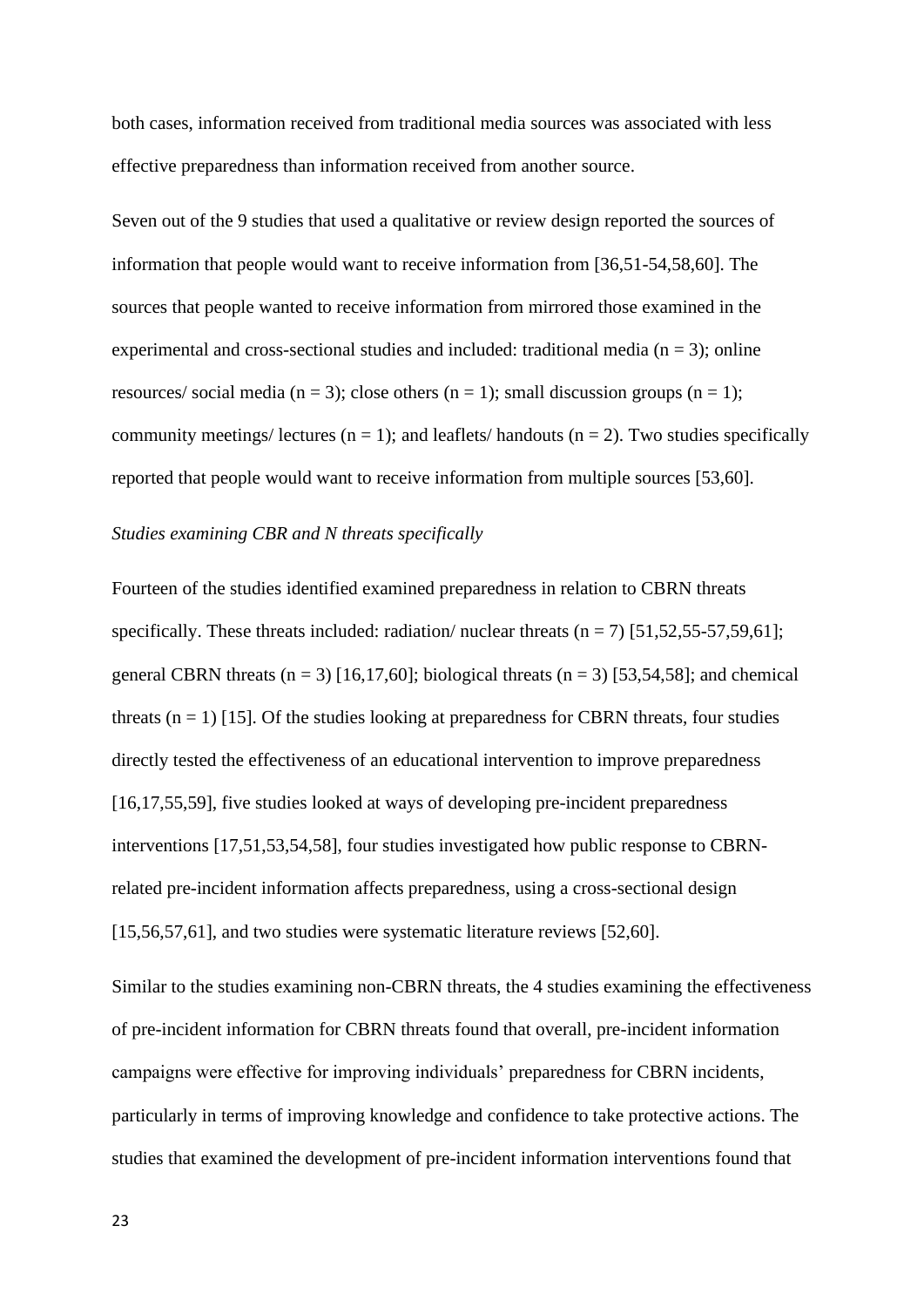there was often considerable confusion among members of the public about the effects of different types of CBRN agents, and the different protective actions that people should take in response to different CBRN threats [17,51,53,54,58]. These studies therefore recommended that pre-incident information for CBRN threats should include information about effects of different types of CBRN agents, different methods of transmission, and appropriate protective measures.

## **Discussion**

Overall, findings showed that providing a pre-incident educational intervention generally resulted in an improvement in preparedness knowledge, behaviour, and/ or intentions, compared to not providing any information. From this review, several recommendations can be made for the development of effective pre-incident education campaigns for incidents involving CBRN agents. These are discussed under three key headings below: what type of information should be provided; how should information be provided; specific considerations for CBRN incidents (as distinct from other types of disaster preparedness).

# *What information should be included?*

*Information about protective actions that people can take.* In almost all types of emergencies and disasters, there are actions that people can take to protect themselves and others. These include actions that can be taken in advance of an incident occurring (e.g. developing a disaster preparedness kit, putting in place an evacuation plan etc) and actions that can be taken during the disaster itself. The findings from this review show that it is essential to provide people with information about protective actions that they can take in order to improve both physical preparedness prior to a disaster, and knowledge and confidence about actions to take during a disaster. As noted in the introduction, during incidents involving CBRN agents it will be essential that people take action as quickly as possible [8]; providing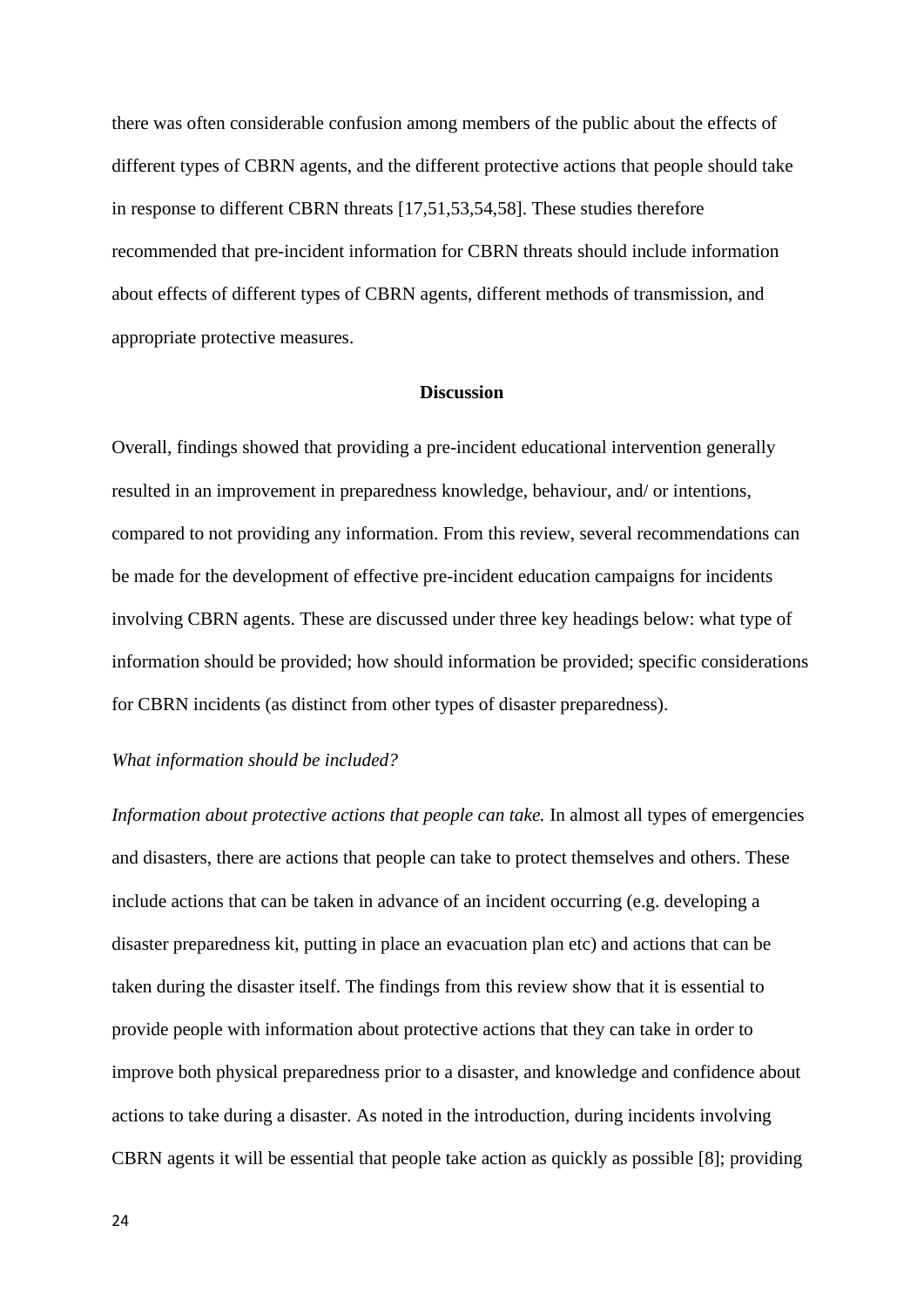people with pre-incident information about protective actions they can take will enhance the speed with which actions can be taken [9]. Findings from the qualitative studies reported here showed that participants reported that this was one of the key pieces of information that they would want prior to an emergency or disaster. These findings were consistent across studies examining non-CBRN and CBRN threats. A key starting point for any pre-incident information campaign for CBRN incidents will therefore be to provide people with information about the protective actions that they can take to protect themselves and others.

*Efficacy of taking protective actions.* In addition to providing people with information about protective actions that they can take, it will also be important to explain why these actions are important, and how they are effective. The studies that included this information alongside information about protective actions that people can take resulted in improved willingness to take recommended behaviours and improved confidence. Findings from the qualitative studies supported this point, with information about the efficacy of protective actions being highlighted as a key piece of information that people would want prior to a disaster. Whilst providing people with information about actions they can take to protect themselves is an important first step in improving preparedness, findings presented here suggest that provision of information relating to the efficacy of such actions may improve confidence in taking recommended actions [17,45,66] and willingness to take recommended actions [17,55]. This was again in line with findings from previous related reviews [52,60]. Information about the efficacy of protective actions was shown to be important for both non-CBRN and CBRN threats. This information should therefore be included in any pre-incident information campaigns for CBRN incidents, alongside information about the protective actions that people can take.

*Information about the effects of different types of disasters.* Provision of information about the effects of different types of disasters, alongside information about protective actions that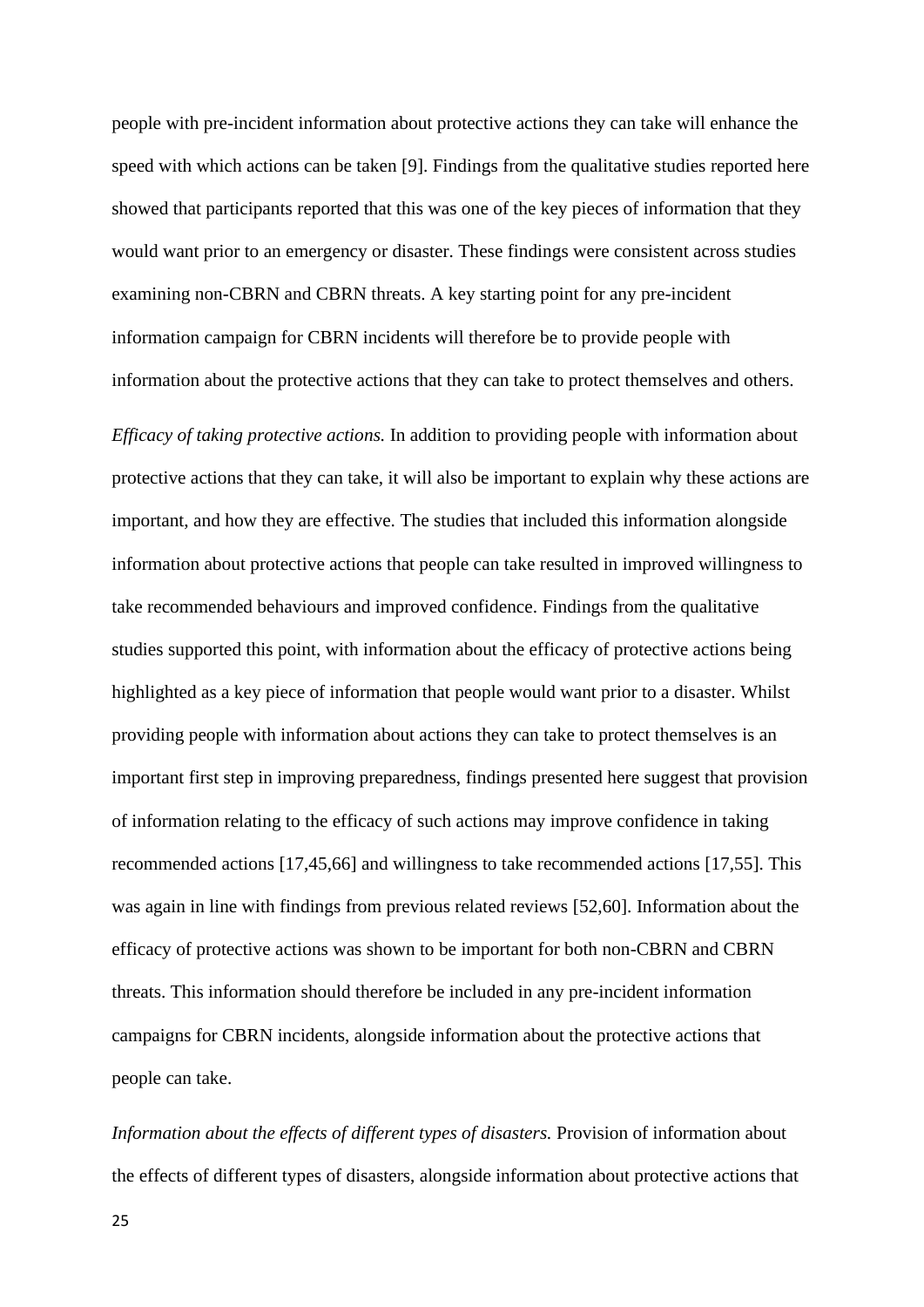people can take, and the efficacy of such actions, resulted in improved preparedness. In addition, findings from the qualitative studies indicated that this was a key piece of information that people would want to receive prior to an emergency or disaster.

It is likely that provision of information about the effects of different types of disasters will be even more important when communicating with members of the public about CBRN threats. Findings from the qualitative studies examining pre-incident information needs for CBRN threats suggest that there is considerable confusion about the differences between different types of CBRN agents [17,51,58]. This includes lack of understanding of the effects of different CBRN threats, confusion around methods of transmission, and misperceptions regarding protective actions. It is vital that pre-incident information for CBRN threats addresses such misperceptions in order to help members of the public understand the effects of different types of CBRN agents, and the different ways such threats can be managed. This is discussed in greater detail in the section relating specifically to CBRN threats, below.

*Other types of information.* As noted above, studies that provided more different types of information (e.g. information about protective actions people can take, information about the efficacy of such actions, and information about the effects of disasters) were more consistent in showing a positive effect on preparedness than studies that only provided one or two different types of information. This is in line with the findings from two previous reviews examining public information needs during CBRN incidents [52,60].

Other types of information that were provided by studies in this review included information relating to the potential severity of a particular disaster and the likelihood of such a disaster occurring. Generally, these studies showed that presenting a disaster as more likely to occur, and the consequences as being more severe, resulted in greater disaster preparedness [17,38,47,55,62,63,66]. However, it is important that this information is included alongside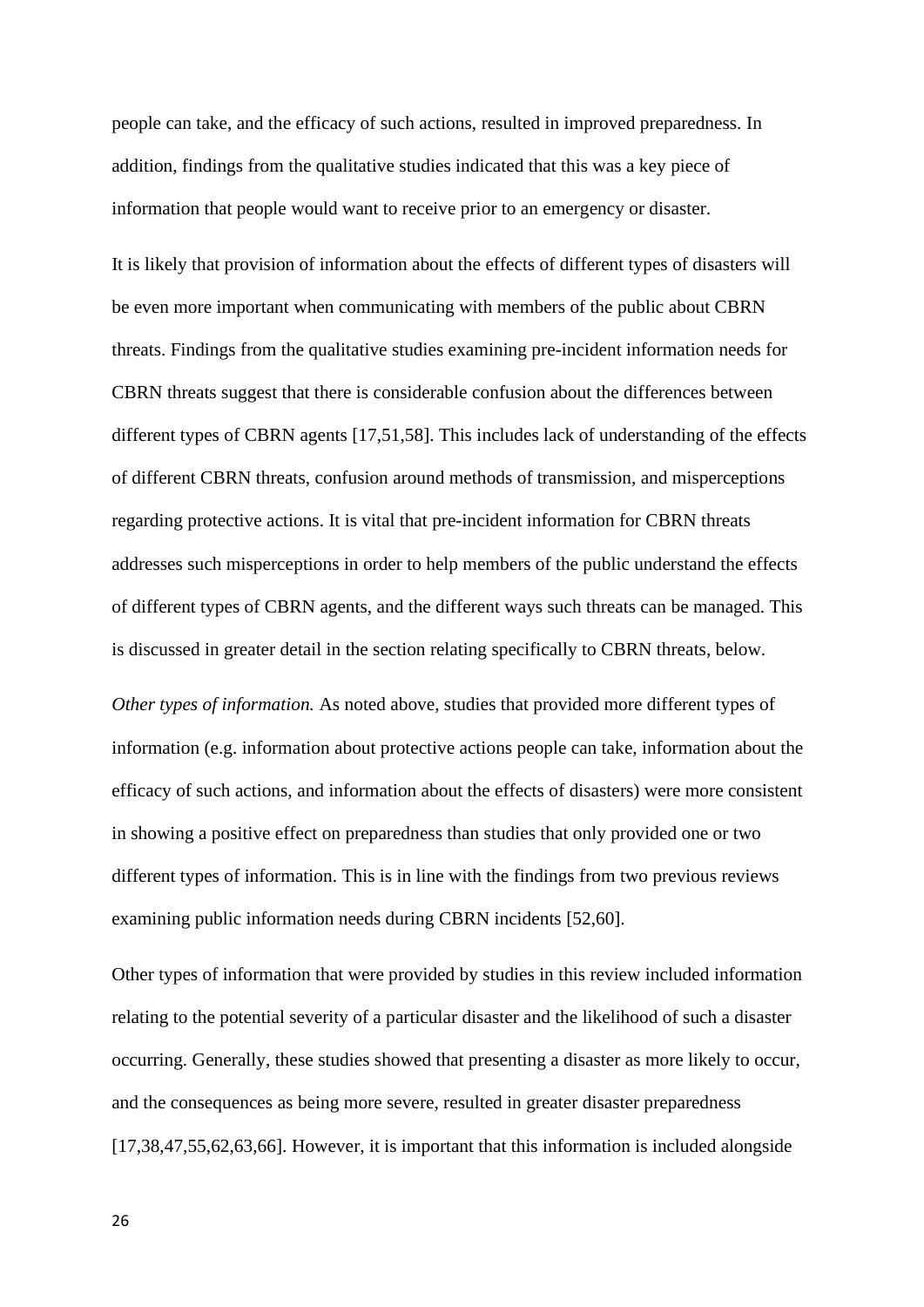information relating to efficacy of recommended actions; emphasising disaster likelihood and severity without enhancing efficacy can result in denial of the threat or rejection of information [69,70]. This may be particularly important during CBRN incidents which score highly in terms of dread risk, and may therefore result in a greater sense of fatalism (compared to other types of disasters) [71]. Further research is therefore required to understand how the inclusion of information relating to severity and likelihood can be incorporated into pre-incident information campaigns for CBRN incidents.

## *How should information be provided?*

A variety of methods of information provision were used, with some appearing to show more promise than others. In particular, those studies that compared a high intensity intervention (e.g. small discussion groups) with a low intensity intervention (e.g. leaflet/ handout) found that, as expected, the higher intensity intervention resulted in greater improvement in preparedness. This is in line with a recent review of research into factors affecting the efficacy of fire drills [72]. In addition, studies in which more than one type of intervention was provided showed that those who had received more than one type of educational intervention were more prepared than those who had received only one type of intervention. In terms of improving preparedness, it may therefore be beneficial to provide higher intensity interventions in order to facilitate increased preparedness. However, the higher the intensity of the intervention, the greater resource it will require. A method that shows potential, in terms of improving preparedness but requiring relatively low resource, is video games. However, the novelty of such interventions means only four studies examined the effectiveness of these [29,45,50,66]. Overall, the small minority of studies comparing the effectiveness of two or more interventions (5 out of 44), and the lack of medium-to-long-term follow up, makes it difficult to draw firm conclusions about the best method of providing information in order to ensure longer term improvements in preparedness.

27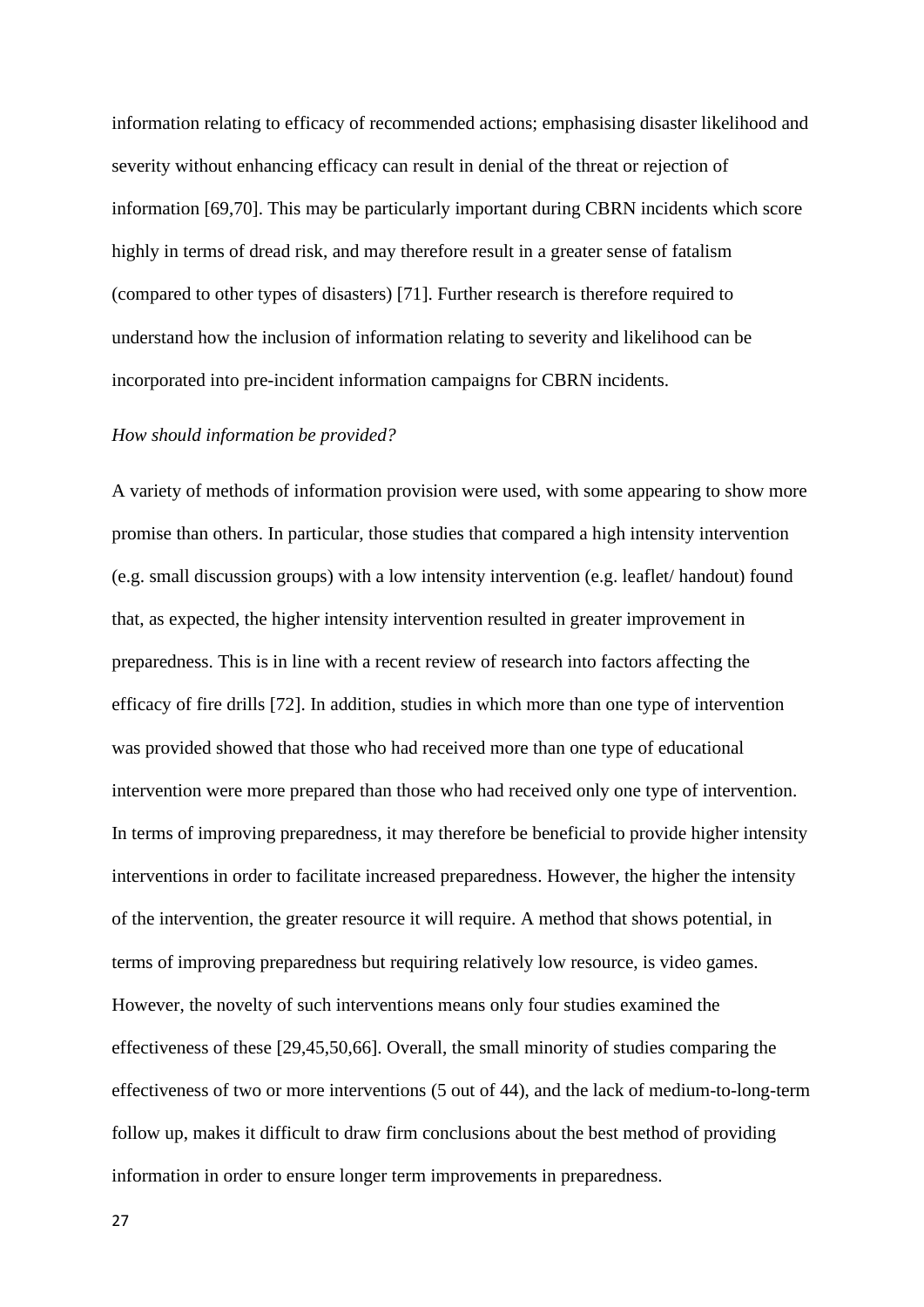#### *Factors to consider when developing CBRN information campaigns*

It should be noted that only around a third of the studies identified  $(n = 14)$  focused on incidents involving CBRN agents. However, pre-incident information campaigns appeared to be as effective for CBRN incidents as for other types of emergencies. In general, findings relating to the efficacy of pre-incident information were similar across a broad range of emergencies and disasters. This suggests that it is the way in which pre-incident information is designed and delivered that affects preparedness, rather than the type of emergency per se (though preparedness did tend to be higher in areas that were at high risk from a particular type of disaster e.g. earthquakes). Overall, this similarity across different types of emergency provides reassurance that findings will be equally applicable to incidents involving CBRN agents.

Despite this, there are some additional considerations that should be taken into account when designing pre-incident communication for CBRN incidents. The first is that, in comparison to other types of emergencies and disasters, public knowledge of different CBRN threats tended to be low. The studies identified in this review indicated that people frequently demonstrated confusion regarding the effects of CBRN agents, and the different protective measures that might need to be taken in relation to different types of CBRN agents [17,51,58]. It may therefore be even more important to provide people with information about different types of CBRN agents when developing pre-incident information for these types of incidents. Further work is needed to understand current public perceptions of CBRN agents, in order to address any common misconceptions when designing public information campaigns for these types of incidents.

A second aspect to bear in mind is that CBRN threats score highly in terms of 'dread' risk, defined by a lack of perceived control, and unknown consequences [3,4]. For this reason,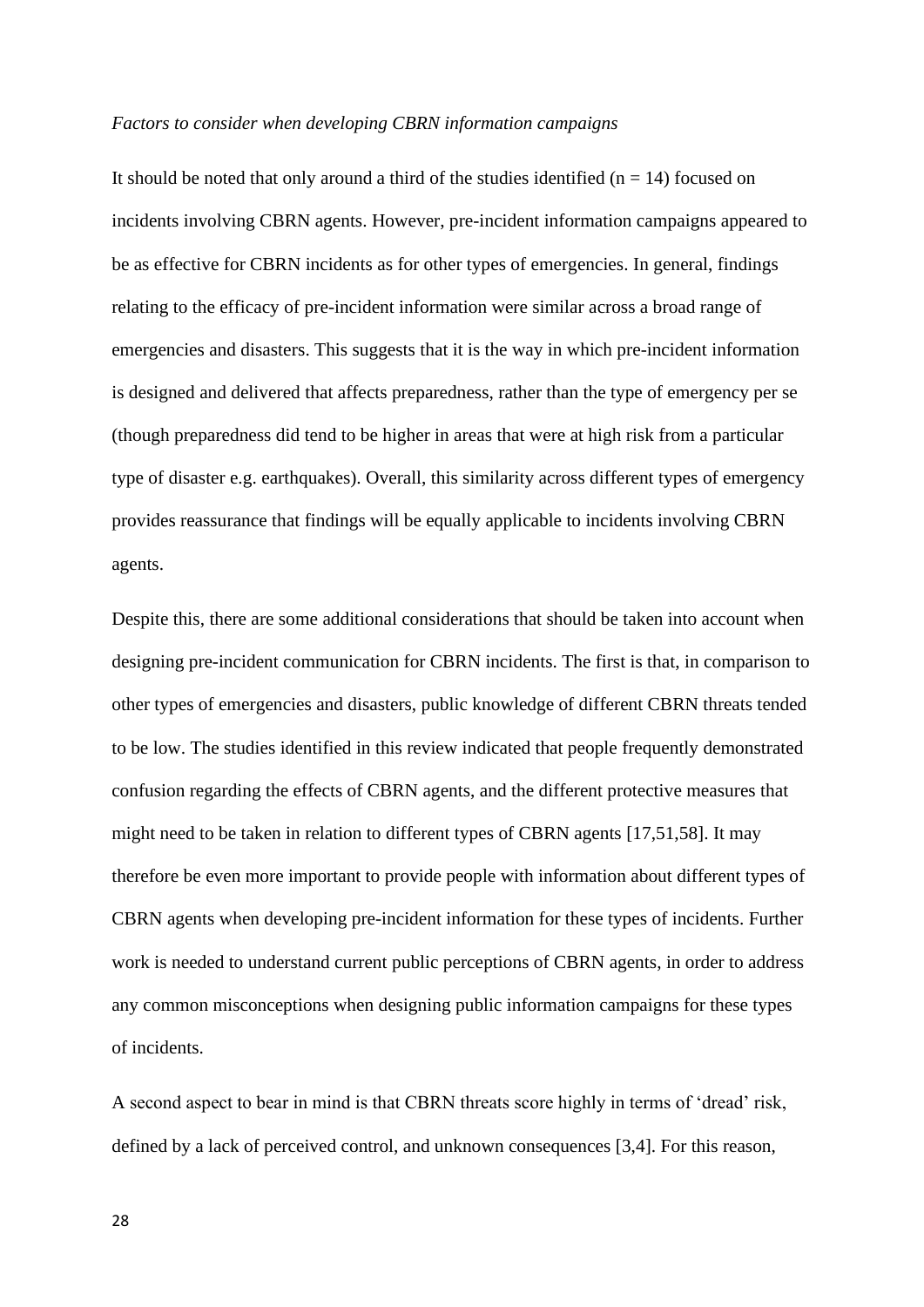some evidence suggests this may result in a sense of fatalism, which may be a barrier to people engaging with preparedness actions [52]. Communicating about the nature of these risks and providing people with information about actions they can take to reduce their risk will reduce perceptions that the risk is unknown (they have been informed about it) and uncontrollable (they have been given information about actions they can take to control it), thus reducing the sense of fatalism and empowering people to take action to protect themselves and others.

Relatedly, a final factor to consider is the extent to which people will actually be able to use any additional knowledge they have gained from pre-incident information campaigns in the event of a real incident; to what extent will any fear and anxiety experienced during the incident outweigh any benefits associated with increased pre-incident knowledge? It is certainly possible that any anxiety experienced during an incident may reduce public ability to recall specific information. However, as noted above, effective pre-incident information campaigns will reduce factors associated with increased anxiety (e.g. lack of knowledge about the risk, perception that the risk is uncontrollable) and so should help to counteract anxiety and empower people to take appropriate actions. Additionally, having a certain level of pre-incident knowledge should facilitate public engagement with official advice during an incident [73].

To ensure that pre-incident information campaigns are as effective as possible in empowering people to take appropriate actions in the event of an incident, information should: be as clear and concise as possible (to inform people about the risks, increase perceived control, and reduce public anxiety); and be reiterated regularly (to assist ease of recall during an incident). Whilst fear and anxiety associated with an incident may make it more difficult for people to recall pre-incident information, they are likely to have a much better chance of taking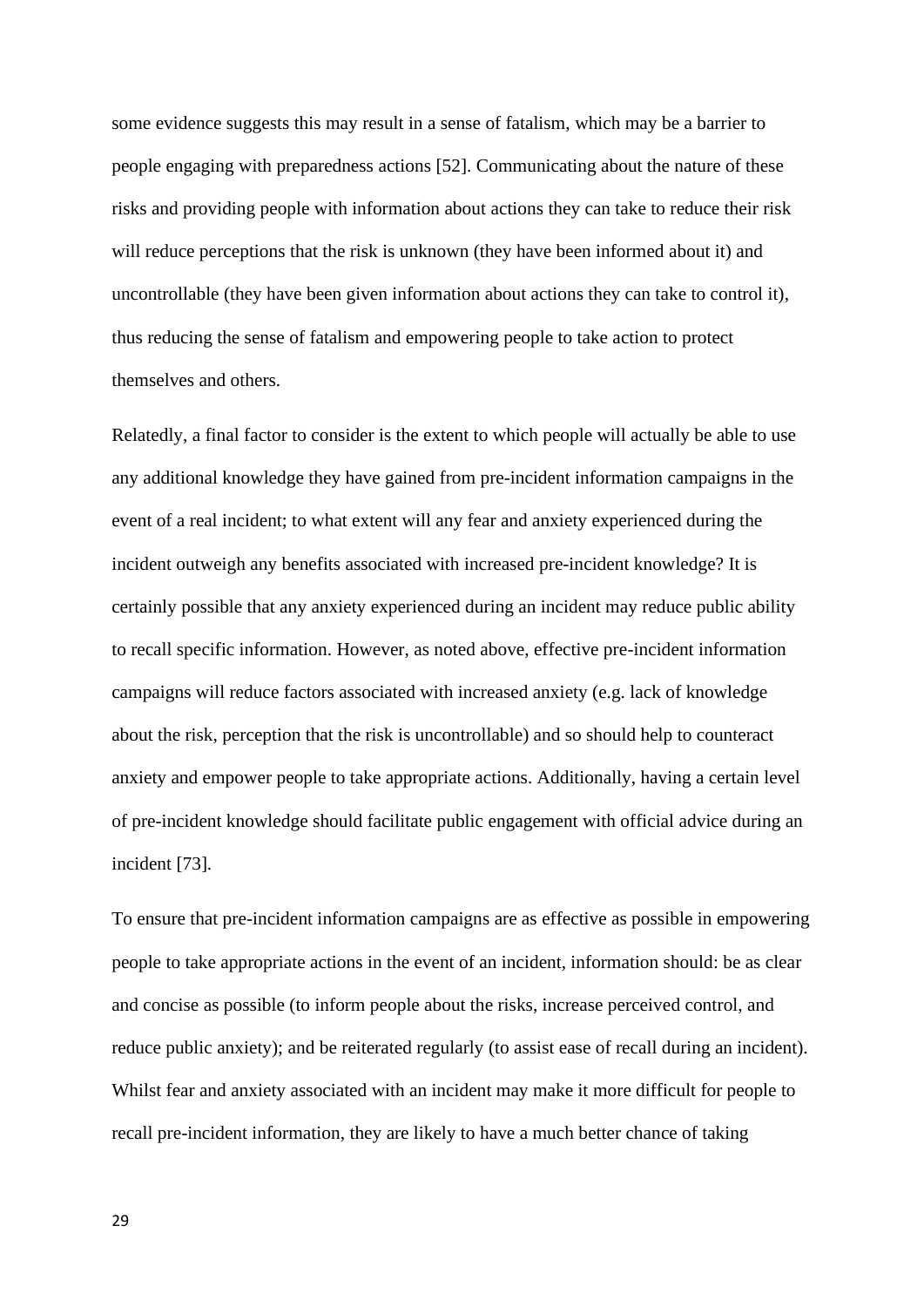appropriate actions if they have been provided with pre-incident information about appropriate actions to take.

# *Further research*

The findings presented here suggest that it is possible to develop effective pre-incident education campaigns, for both non-CBRN and CBRN threats. However, the majority of studies identified in this review focused on improving preparedness behaviour in the immediate or short-term  $(< 1$  month), with only 3 studies examining improved preparedness over one year or more. It is therefore unclear whether any improvement in preparedness is sustained over the medium to longer term. Further research is required in order to examine how best to increase preparedness over the longer term, for example testing the efficacy of two or more interventions for improving preparedness over a medium- to long-term time frame. Further research should also examine public misperceptions in relation to different types of CBRN agents, so that these can be specifically addressed when designing preincident education campaigns.

#### *Limitations*

While every attempt was made to ensure that this review was as comprehensive and systematic as possible, there are certain limitations that should be borne in mind when interpreting the results. The first is that, despite every attempt to apply the inclusion and exclusion criteria systematically and objectively, there is inherently some subjectivity involved in paper screening and selection. To attempt to overcome this, a second researcher reviewed a sample of 20% of the selected abstracts, and the first author discussed any papers around which there was uncertainty with other members of the research team. However, due to time and resource constraints, it was not possible to achieve multiple-review for all papers included at the full text stage. A second limitation is that only papers published in English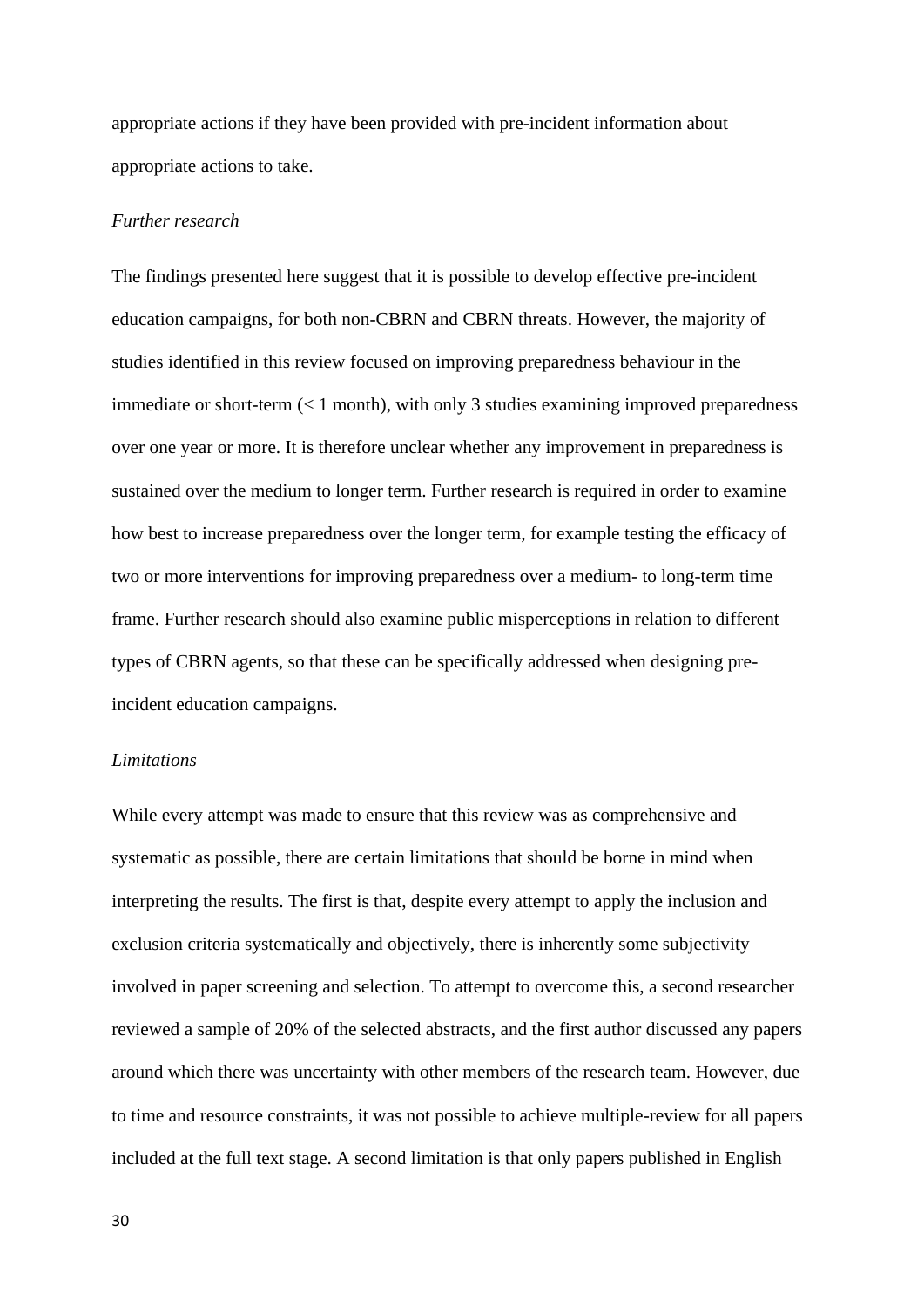were included in the review, again due to time and resource constraints. This inevitably creates a western bias in the papers that were included, resulting in a degree of cultural homogeneity. For example, 34 studies were carried out in the UK, Europe or North America, with a further 4 being carried out in Australia or New Zealand. As noted in the introduction it is therefore essential that any pre-incident information campaign take into account the natural, technical and social context [18].

#### **Conclusion and Recommendations**

This review brings together evidence relating to the development of effective pre-incident information campaigns for a broad range of major incidents and emergencies, in order to develop recommendations for the development of pre-incident information for CBRN incidents. While the review highlights the need for further research to establish the optimum method of providing pre-incident information, there are some recommendations that can be drawn from the current review. This recommendations section highlights some initial recommendations for developing pre-incident information campaigns for CBRN incidents, as well as recommendations for further research.

#### *Recommendations for pre-incident information campaigns for CBRN incidents*

- Pre-incident public information for CBRN incidents should contain information about:
	- o The potential consequences of CBRN incidents
	- o The ways in which CBRN agents may be transmitted
	- o The actions that people can take to protect themselves and others during a CBRN incident
	- o The efficacy of protective measures that people can take to protect themselves and others during CBRN incidents and the importance of taking such actions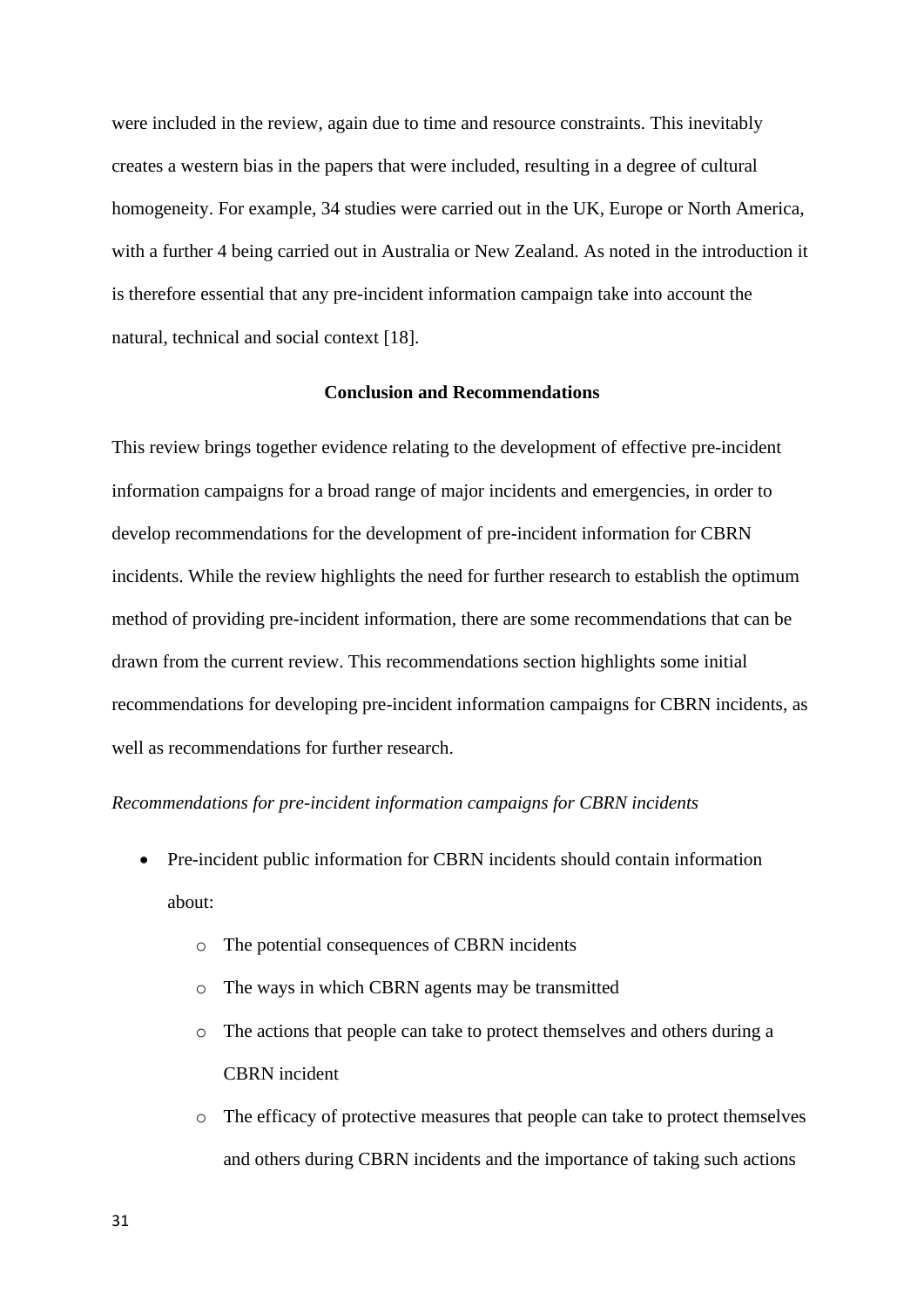- Pre-incident information for CBRN incidents should be provided using multiple methods, all of which should contain consistent information.
- Consideration should be given to using higher intensity interventions (such as discussion groups, training courses, video games etc) to deliver pre-incident information for CBRN incidents, when possible.

## *Recommendations for future research*

- Researchers should examine public perceptions of hazardous materials/ CBRN incidents, to help address any common misperceptions when designing public information interventions.
- Research should examine the best method of providing pre-incident information for CBRN incidents and should specifically compare two or more pre-incident information interventions to establish the most effective method of delivery.
- Research should examine the potential of pre-incident information to improve preparedness for CBRN incidents over the medium- to long-term (over 3 months following an intervention), with careful consideration of the outcome measures used to determine whether preparedness information has been retained, and/ or whether any changes in behaviour have been maintained.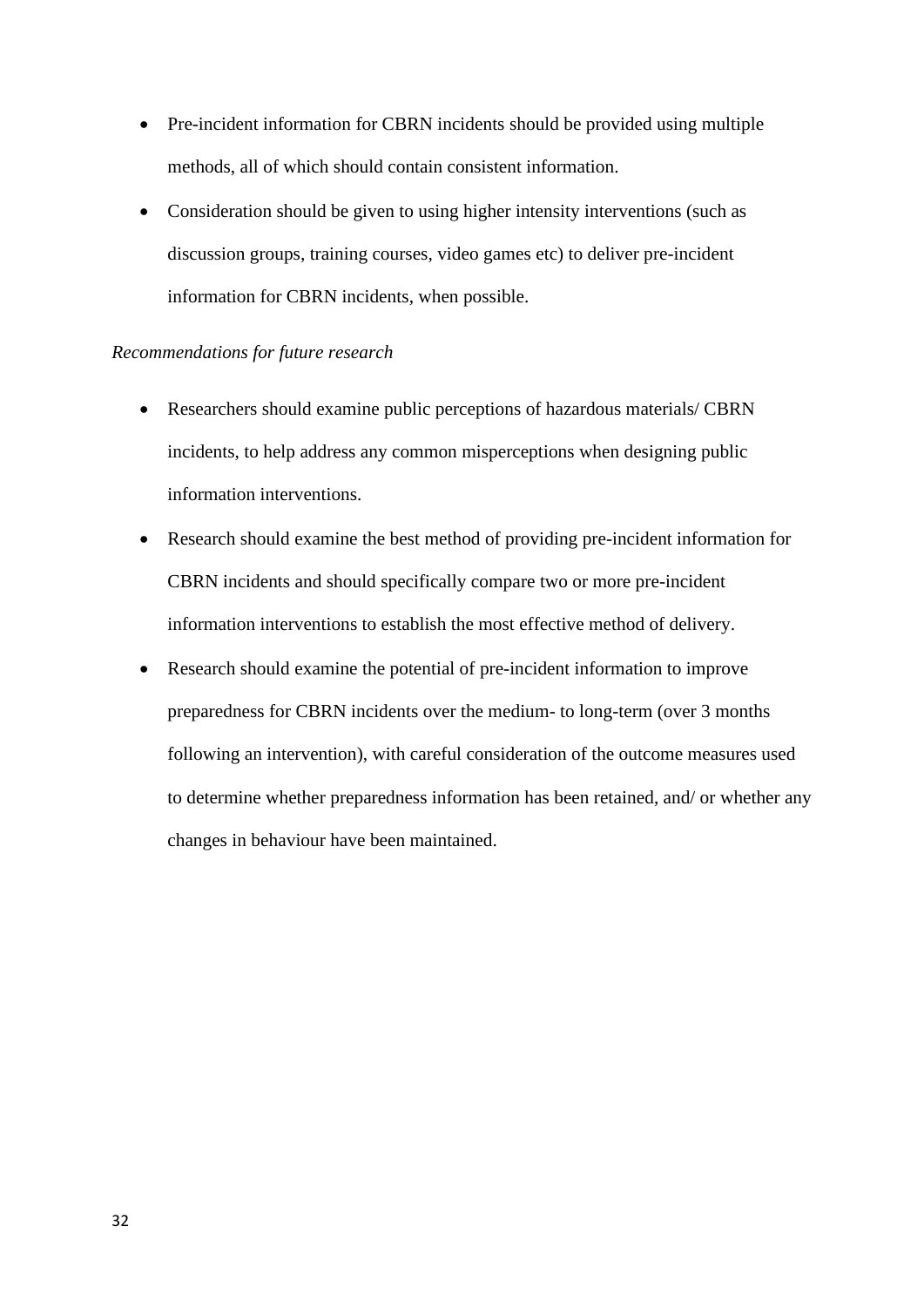**Funding statement:** This research was funded by the National Institute for Health Research Health Protection Research Unit (NIHR HPRU) in Emergency Preparedness and Response at King's College London in partnership with Public Health England (PHE), in collaboration with the University of East Anglia and Newcastle University. The views expressed are those of the author(s) and not necessarily those of the NHS, the NIHR, the Department of Health and Social Care or Public Health England.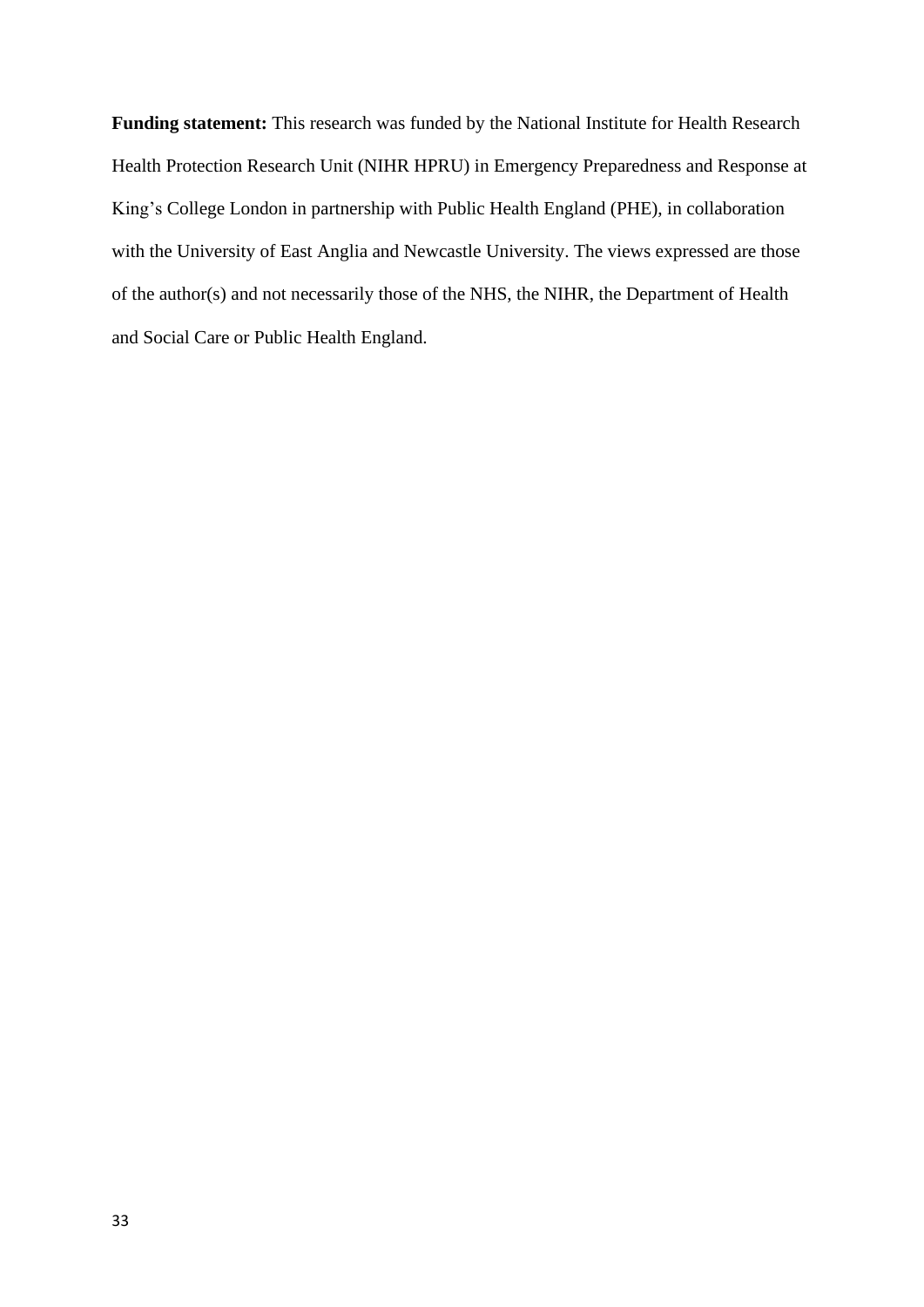#### **References**

1. Shuster, S. (2017). Dark secrets, dirty bombs. *Time. 189*(14), 22 – 27.

2. Schneidmiller, C. (2012). Nuclear smuggling shows terrorist WMD threat persists: State Department. *Global Security Newswire*. 1<sup>st</sup> August 2012. Available from: <http://www.nti.org/gsn/article/state-report/>

3. Slovic, P. (2002). Terrorism as hazard: A new species of trouble. *Risk Analysis. 22*(3), 426- 426.

4. Slovic, P., Finucane, M. L., Peters, E., & MacGregor, D. G. (2004). Risk as analysis and risk as feelings: Some thoughts about affect, reason, risk, and rationality. *Risk Analysis. 24*(2), 311–322.

5. BBC News. (2018). Russian spy: What we know so far. *BBC News*, 10th April 2018. Available from:<http://www.bbc.co.uk/news/uk-43315636> [Accessed 16<sup>th</sup> April 2018].

6. Marsh, S. (2017). Surge in acid attacks in England leads to calls to restrict sales. *The Guardian*, 7<sup>th</sup> July 2017. Available from: [https://www.theguardian.com/uk](https://www.theguardian.com/uk-news/2017/jul/07/surge-in-acid-attacks-in-england-leads-to-calls-to-restrict-sales)[news/2017/jul/07/surge-in-acid-attacks-in-england-leads-to-calls-to-restrict-sales](https://www.theguardian.com/uk-news/2017/jul/07/surge-in-acid-attacks-in-england-leads-to-calls-to-restrict-sales) [Accessed 30th August 2018].

7. National Ambulance Resilience Unit. (2013). *The way the NHS responds to HAZMAT/ CBRN events is changing*. National Ambulance Resilience Unit, 2013.

8. Chilcott, R. P. (2014). Managing mass casualties and decontamination. *Environment International*. *72*, 37–45.

9. Carter, H., & Amlôt, R. (2016). Mass casualty decontamination guidance and psychosocial aspects of CBRN incident management: A review and synthesis. *PLOS Currents: Disasters*. Edition 1. Doi: 10.1371.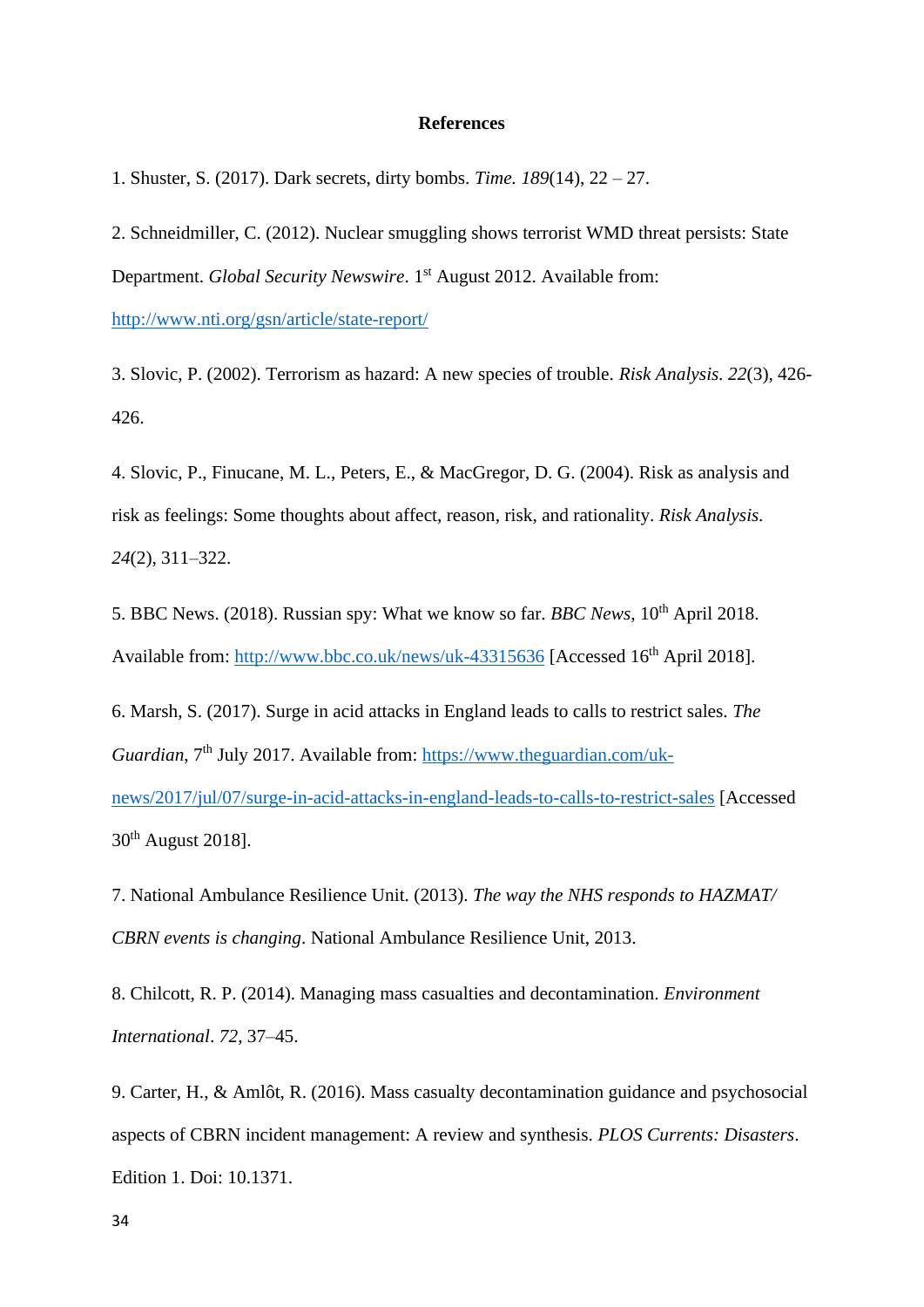10. Johnson, V. A., Ronan, K. R., Johnston, D. M., & Peace, R. (2014). Evaluations of disaster education programs for children: a methodological review. *International Journal of Disaster Risk Reduction*. *9,* 107–123.

11. Ronan, K. R., Alisic, E., Towers, B., Johnson, V. A., & Johnston, D. M. (2015). Disaster preparedness for children and families: a critical review. *Current Psychiatry Reports*. *17*(58), doi: 10.1007.

12. Spencer, M., Kindt, M. T., & Stans, M. P. (2012). *Public resilience in CBRN events: Lessons learned from seven cases*. Counterproliferation Future Warfare Series. Report number: 52.

13. Phillips, J. (2017). 'The first 72 is on you': Volunteers learn disaster training in Northwest Florida. *WearTV*, 13<sup>th</sup> August 2017. Available from: [https://weartv.com/news/local/the-first-72-is-on-you-volunteers-learn-disaster-training-in](https://weartv.com/news/local/the-first-72-is-on-you-volunteers-learn-disaster-training-in-northwest-florida)[northwest-florida](https://weartv.com/news/local/the-first-72-is-on-you-volunteers-learn-disaster-training-in-northwest-florida) [Accessed  $7<sup>th</sup>$  September 2018].

14. Carter, H., Drury, J., Rubin, G. J., Williams, R., & Amlôt, R. (2015). Applying crowd psychology to develop recommendations for the management of mass decontamination. *Health Security*. *13*(1), 45–53.

15. Hildebrand, S., & Bleetman, A. (2007). Comparative study illustrating difficulties educating the public to respond to chemical terrorism. *Prehosp Disaster Med*. *22*(1), 35-41.

16. Carter, H., Weston, D., Betts, N., Wilkinson, S., & Amlôt, R. (2018). Public perceptions of emergency decontamination: Effects of intervention type and responder management strategy during a focus group study. *PLoS One*. *13*(4), e0195922.

17. Carter, H., Weston, D., Symons, C., & Amlôt, R. (2019). Public perceptions of preincident information campaign materials for the initial response to a chemical incident: the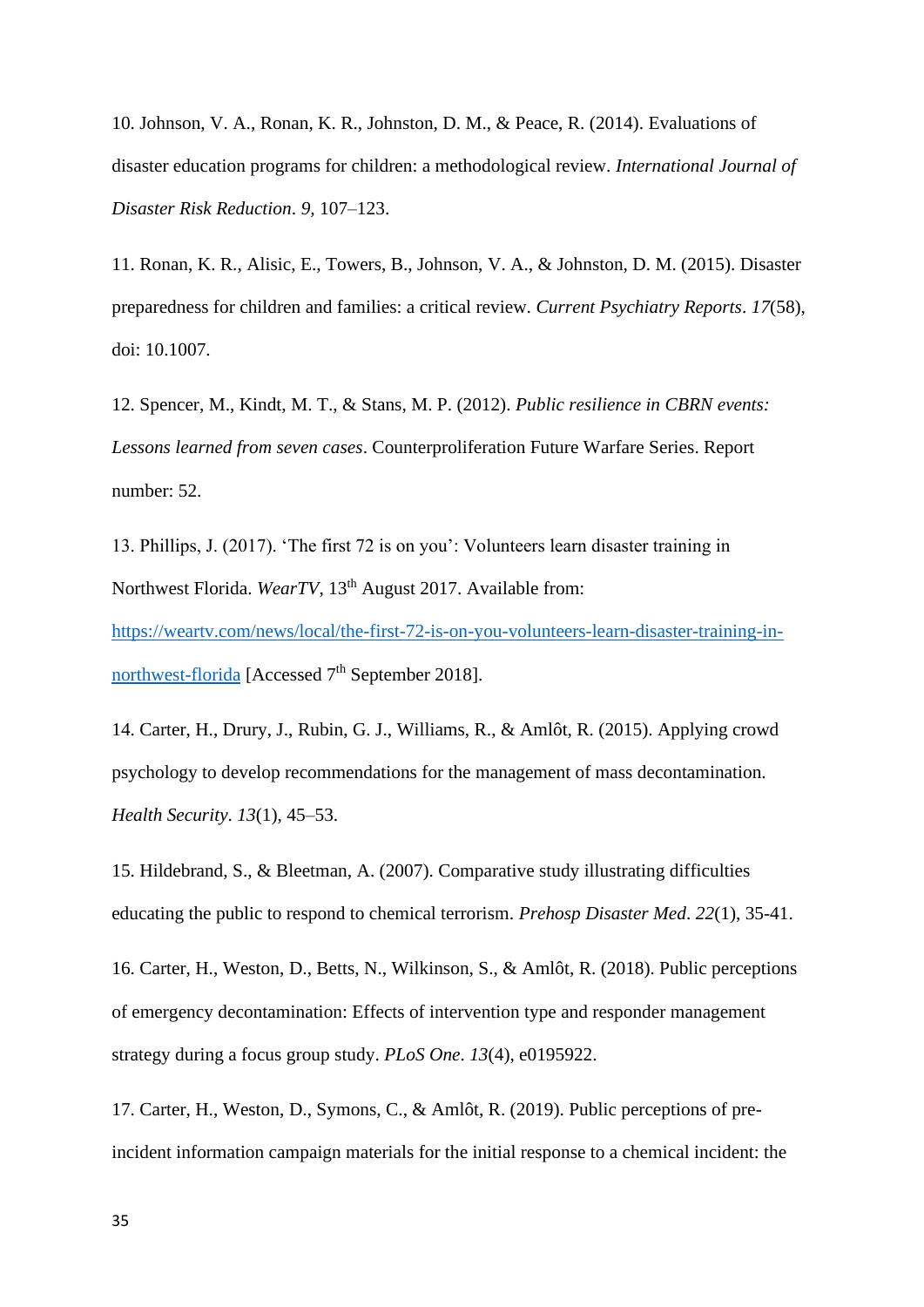"Remove, Remove, Remove" campaign. *Disaster Prev Manag*. Doi.org/10.1108/DPM-10- 2018-0342.

18. Clay, L. A., Goetschius, J. B., Papas, M. A., Trainor, J., Martins, N., & Kendra, J. M. (2019). Does preparedness matter? The influence of household preparedness on disaster outcomes during superstorm Sandy. *Disaster Med Public Health Prep*. 1-9. Doi: 10.1017/DMP.2019.78.

19. UNISDR. (2015). *Sendai Framework for Disaster Risk Reduction 2015 – 2030*. UNISDR/GE/2015 – ICLUX EN5000 1<sup>st</sup> edition. Available from:

[http://www.preventionweb.net/files/43291\\_sendaiframeworkfordrren.pdf](http://www.preventionweb.net/files/43291_sendaiframeworkfordrren.pdf) [Accessed 25<sup>th</sup>] February 2020].

20. Ntontis, E., Drury, J., Amlôt, R., Rubin, G. J., & Williams, R. (2018). Community resilience and flooding in UK guidance: A critical review of concepts, definitions, and their implications. *Journal of Contingencies and Crisis Management. 27*(1), 2 – 13.

21. Carter, H., Gauntlett, L., Rubin, G. J., Russell, D., Genereux, M., Lemyre, L., Blain, P., Byers, M., & Amlôt, R. (2018). Psychosocial and behavioural aspects of early incident response: outcomes from an international workshop. *Global Security: Health, Science and Policy. 3*(1), 28 – 36.

22. Centre for the Protection of National Infrastructure. (n.d.). Chemical, Biological, Radiological and Nuclear (CBRN) Threats. *Centre for the Protection of National Infrastructure.* Available from: [https://www.cpni.gov.uk/chemical-biological-radiological](https://www.cpni.gov.uk/chemical-biological-radiological-and-nuclear-cbrn-threats-0)[and-nuclear-cbrn-threats-0](https://www.cpni.gov.uk/chemical-biological-radiological-and-nuclear-cbrn-threats-0) [Accessed 10th March 2020].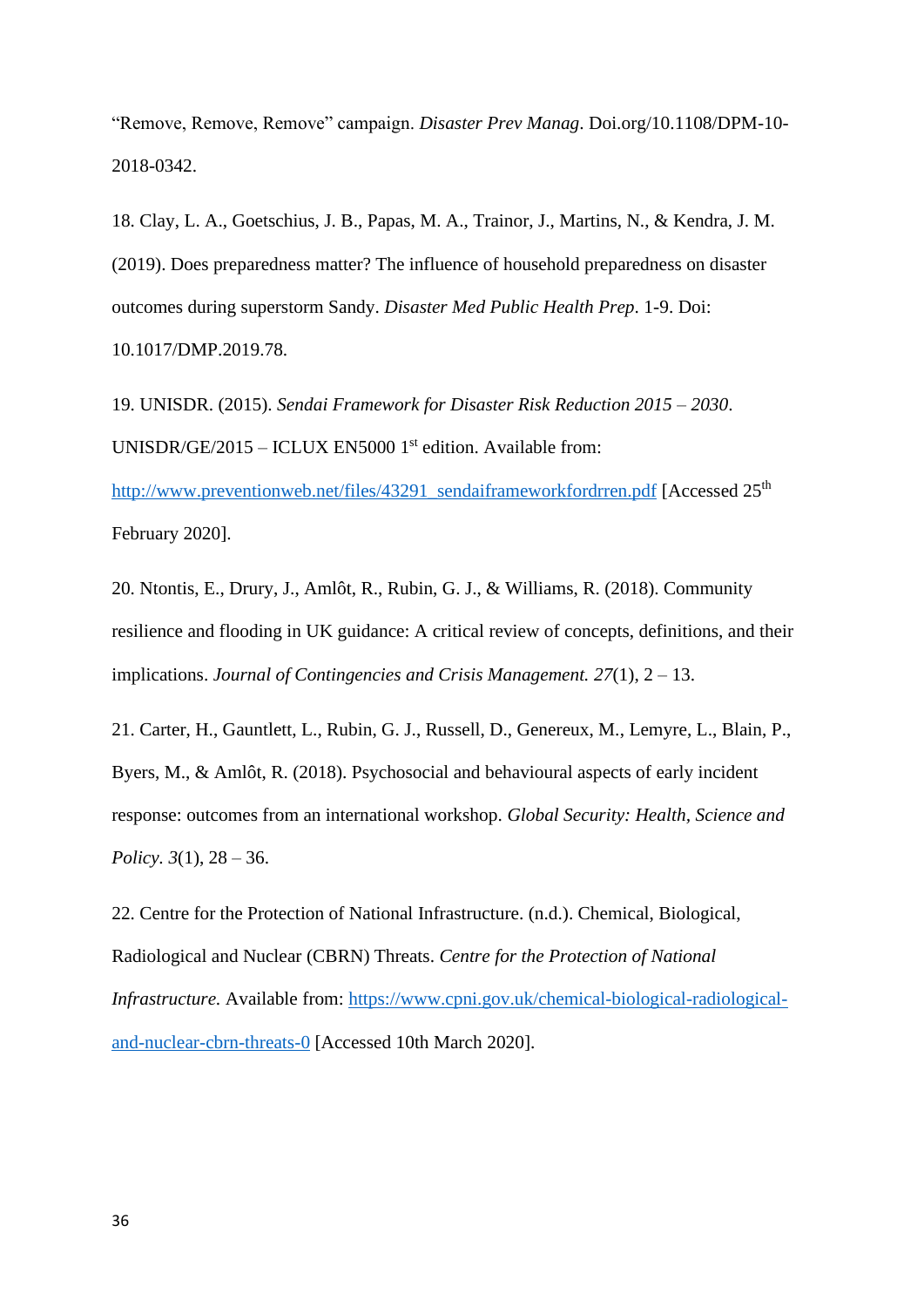23. City of London Police. (2017). Run Hide Tell. *City of London Police*. 30<sup>th</sup> November. Available from: [https://www.cityoflondon.police.uk/advice-and-support/countering](https://www.cityoflondon.police.uk/advice-and-support/countering-terrorism/Pages/stay-safe.aspx)[terrorism/Pages/stay-safe.aspx](https://www.cityoflondon.police.uk/advice-and-support/countering-terrorism/Pages/stay-safe.aspx) [Accessed 5<sup>th</sup> May 2018].

24. British Transport Police. (2016). New National Rail security campaign starts today: "See it. Say it. Sorted." *British Transport Police*. 1<sup>st</sup> November. Available from: [https://www.btp.police.uk/latest\\_news/see\\_it\\_say\\_it\\_sorted\\_new\\_natio.aspx](https://www.btp.police.uk/latest_news/see_it_say_it_sorted_new_natio.aspx) [Accessed 12<sup>th</sup>]

December 2019].

25. NHS England. (2017). New help for 'acid attack' victims following recent rise in demand for NHS help*. NHS England.* Available from: [https://www.england.nhs.uk/2017/08/new](https://www.england.nhs.uk/2017/08/new-help-for-acid-attack-victims-following-recent-rise-in-demand-for-nhs-help/)[help-for-acid-attack-victims-following-recent-rise-in-demand-for-nhs-help/](https://www.england.nhs.uk/2017/08/new-help-for-acid-attack-victims-following-recent-rise-in-demand-for-nhs-help/) [Accessed 1 May 2019].

26. Moher, D., Liberati, A., Tetzlaff, J., Douglas, A. G. (2009). Preferred reporting items for systematic reviews and meta-analyses: The PRISMA statement. *Plos MedicineU*. *6*(7): DOI: [https://doi.org/10.1371/journal.pmed.1000097.](https://doi.org/10.1371/journal.pmed.1000097)

27. Understanding Health Research: A tool for making sense of health studies. *MRC/CSO Social and Public Health Sciences Unit*. Available from:

[https://www.understandinghealthresearch.org/about-us/what-is-the-understanding-health](https://www.understandinghealthresearch.org/about-us/what-is-the-understanding-health-research-tool-8)[research-tool-8.](https://www.understandinghealthresearch.org/about-us/what-is-the-understanding-health-research-tool-8) [Accessed 27 August 2019].

28. Mohadjer, S., Bendick, R., Halvorson, S. J., Saydullaev, U., Hojiboev, O., Stickler, C., & Adam, Z. R. (2010). Earthquake emergency education in Dushanbe, Tajikistan. *Journal of Geoscience Education*. *58*(2), 86-94.

29. Morrongiello, B. A., Schwebel, D. C., Bell, M., Stewart, J., Davis, A. L. (2012). An evaluation of The Great Escape: can an interactive computer game improve young children's fire safety knowledge and behaviours? *Health Psychol*. *31*(4), 496-502.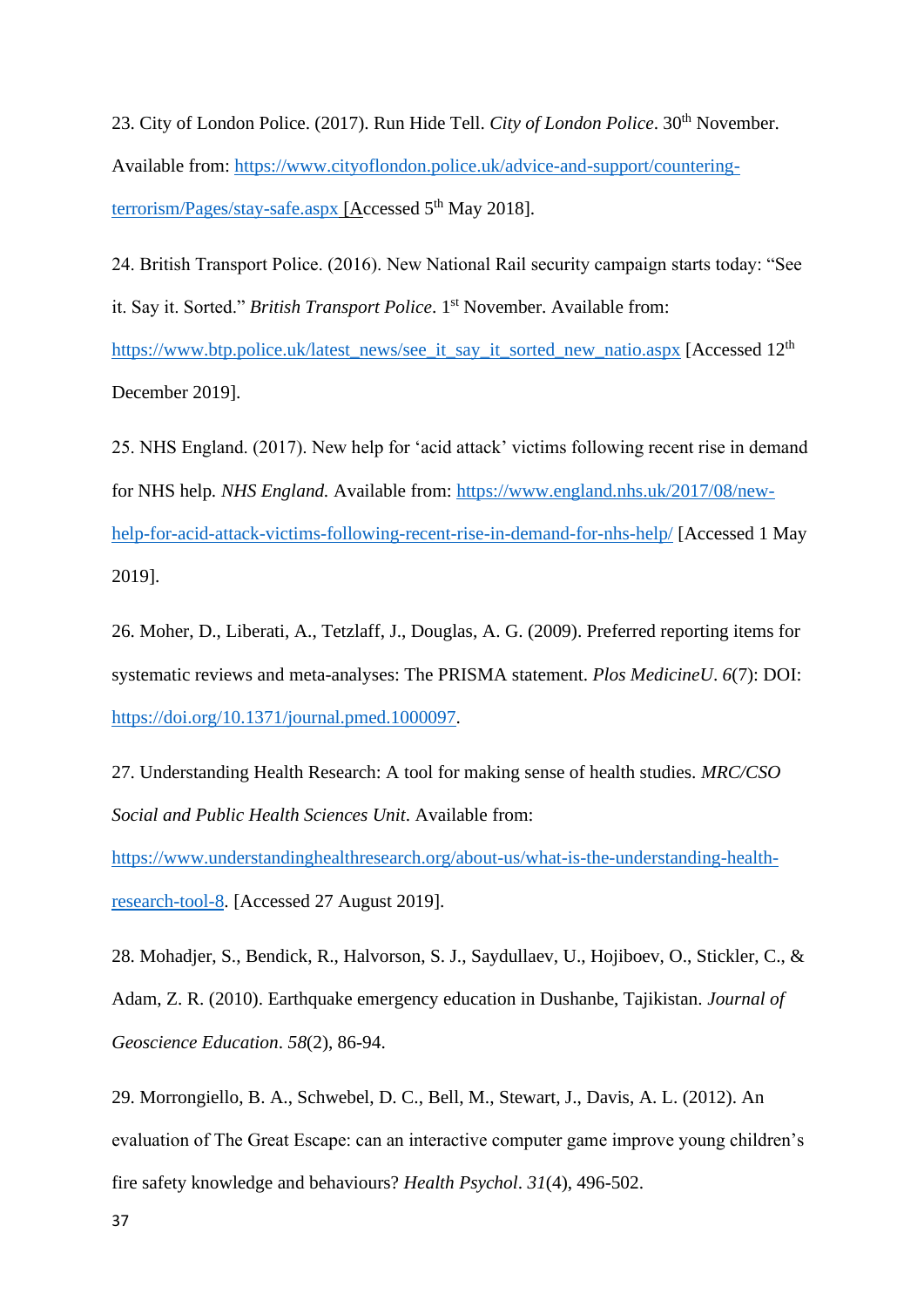30. Kruvand, M., & Silver, M. (2013). Zombies gone viral: how a fictional zombie invasion helped CDC promote emergency preparedness. *Case Studies in Strategic Communication*. 2, 34-60.

31. Ardalan, A., Mowafi, H., Ardakani, H. M., Abholhasanai, F., Zanganeh, A-M., Safizadeh, H., Salari, S., & Zonoobi, V. (2013). Effectiveness of a primary health care program on urban and rural community disaster preparedness, Islamic Republic of Iran: A community intervention trial. *Disaster Med Public Health Prep. 7*(5), 481-490.

32. Baker, L. R., & Cormier, L. A. (2013). Disaster preparedness and families of children with special needs: a geographic comparison. *J Community Health*. *38*(1), 106-112.

33. Baker, M. D., Baker, L. R., & Flagg, L. A. (2012). Preparing families of children with special health care needs for disasters: an education intervention. *Social Work in Health Care*. *51*(5), 417-429.

34. Codreanu, T. A., Celenza, A., & Jacobs, I. (2014). Does disaster education of teenagers translate into better survival knowledge, knowledge of skills, and adaptive behavioural change? A systematic literature review. *Prehosp Disaster Med*. *29*(6), 1-14.

35. Eisenman, D. P., Bazzano, A., Koniak-Griffin, D., Tseng, C. H., Lewis, M. A., Lamb, K., & Lehrer, D. (2014) Peer-mentored preparedness (PM-Prep): A new disaster preparedness program for adults living independently in the community. *Intellect Dev Disabil*. *52*(1), 49- 59.

36. Eisenman, D. P., Glik, D., Maranon, R., Gonzalez, L., & Asch, S. (2009). Developing a disaster preparedness campaign targeting low-income Latino immigrants: focus group results for project PREP. *J Health Care Poor Underserved*. *20*(2), 330-345.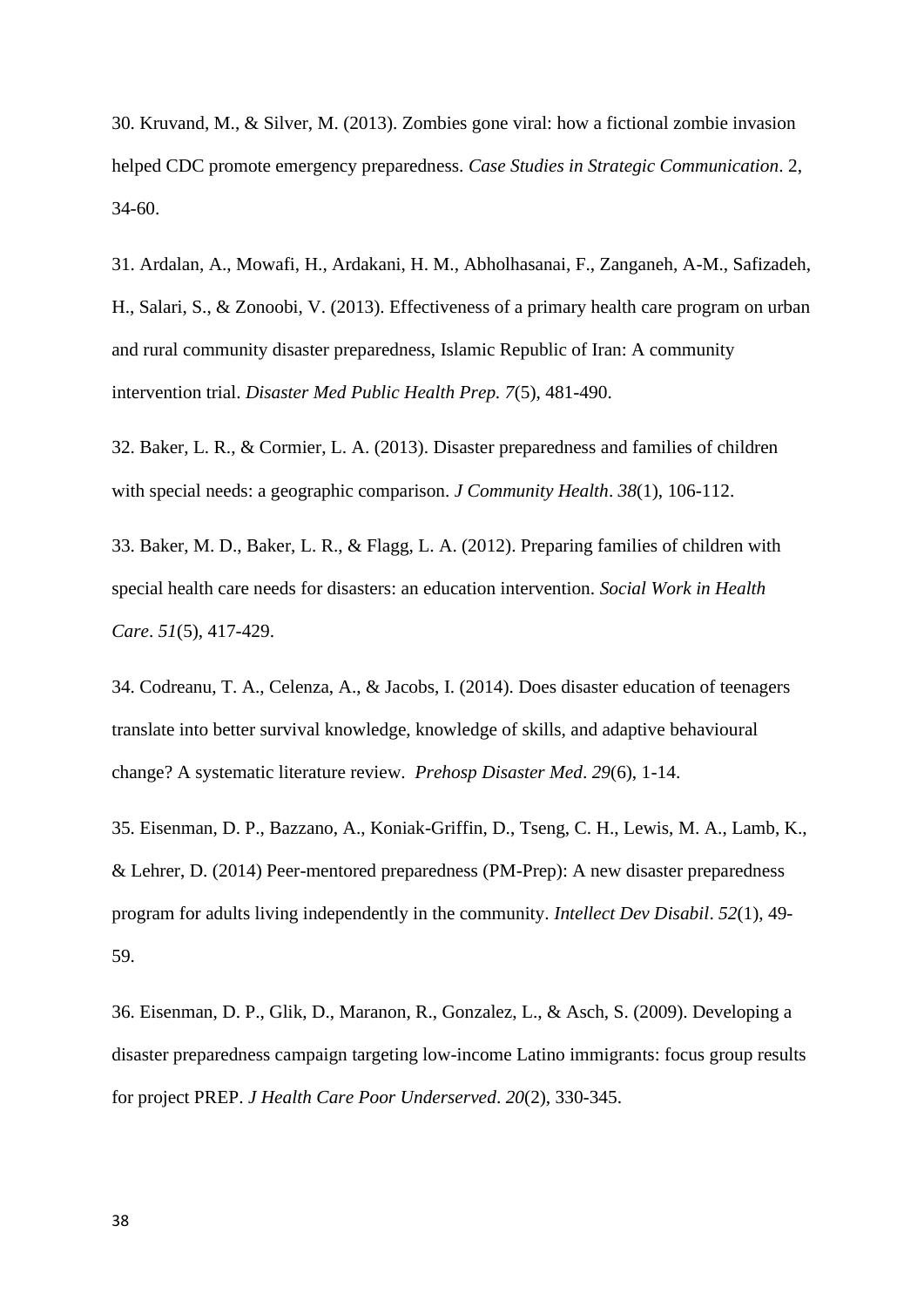37. Eisenman, D. P., Glik, D., Gonzalez, L., Maranon, R., Zhou, Q., Tseng, C. H., Asch, S. M. (2009). Improving Latino disaster preparedness using social networks. *Am J Prev Med*. *37*(6), 512-517.

38. Fraustino, J. D., & Ma, L. (2015). CDC's use of social media and humour in a risk campaign – "Preparedness 101: Zombie Apocalypse". *J Appl Commun Res*. *43*(2), 222-241.

39. Glik, D. C., Eisenman, D. P., Zhou, Q., Tseng, C. H., & Asch, S. M. (2014). Using the precaution adoption process model to describe a disaster preparedness intervention among low-income Latinos. *Health Educ Res*. *29*(2), 272-283.

40. Li, L., Li, Y., Ning, Y., Chai, Y., Tang, D. J., & Hu, J. F. (2013). Intervention effects of knowledge and skills of the public to respond to public health emergencies in Sichuan province, China. *Eval Rev*. *37*(2), 140-157.

41. Wood, M. M., Mileti, D. S., Kano, M., Kelley, M. M., Regan, R., & Bourque, L. B. (2012) Communicating actionable risk for terrorism and other hazards. *Risk Anal*. *32*(4), 601- 615.

42. Yasunari, T., Nozawa, M., Nishio, R., Yamamoto, A., & Takami, Y. (2011). Development and evaluation of 'disaster preparedness' educational programme for pregnant women. *Int Nurs Rev*. *58*(3), 335-340.

43. Ronan, K. R., & Johnston, D. M. (2003). Hazards education for youth: a quasiexperimental investigation. *Risk Anal*. *23*(5), 1009-1020.

44. Faupel, C. E., Kelley, S. P., & Petee, T. (1992). The impact of disaster education on household preparedness for Hurricane Hugo. *Int J Mass Emerg Disasters*. *10*(1), 5-24.

45. Feng, Z., Gonzalez, V. A., Amor, R., Spearpoint, M., Thomas, J., Sacks, R., Lovreglio, R., & Cabrera-Guerrero, G. (2019). An immersive virtual reality serious game to enhance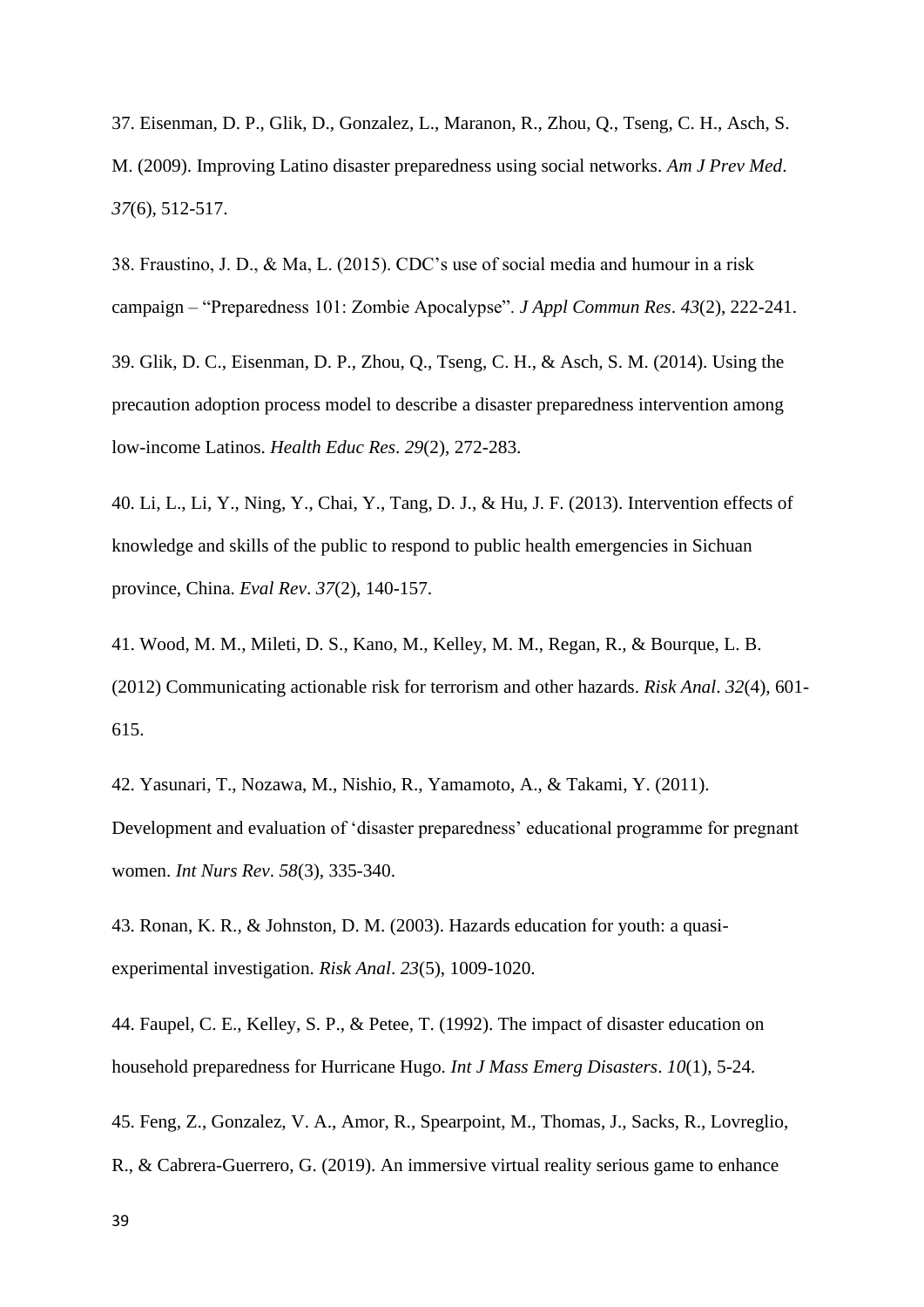earthquake behavioural responses and post-earthquake evacuation preparedness in buildings. *ArXiv*. 2019;abs/1905.11082.

46. Karanci, A. N., Aksit, B., Dirik, G. (2005). Impact of a community disaster awareness training program in Turkey: does it influence hazard-related cognitions and preparedness behaviours. *Soc Behav Pers*. *33*(3), 243-258.

47. Mulilis, J. P., & Lippa, R. (1990). Behavioural change in earthquake preparedness due to negative threat appeals: a test of Protection Motivation Theory. *J Appl Soc Psychol*. *20*(8), 619-638.

48. Soffer, Y., Goldberg, A., Avisar-Shohat, G., Cohen, R., Bar-Dayan, Y. (2009). The effect of different educational interventions on schoolchildren's knowledge of earthquake protective behaviour in Israel. *Disasters*. *34*(1), 205-213.

49. Tanaka, K. (2005). The impact of disaster education on public preparation and mitigation for earthquakes: a cross-country comparison between Fukui, Japan and the San Francisco Bay Area, California, USA. *Appl Geogr*. *25*(3), 201-225.

50. Tanes, Z. (2017). Shall we play again? The effects of repetitive gameplay and selfefficacy on behavioural intentions to take earthquake precautions. *Behav Inf Technol*. *36*(10), 1037-1045.

51. Becker, S. M. (2004). Emergency communication and information issues in terrorist events involving radioactive materials. *Biosecur Bioterror*. *2*(3), 195-207.

52. Gauntlett, L., Amlôt, R., & Rubin, G. J. (2018). How to inform the public about protective actions in a nuclear or radiological incident: a systematic literature review. *Lancet Psychiatry*. *6*(1), 72-80.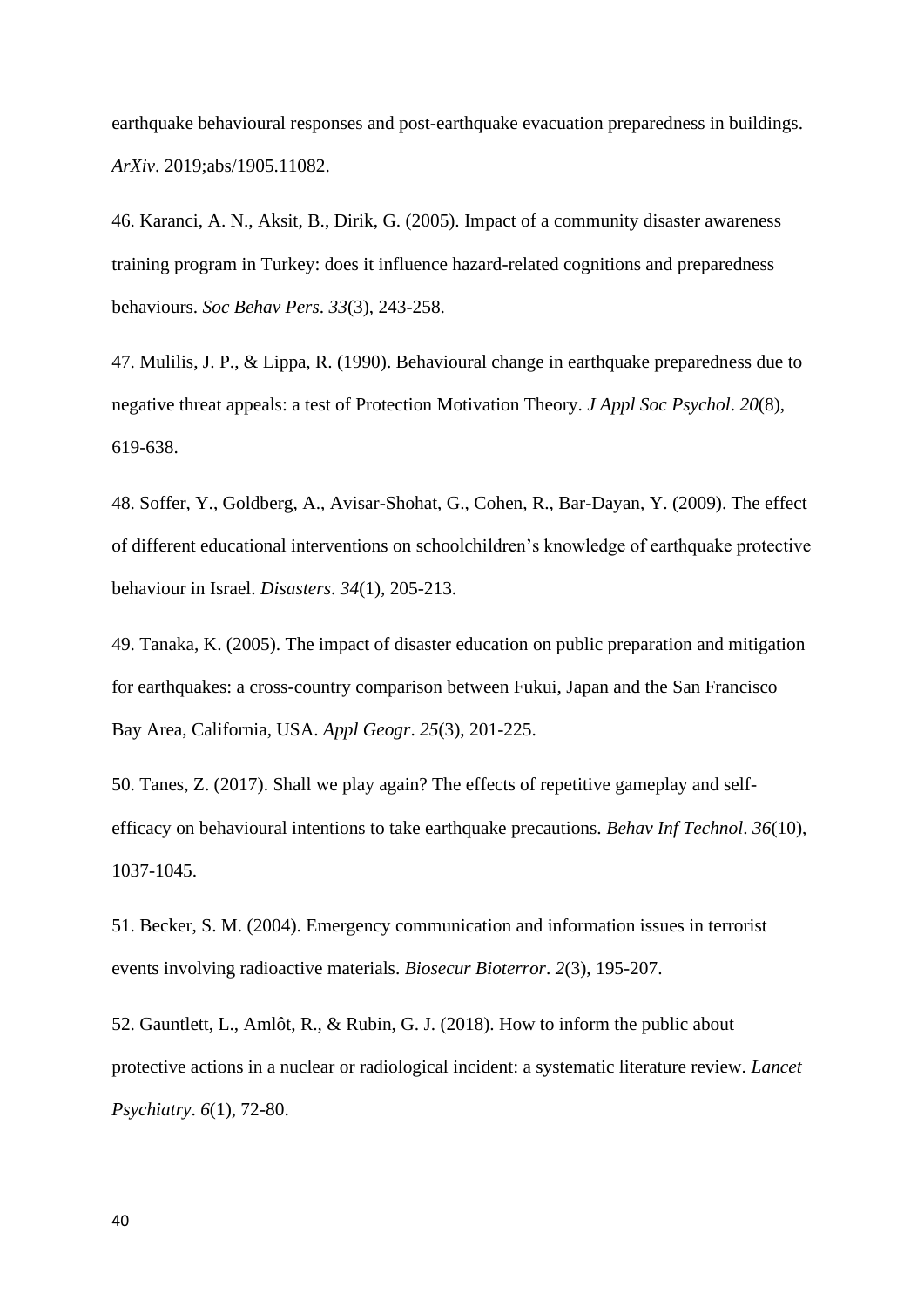53. Glik, D., Harrison, K., Davoudi, M., & Riopelle, D. (2004). Public perceptions and risk communications for Botulism. *Biosecur Bioterror*. *2*(3): 216-223.

54. Glik, D. C., Drury, A., Cavanaugh, C., & Shoaf, K. (2008). What not to say: risk communication for Botulism. *Biosecur Bioterror*. *6*(1): 93-107.

55. Hellier, E., Edworthy, J., Newbold, L., Titchener, K., Tucker., & Gabe-Thomas, E. (2013). Evaluating the application of research-based guidance to the design of an emergency preparedness leaflet. *Appl Ergon*. *45*(5), 1-10.

56. Perko, T., van Gorp, B., Turcanu, C., Thijssen, P., & Carle, B. (2013). Communication in nuclear emergency preparedness: a closer look at information reception. *Risk Anal*. *33*(11), 1987-2001.

57. Perko, T., Zeleznik, N., Turcanu, C., & Thijssen, P. (2012). Is knowledge important? Empirical research on nuclear risk communication in two countries. *Health Phys*. *102*(6), 614-625.

58. Santos, S. L., Helmer, D. A., Fotiades, J., Copeland, L., & Simon, J. D. (2007). Developing a bioterrorism preparedness campaign for veterans: using focus groups to inform materials development. *Health Promot Pract*. *8*(1), 31-40.

59. Latre, E., Perko, T., & Thijssen P. (2017). Does it matter who communicates? The effect of source labels in nuclear pre-crisis communication in televised news. *Journal of Contingencies and Crisis Management*. *26*(1), 99-111.

60. Rubin, G. J., Chowdhury, A. K., & Amlôt, R. (2012). How to communicate with the public about chemical, biological, radiological, or nuclear terrorism: a systematic review of the literature. *Biosecur Bioterror*. *10*(4): 1-13.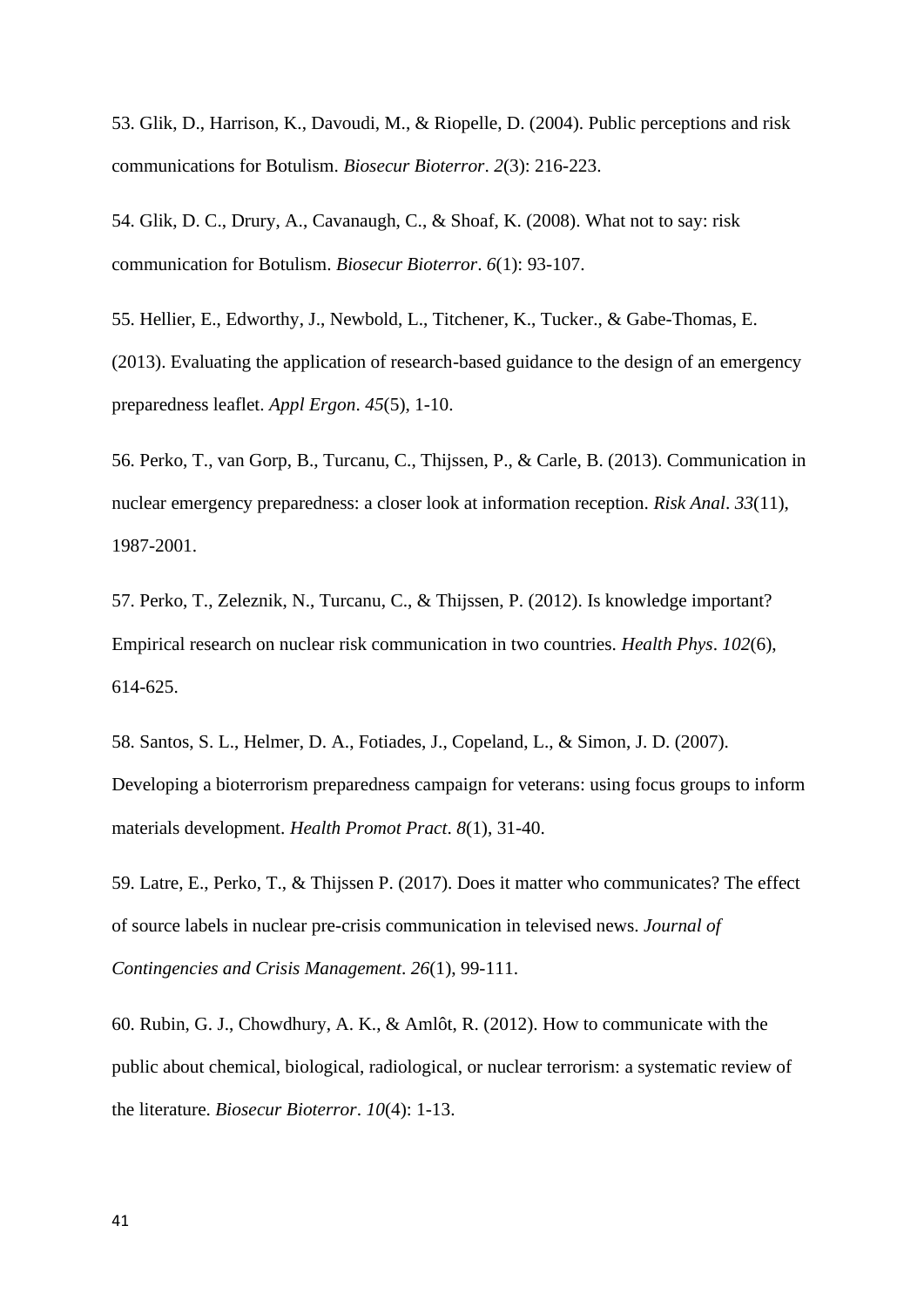61. Zwolinski, L. R., Stanbury, M., & Manente, S. (2012). Nuclear power plant emergency preparedness: results from an evaluation of Michigan's potassium iodide distribution program. *Disaster Med Public Health Prep*. *6*(3), 263-269.

62. De Boer, J., Botzen, W. J. W., & Terpstra, T. (2015). More than fear induction: toward an understanding of people's motivation to be well-prepared for emergencies in flood-prone areas. *Risk Anal*. *35*(3), 518-534.

63. De Dominicis, S., Crano, W. D., Cancellieri, U. G., Mosco, B., Bonnes, M., Hohman, Z., & Bonaiuto, M. (2014). Vested interest and environmental risk communication: improving willingness to cope with impending disasters. *J Appl Soc Psychol*. *44*(5), 364-374.

64. Foster, M., & Barnby, E. (2018). Academic-Community partnership educating children about weather-related disaster preparedness. *NASN School Nurse*. *33*(3), 160-162.

65. Rohrmann, B. (1999). Community-based fire preparedness programmes: an empirical evaluation. *The Australasian Journal of Disaster and Trauma Studies*. 1999;1.

66. Chittaro, L., & Sioni, R. (2015). Serious games for emergency preparedness: evaluation of an interactive vs. a non-interactive simulation of a terror attack. *Comput Human Behav*. 50, 508-519.

67. Pearce, J. M., Parker, D., Lindekilde, L., Bouhana, N., & Rogers, M. B. (2019). Encouraging public reporting of suspicious behaviour on rail networks. *Policing Soc*. DOI: 10.1080/10439463.2019.1607340.

68. Pearce, J. M., Lindekilde, L., Parker, D., & Rogers, M. B. (2019). Communicating with the public about marauding terrorist firearms attacks: results from a survey experiment on factors influencing intention to "Run, Hide, Tell" in the United Kingdom and Denmark. *Risk Anal*. *39*(8), 1675-1694.